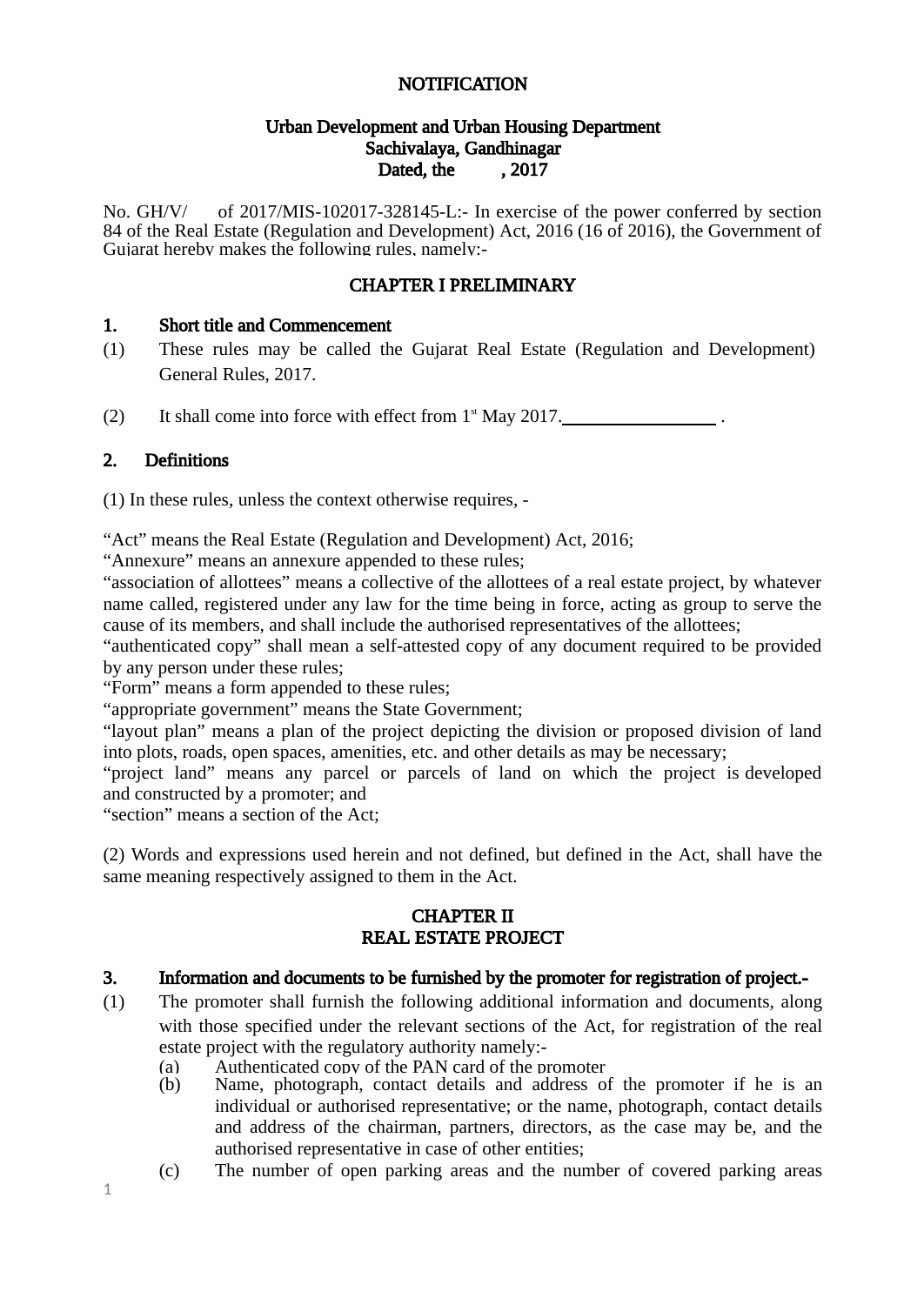available in the said real estate project;

- (d) Copy of the legal title deed reflecting the title of the promoter to the land on which development is proposed to be developed along with legally valid documents with authentication of such title, if such land is owned by another person;
- (e) The details of encumbrances on the land on which development is proposed including any rights, title, interest or name of any party in or over such land along with details;
- (f) Where the promoter is not the owner of the land on which development is proposed details of the consent of the owner of the land along with a copy of the collaboration agreement, development agreement, joint development agreement or any other agreement, as the case may be, entered into between the promoter and such owner and copies of title and other documents reflecting the title of such owner on the land proposed to be developed;
- (2) The application referred to in sub-section (1) of section 4 shall be made in writing as per Form 'A', which shall be submitted in triplicate, until the application procedure is made web based as provided under sub-section (3) of section 4 of the Act.
- (3) The promoter shall pay a registration fee at the time of application for registration by way of a demand draft drawn on any scheduled bank, for a sum calculated at the rate of:-
	- (a) In case of group housing project,- five rupees per square meter for projects where the area of land proposed to be developed does not exceed one thousand square meters; or rupees ten per square meter for projects where the area of land proposed to be developed exceeds one thousand square meters, but shall not be more than five lakhs rupees;
	- (b) In case of mixed development (residential and commercial) project,- ten rupees per square meter for projects where the area of land proposed to be developed does not exceed one thousand square meters; or fifteen rupees per square meter for projects where the area of land proposed to be developed exceeds one thousand square meters, but shall not be more than seven lakhs rupees;
	- (c) In case of commercial projects,- twenty rupees per square meter for projects where the area of land proposed to be developed does not exceed one thousand square meters; or twenty five rupees per square meter for projects where the area of land proposed to be developed exceeds one thousand square meters, but shall not be more than ten lakhs rupees;
	- (d) In case of plotted development projects,- five rupees per square meter, but shall not be more than two lakhs rupees.
- (4) The declaration to be submitted under clause (l) of sub-section (2) of section 4 of the Act, shall be as per Form 'B'.
- (5) In case the promoter applies for withdrawal of application for registration of the project before the expiry of the period of 30 days provided under sub-section (1) of section 5, registration fee to the extent of ten percent paid under sub-rules (3) above, or rupees fifty thousand whichever is more, shall be retained as processing fee by the regulatory authority and the remaining amount shall be refunded to the promoter within thirty days from the date of such withdrawal.
- (6) The promoter shall disclose,
	- estimated cost of real estate project as envisaged by the promoter by bifurcating the

2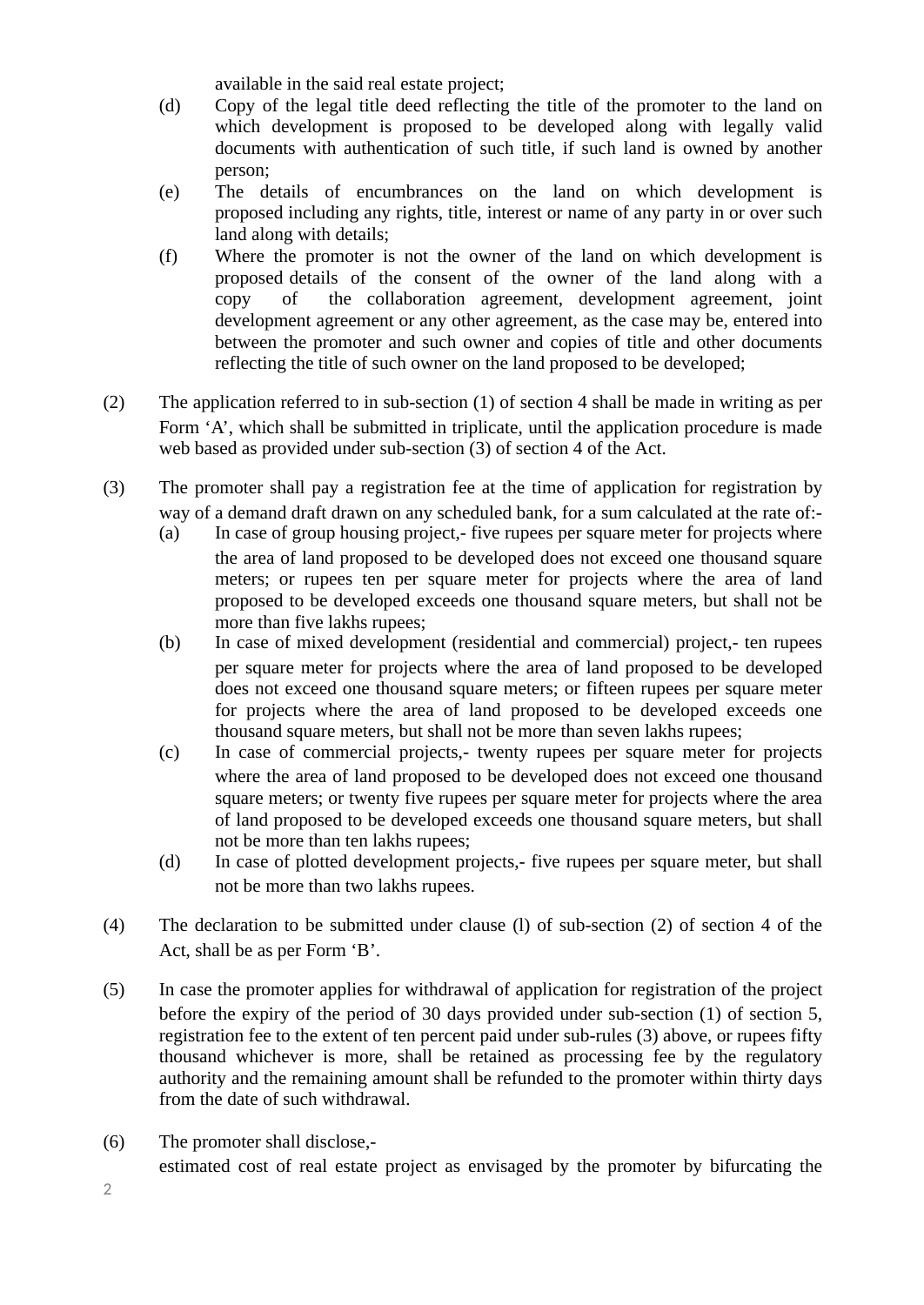same into the market value of the land/ lease charges (as determined by the Government Approved Valuer), cost of construction, other costs, interest, taxes, cess, development and other charges and all other charges/cost in relation to the project in two stages, i.e. before the application is made to the Authority for registration of the real estate project and subsequent to the grant of the registration; the means of financing the real estate project along with the cost already incurred and paid by the promoter out of the estimated cost of the real estate project duly certified and signed by the chartered accountant;

#### 4. Disclosure by promoters of ongoing projects.-

- (1) Upon the notification for commencement of sub-section (1) of section 3, the promoter of an ongoing project which has not received completion certificate shall, within the time specified in the said sub-section, make an application to the Authority as provided in rule 3.
- (2) The promoter shall in addition to disclosures provided in rule 3 disclose the following information, namely:-
	- (a) the original sanctioned plan, layout plan and specifications and the subsequent modifications carried out, if any, including the existing sanctioned plan, layout plan and specifications;
	- (b) the total amount of the money collected and the balance money to be collected from the allottees at the time of registration of the existing project;
	- (c) status of the project (extent of development carried out till date and the extent of development pending) and the time period within which he undertakes to complete the pending project and this information shall be certified by an engineer, an architect and a chartered accountant in practice.
- (3) The promoter shall disclose the size of the apartment based on carpet area even if earlier sold on any other basis such as super area, super built up area, built up area etc. which shall not affect the validity of the agreement entered into between the promoter and the allottee to that extent.
- (4) In case of plotted development, the promoter shall disclose the area of the plot being sold to the allottees as per the layout plan.
- (5) For projects that are ongoing and have not received completion certificate, on the date of commencement of the Act, the promoter shall, within a period of three months of the application for registration of the project with the Authority, deposit in the separate bank account, seventy per cent. of the balance amounts which are to be realized from the allottees, and shall be withdrawn from the separate account, in the manner permissible under rule 5.

5. Withdrawal of sums deposited in separate account- Pursuant to the amounts deposited in a separate account as mentioned in sub-clause (D) of clause (l) of sub-section (2) of section 4 of the Act, the promoter shall be entitled to withdraw the amounts from the separate account in the following manner:

The promoter, at the outset, shall be entitled to withdraw the amounts from the separate account to the extent of the cost already incurred and paid by the promoter, and as duly reflected in the estimated cost of the real estate project, furnished under sub-rule (6) of rule 3, before the date of the application made to the Authority for the registration of the real estate project. Such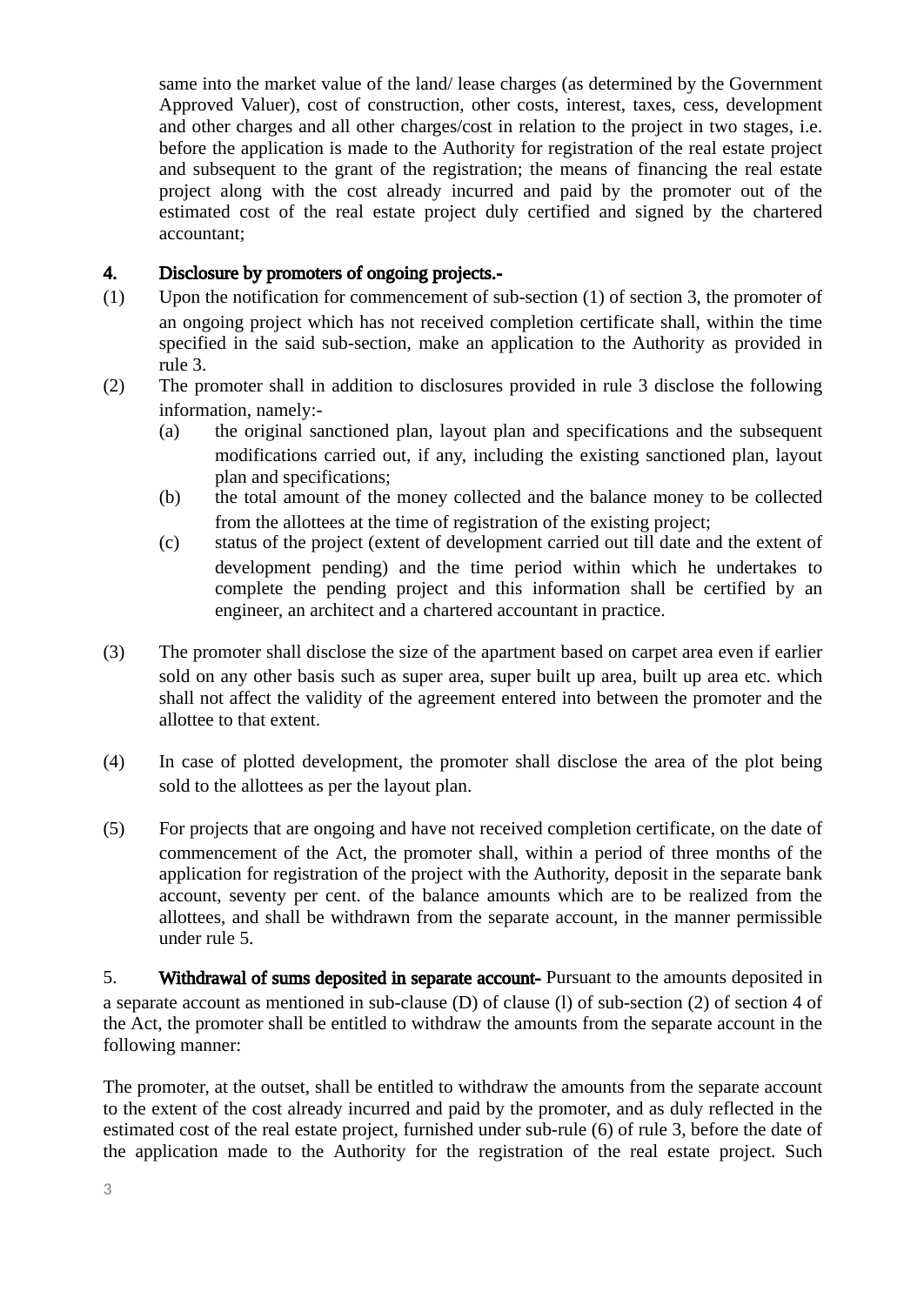withdrawal, from time to time, shall be duly certified by a Chartered Accountant.

The cost of the land as mentioned in the estimated cost of the real estate project, to the extent which is not withdrawn as per sub-rule (1) above, shall be entitled for withdrawal by the promoter, from time to time, to the extent of the cost of the land which is incurred and paid by the promoter after the registration of the real estate project by the Authority. Such withdrawal, from time to time, shall be duly certified by a Chartered Accountant.

The promoter shall be entitled to withdraw the balance amount (other than those mentioned in sub-rule (1) and sub-rule (2)) from the separate account only in proportion to the percentage of completion of the project. Further, upon the issuance of the completion certificate for the project, the promoter shall be entitled to withdraw all the remaining amounts which may be lying in a separate account.

That the balance amount as mentioned in sub-rule (3) above, shall be withdrawn by the promoter from the separate account after it is certified (i) by an engineer that the items shown in the cost of construction is matching to the physical condition at the site of the real estate project; (ii) by an architect that the physical condition at the site is built-up as per the sanctioned plan as approved by the competent authority; and (iii) by a chartered accountant in respect of the cost already incurred for the purpose of calculating the proportionate cost of completion of the project.

#### 6. Grant or rejection of registration of the project.-

(a) Grant of Registration of the Project.-Upon the registration of any real estate project as per section 5 read with rule 3, the Authority shall issue to the Promoter a Registration Certificate with a project registration number, in Form "C". The period for which registration shall be valid shall exclude such period where actual work could not be carried by the promoter as per sanctioned plan due to specific stay or injunction orders relating to the real estate project from any Court of law, or Tribunal, competent authority, statutory authority, high power committee etc., or due to such mitigating circumstances as may be decided by the Authority:

Provided that, while deciding on such mitigating circumstances, the Authority shall give reasonable opportunity of hearing to the allottees and such other person, who in the opinion of the Authority, have interest in the project.

(b) Rejection of registration of the project: Upon the rejection of an application as per section 5, by the Authority, shall be inform to the applicant in Form "D" as also to the concerned competent authority or statutory authorities:

Provided that, no application for registration of any real estate project shall be rejected unless the Promoter has been given adequate opportunity of being heard in the matter by the Authority.

#### 7. Extension of registration of the project.-

(1) An application for extension of the real estate project shall be made to the Authority, in Form "E", along with an explanatory note setting out the grounds and reasons for delay in the completion of the real estate project and the need for extension, along with documents supporting such grounds and reasons:

Provided that, where extension of registration is due to force majeure the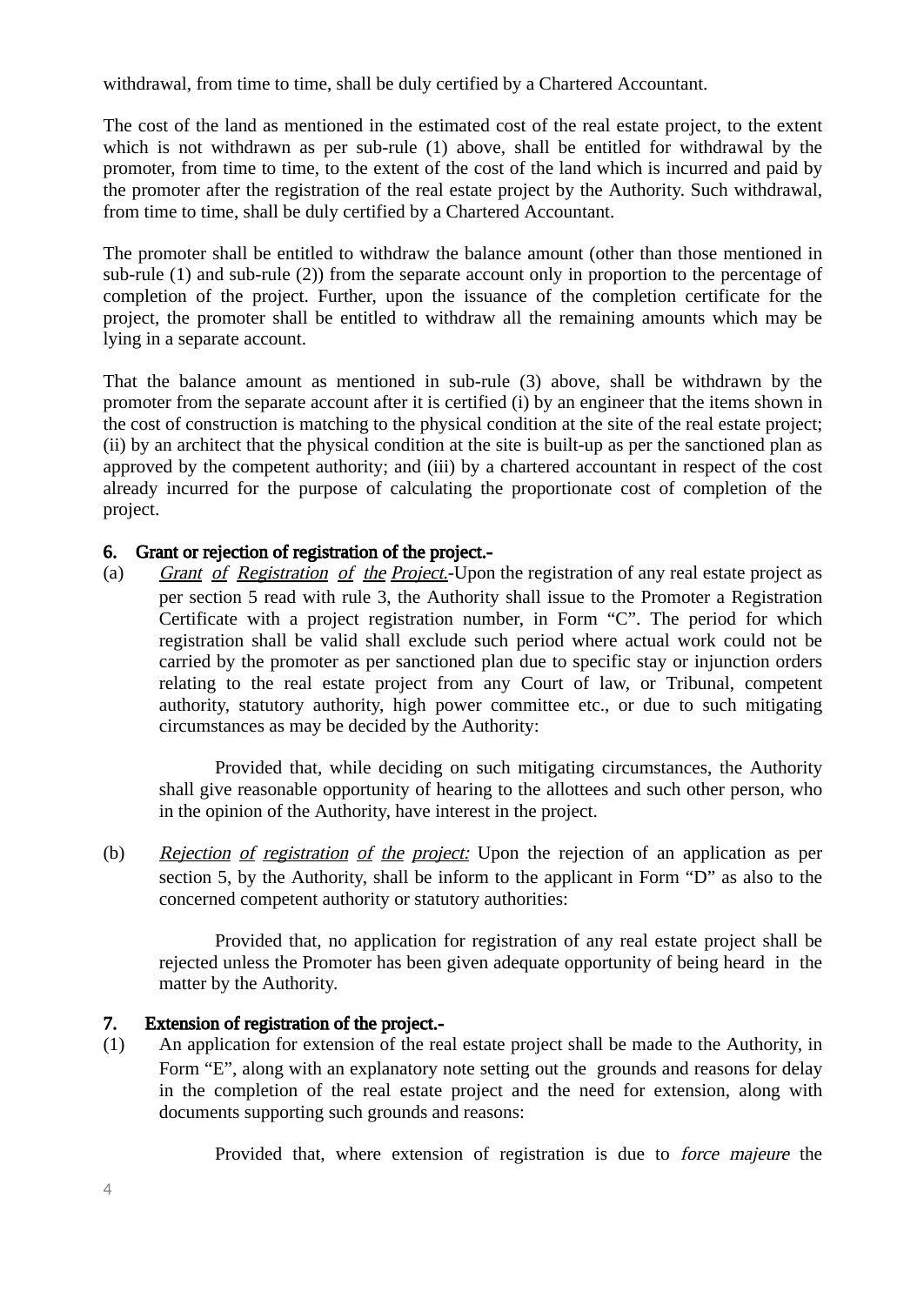Authority may at its discretion waive the fee for such extension granted to any real estate project.

- (2) The grant of extension of registration to a real estate project, shall be in Form "F". The Authority shall supply a copy thereto to the Promoter and in case of rejection of the application for extension of registration, the authority shall, after giving to the applicant an opportunity of being heard as provided in the second proviso of section 6, inform the promoter about the same, in Form "D". The intimation thereof shall also be given to the respective competent authority and statutory authorities.
- (3) The application for extension of Real Estate Project shall be accompanied with fees for an amount equivalent to half the registration fees as prescribed under sub-rule (3) of rule-3.

#### 8. Revocation of Registration of the project.-

- (1) Upon the revocation of registration of a project as per section 7 the regulatory authority shall inform the promoter about such revocation as per Form 'D'.
- (2) The registration granted to the promoter under section 5 shall not be revoked unless the Authority has given to the promoter not less than thirty days' notice, in writing, stating the ground on which it proposes to revoke the registration, and has considered any cause shown by the promoter within the said period:

Provided that, prior to the revocation of registration of real estate project, the Authority shall also give notice to the concerned competent authority which has granted approval to the real estate project and association of allottees (if any). In case the association of allottees is not formed, the Authority may in its discretion, also give notice to the allottees, to submit their say in that behalf. The Authority while facilitating the remaining development works to be carried out in accordance with the provisions of section 8 shall also take such measures as may be required to protect the interest of other parties who through mortgage or other investments are interested in the real estate project, which are disclosed by the promoter on the Website of the Authority:

Provided further that, the Authority shall also give adequate opportunity of being heard to any party which through defined instrument of debt or equity have created third party interest in the real estate projects.

Explanation. - For the purposes of the second proviso, the party shall include Scheduled Banks, Housing Finance Companies, Insurance Companies, Non-Banking Finance Companies operating as Asset Finance Companies, Investment Companies, Loan Companies, Investment Finance Companies, Infrastructure Debt Funds, Micro-finance Institutions, Foreign Direct Investors, Private Equity Funds and the Real Estate Investment Trust.

#### 9. Agreement for sale.-

- (1) For the purpose of sub-section (2) of section 13, the agreement for sale shall be in the form as per Annexure 'A', with such variations as the promoter and the allottee may agree upon. Provided that the said agreement for sale shall not violate the provisions of the Act or the rules and regulations framed thereunder.
- (2) Any application letter, allotment letter or any other document signed by the allottee, in respect of the apartment, plot or building, prior to the execution and registration of the agreement for sale for such apartment, plot or building, as the case may be, shall not be construed to limit the rights and interests of the allottee under the agreement for sale or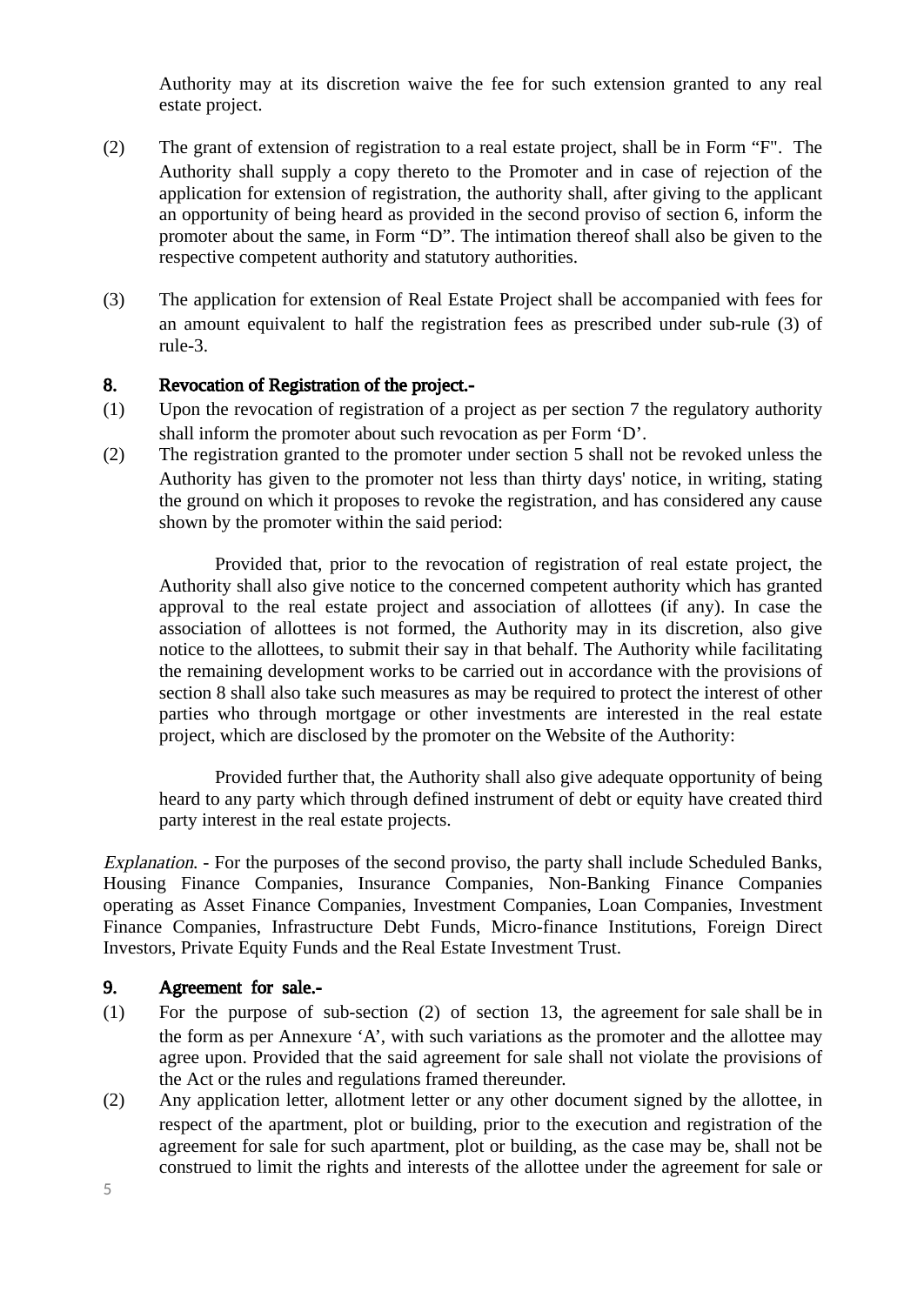under the Act or the rules or the regulations made thereunder.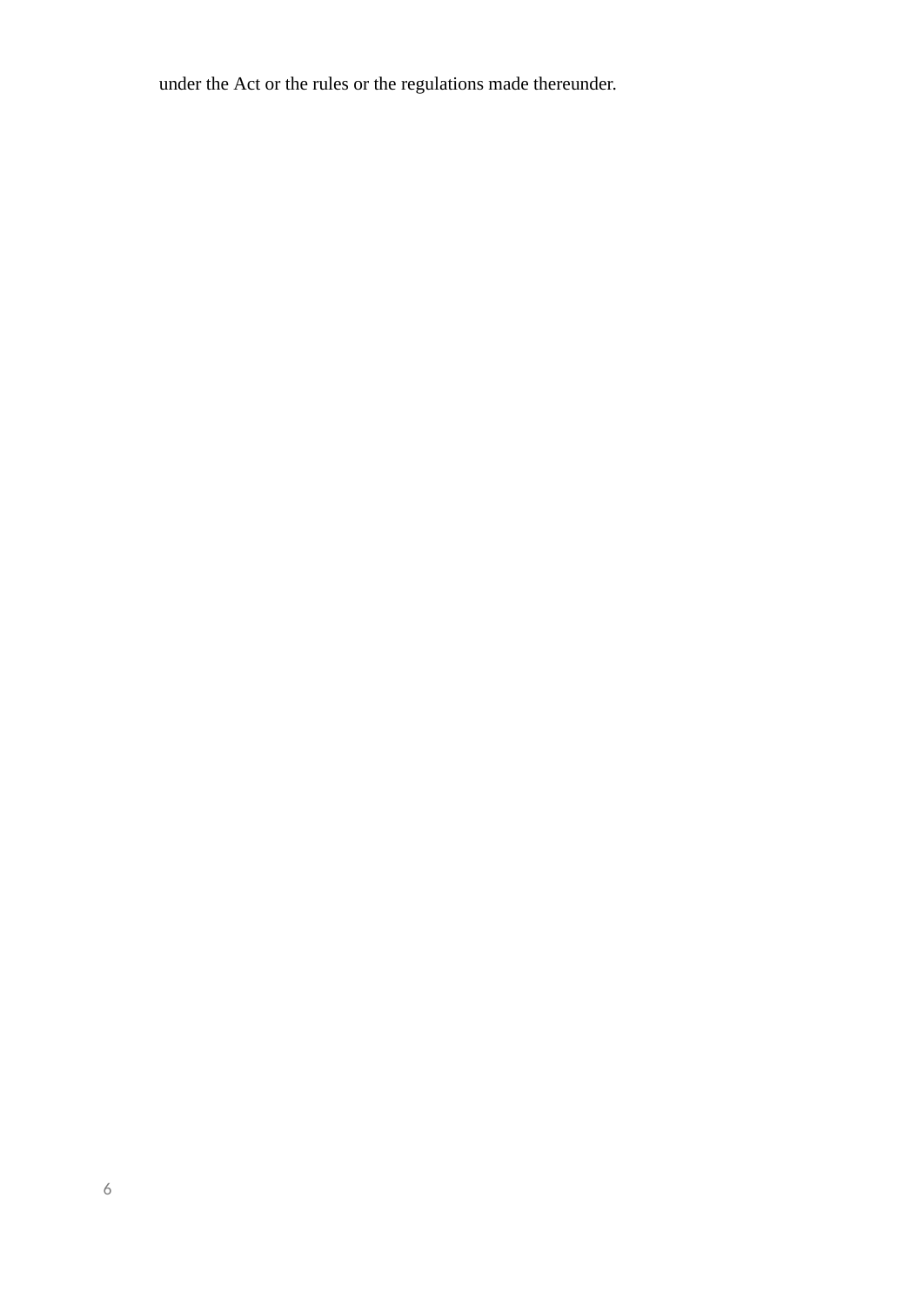## CHAPTER III REAL ESTATE AGENT

- 10. Application for Registration by the real estate agent.- (1) Every real estate agent required to register as per sub-section (2) of section 9 shall make an application in writing to the Authority in Form 'G', in triplicate, until the application procedure is made web based, along with the following documents, namely:-
	- (a) the brief details of his enterprise including its name, registered address, type of enterprise (proprietorship, societies, partnership, company etc.);
	- (b) the particulars of registration (whether as a proprietorship, partnership, company, society etc.) including the bye-laws, memorandum of association, articles of association etc. as the case may be;
	- (c) name, address, contact details and photograph of the real estate agent, if it is an individual and the name, address, contact details and photograph of the partners, directors etc. in case of other entities;
	- (d) the authenticated copy of the PAN card.
	- (e) the authenticated copy of the address proof of the place of business.
- (2) The real estate agent shall pay a registration fee at the time of application for registration by way of a demand draft or a bankers cheque drawn on any scheduled bank or through online payment, as the case may be, for a sum of ten thousand rupees in case of the applicant being an individual or fifty thousand rupees in case of the applicant other than an individual.

#### 11. Grant of Registration to the real estate agent.-

- (1) Upon the registration of a real estate agent as per section 9 read with Rule 10, the Regulatory Authority shall issue a registration certificate with a registration number as per Form 'H' to the real estate agent.
- (2) In case of rejection of the application as per section 9 the Regulatory Authority shall inform the applicant as per Form 'I'.
- (3) The registration granted under this rule shall be valid for a period five years.

#### 12. Renewal of registration of real estate agent.-

- (1) The registration granted to a real estate agent under the Act, may be renewed, on an application made by the real estate agent in Form 'J', in triplicate, until the application procedure is made web based, which shall not be less than three months prior to the expiry of the registration granted.
- (2) The application for renewal of registration shall be accompanied with a demand draft or a bankers cheque drawn on any scheduled bank or through online payment, as the case may be, for a sum of five thousand rupees in case of the real estate agent being an individual or twenty five thousand rupees in case of the real estate agent other than an individual.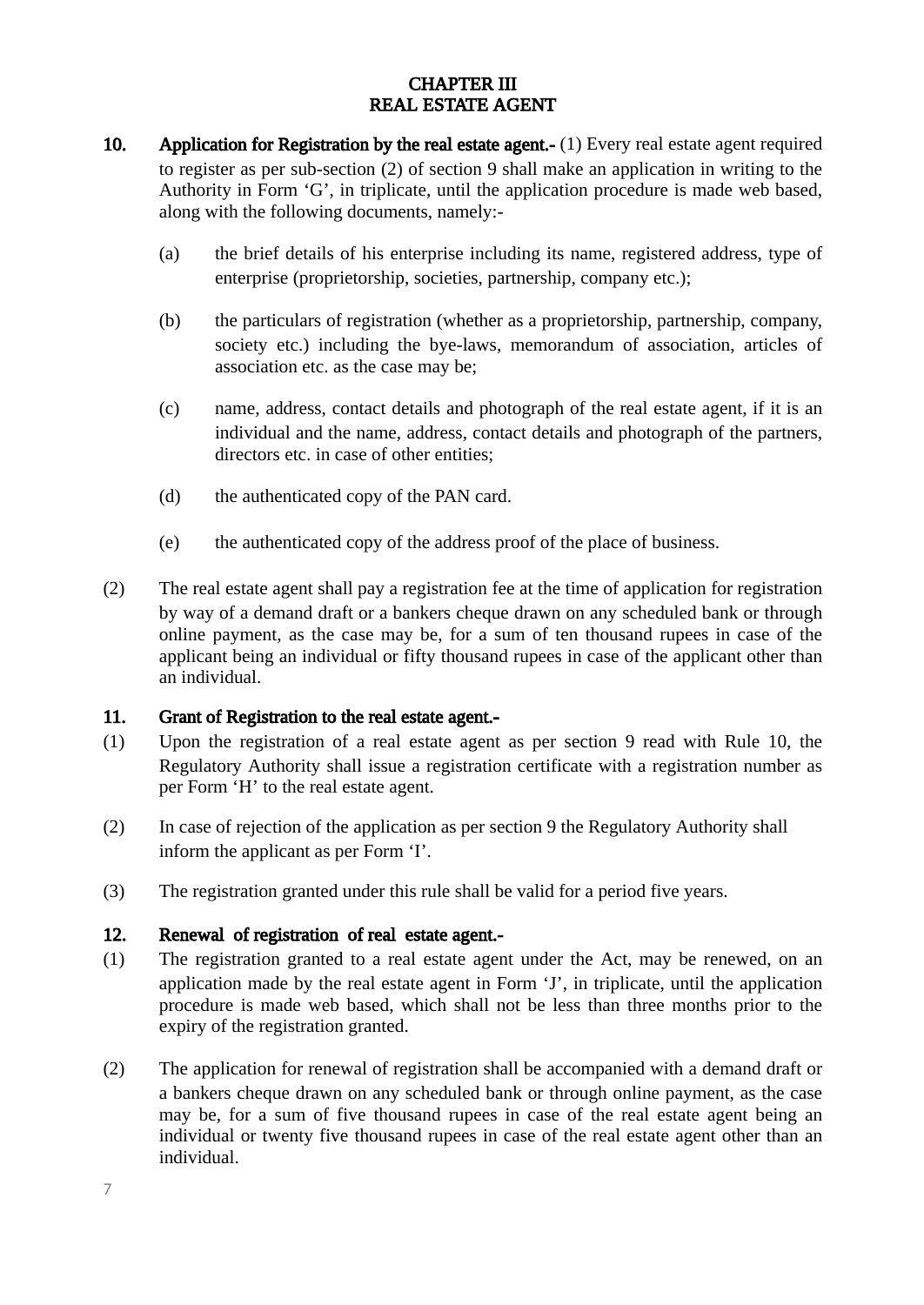- (3) The real estate agent shall also submit all the updated documents set out in clauses (a) to (e) of sub-rule (1) of rule 8 at the time of application for renewal.
- (4) In case of renewal of registration, the Authority shall inform the real estate agent about the same in Form 'K' and in case of rejection of the application for renewal of registration the Authority, shall inform the real estate agent in Form 'I':

Provided that no application for renewal of registration shall be rejected, unless the applicant has been given an opportunity of being heard in the matter:

Provided further that the Authority may grant an opportunity to the real estate agent to rectify the defects in the application within such time period as may be specified by it.

- (5) The renewal granted under this rule shall be valid for a period of five years.
- 13. Revocation of Registration of real estate agent.- The Regulatory Authority may, due to reasons specified under sub-section (7) of section 9, revoke the registration granted to the real estate agent or renewal thereof, as the case may be, and intimate the real estate agent of such revocation as per Form 'I'.
- 14. Maintenance and preservation of books of accounts, records and documents.- The real estate agent shall maintain and preserve books of account, records and documents in accordance with the provisions of the Income Tax Act, 1961 (43 of 1961), as amended from time to time, and the rules made thereunder.
- 15. Other functions of a real estate agent.- The real estate agent shall provide assistance to enable the allottee and promoter to exercise their respective rights and fulfil their respective obligations at the time of booking and sale of any plot, apartment or building, as the case may be.

#### CHAPTER IV

## RATE OF INTEREST PAYABLE BY PROMOTER AND ALLOTTEE AND TIMELINES FOR REFUND

#### 16. Rate of interest payable by the promoter and the allottee.-

- (1) For the purpose of payment of interest under sections 12, 18 and 19 of the Act, the rate of interest shall be the contractual rate of interest as may be mutually agreed to between the promoter and the allottee. Provided that the rate of interest chargeable from the allottee by the promoter, in case of default by the allottee, shall be equal to the rate of interest which the promoter shall be liable to pay the allottee, in case of default by the promoter.
- (2) Where no contractual rate of interest is mutually agreed upon between the promoter and the allottee under sub-rule (1), the rate of interest payable by the promoter to the allottee or by the allottee to the promoter, as the case may be, shall be the rate which is prevalent as per existing directives of Reserve Bank of India i.e. Marginal Cost of Lending Rate (MCLR) the State Bank of India Prime Lending Rate plus two percent.
- (3) For the purpose of sub-rule (1) and sub-rule (2), the interest payable by the promoter to

8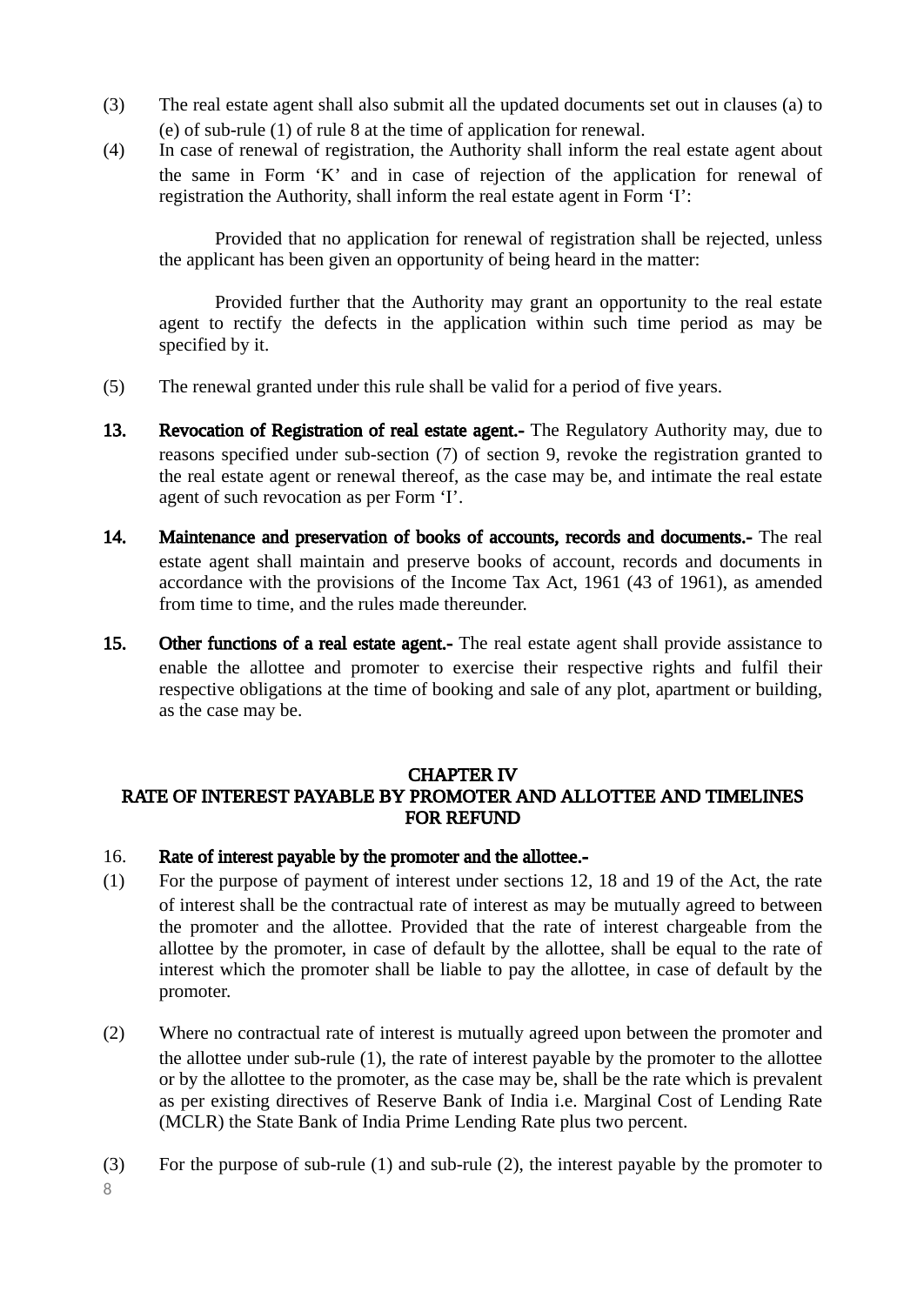the allottee shall be from the date the promoter received the amount or any part thereof till the date the amount or part thereof and interest thereon is refunded, and the interest payable by the allottee to the promoter shall be from the date the allottee defaults in payment to the promoter till the date it is paid.

17. Timelines for refund.- Any refund of monies along with the applicable interest and compensation, if any, payable by the promoter in terms of the Act or the rules and regulations made thereunder, shall be payable by the promoter to the allottee within forty-five days from the date on which such refund along with applicable interest and compensation, if any, becomes due.

#### CHAPTER V CENTRAL ADVISORY COUNCIL

#### 18. Manner of giving effect to the recommendation of the Central Advisory Council.-

- (1) Pursuant to its establishment as per sub-section (1) of section 41 of the Act the Central Advisory Council shall, at such intervals as it may deem necessary, make recommendation on the matters set out in sub-section (1) of section 42 of the Act.
- (2) The Central Advisory Council shall prepare draft recommendation and invite comments on the same from stakeholders, experts, civil society etc.
- (3) Upon receipt of comments on the draft recommendation as per sub-rule (2), the Central Advisory Council shall finalize its recommendation after incorporating such comments as it may deem appropriate and refer the same to the Central Government, who shall have the authority-
	- (a) to accept such recommendation in entirety;
	- (b) to accept such recommendation with such amendments as it may deem fit and proper;
	- (c) to refer back such recommendation to the Central Advisory Council with its comments for consideration;
	- (d) to reject such recommendation.
- (4) Pursuant to acceptance of the recommendations or part thereof the Central Government may share the recommendation of the Central Advisory Council with the appropriate Government of States and Union Territories with Legislature for further necessary action to give effect to the said recommendation.
- (5) As regards, the Union territories without Legislature, the Central Government may, if it deems fit, by notification, make rules to give effect to such recommendations of the Central Advisory Council.

#### CHAPTER VI OFFENCES AND PENALTIES

19. Terms and conditions and the fine payable for compounding of offence.- (1) The court shall, for the purposes of compounding any offence specified under section 70, accept a sum of money as specified in the Table below:

| Offence                                               | Money to be paid for compounding the offence        |
|-------------------------------------------------------|-----------------------------------------------------|
| Imprisonment under sub section<br>$(2)$ of section 59 | 5% of the estimated cost of the real estate project |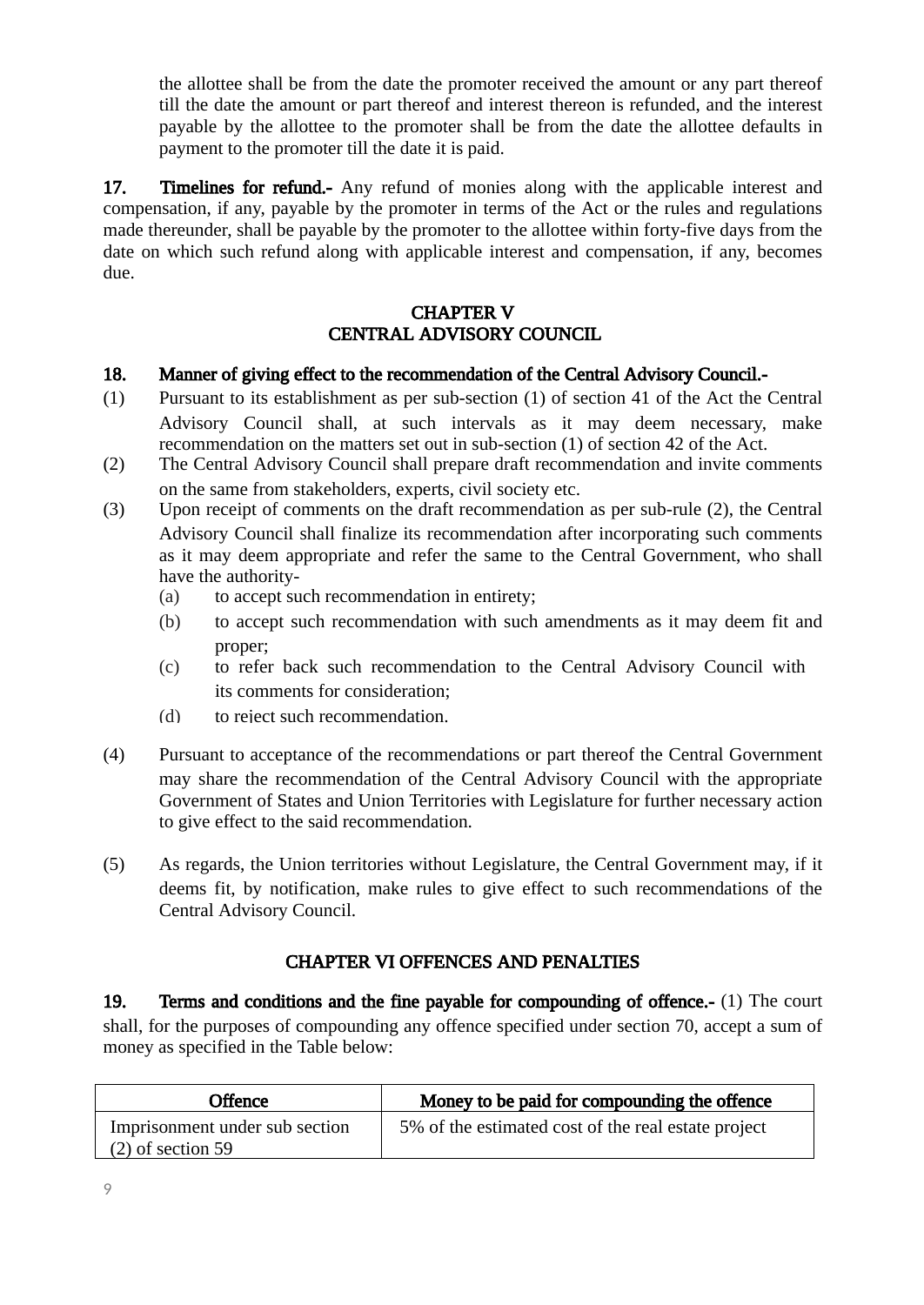| Imprisonment under section 64 | 5% of the estimated cost of the real estate project       |  |  |  |
|-------------------------------|-----------------------------------------------------------|--|--|--|
| Imprisonment under section 66 | 5% of the estimated cost of the plot, apartment or        |  |  |  |
|                               | building, as the case may be, of the real estate project, |  |  |  |
|                               | for which the sale or purchase has been facilitated       |  |  |  |
| Imprisonment under section 68 | 5% of the estimated cost of the plot, apartment           |  |  |  |
|                               | or building, as the case may be                           |  |  |  |

Provided that the appropriate Government may, by notification in the official gazette, amend the rates specified in the table above.

- (2) On payment of the sum of money in accordance with the table above, any person in custody in connection with that offence shall be set at liberty and no proceedings shall be instituted or continued against such person in any court.
- (3) The acceptance of the sum of money for compounding an offence in accordance with the table above, by the Court shall be deemed to amount to an acquittal within the meaning of section 300 of the Code of Criminal Procedure, 1973.
- (4) The promoter, allottee or real estate agent, as the case may be, shall comply with the orders of the regulatory authority or the Appellate Tribunal, within the period specified by the court, which shall not be more than 30 days from the date of compounding of the offence.

20. Manner of implementation of order, direction or decisions of the adjudicating officer, the Authority or the Appellate Tribunal.- For the purpose of sub-section (2) of section 40, every order passed by the adjudicating officer, regulatory authority or Appellate Tribunal, as the case may be, under the Act or the rules and regulations made thereunder, shall be enforced by the adjudicating officer, regulatory authority or the Appellate Tribunal in the same manner as if it were a decree or order made by the principal civil court in a suit pending therein and it shall be lawful for the adjudicating officer, regulatory authority or Appellate Tribunal, as the case may be, in the event of its inability to execute the order, send such order to the principal civil court, to execute such order either within the local limits of whose jurisdiction the real estate project is located or in the principal civil court within the local limits of whose jurisdiction the person against whom the order is being issued, actually and voluntarily resides, or carries on business, or personally works for gain.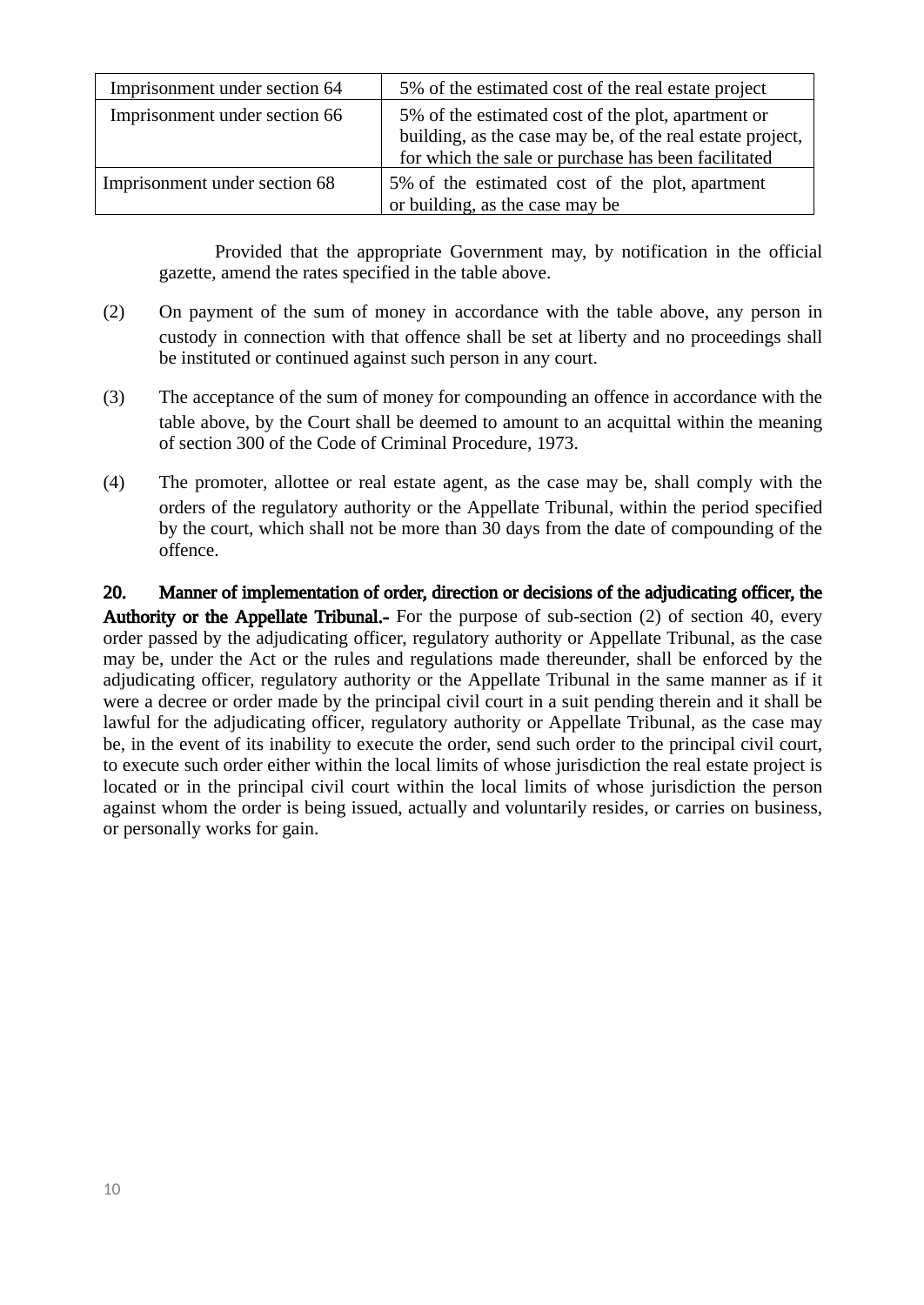#### Annexure 'A' Model Form of Agreement to be entered into between Promoter and Allottee(s) (See rule 9)

#### EXPLANATORY NOTE

This is a model form of Agreement, which may be modified and adapted in each case having regard to the facts and circumstances of respective case but in any event, matter and substance mentioned in those clauses, which are in accordance with the statute and mandatory according to the provisions of the Act shall be retained in each and every Agreement executed between the Promoter and Allottee. Any clause in this agreement found contrary to or inconsistent with any provisions of the Act, Rules and Regulations would be void ab-initio.

#### Model Form of Agreement

This Agreement made at...........this........day of.......... in the year Two Thousand and.................... between ..................having address at .............hereinafter referred to as "the Promoter of the One Part and ( .................................) having address at .....................hereinafter referred to as " the Allottee" (...........................) of the Other Part.

WHEREAS by an Agreement/Conveyance dated ...........................day of.... ....... ...20....... and executed between ...................... of the One Part ( hereinafter referred to as " the Vendor") and the Promoter of the Other Part, the Vendor agreed with the Promoter for the absolute sale to the Promoter/sold absolutely to the Promoter an immovable property being piece or parcel of freehold land bearing Survey No. ……………………. lying and being survey no. at ................................. in the Registration sub-District of ............................ admeasuring .......................... sq. mts. or thereabouts more particularly described in the First Schedule hereunder written (hereinafter referred to as "the project land").

#### OR

WHEREAS by and under a Lease / an Agreement for Lease dated the ................ day of.................20....... made between .......... of the One Part (hereinafter referred to as " the Lessor") and the Promoter of the Other Part, the Lessor agreed to grant unto the Promoter a lease in perpetuity/for a term of ....... years in respect of a piece or parcel of leasehold land bearing situate at .............. admeasuring........sq.m. or thereabouts more particularly described in the First Schedule hereunder written ( hereinafter referred to as " the project land" ) at a rent of Rs............ per annum/month and on the terms and conditions contained in the said Lease Deed/Agreement for Lease.

AND WHEREAS the lease Deed/Agreement for Lease, is with the benefit and right to construct any new building/s if so permitted by the concerned local authority.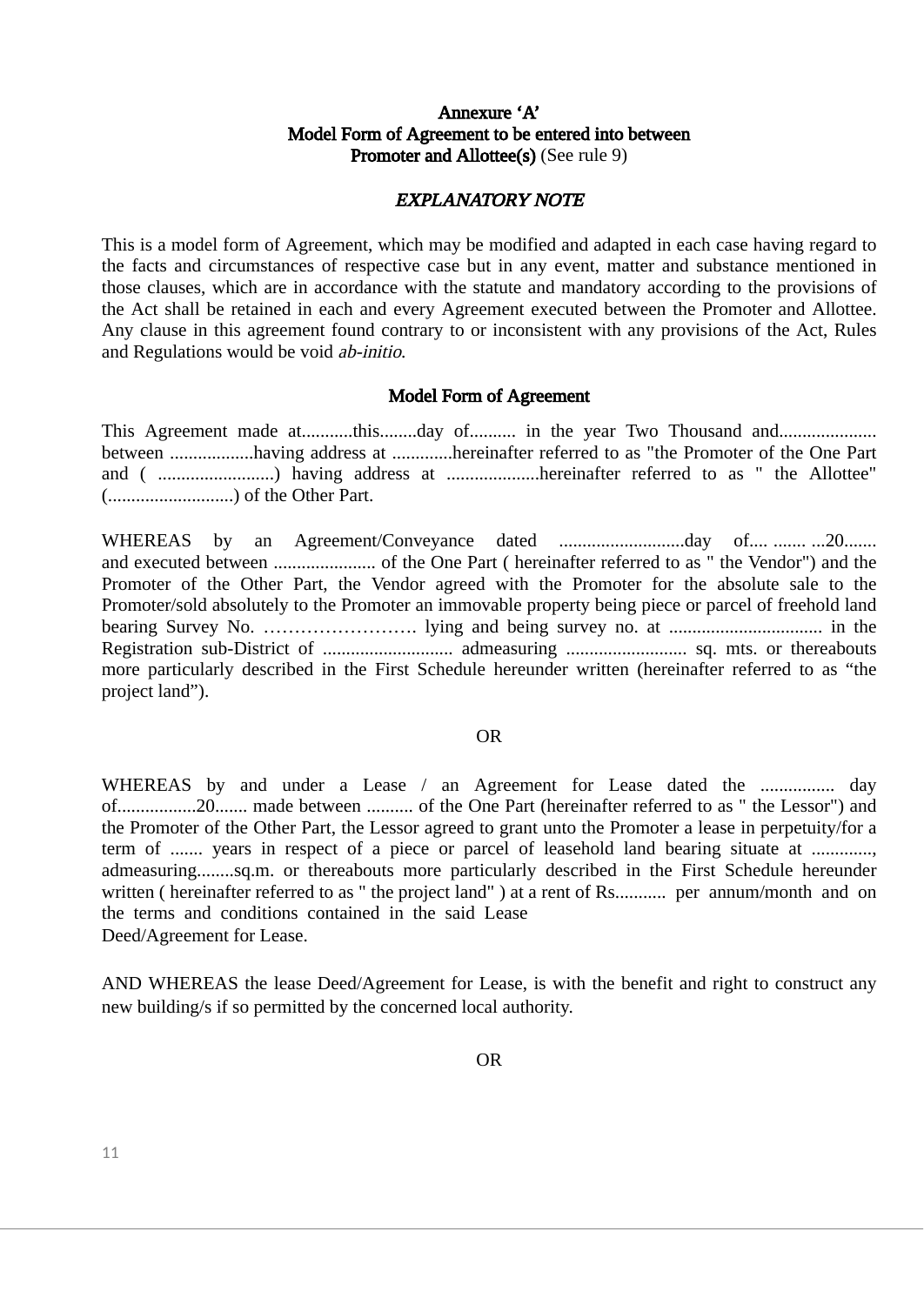WHEREAS by an Agreement dated ...............day of 20......./Power of Attorney dated............. executed between Shri............... ( hereinafter referred to as "the Original Owner") of the One Part and the Promoter of the Other Part ( hereinafter referred to as "the Development Agreement"), the Original Owner granted to the Promoter development rights to the piece or parcel of freehold land lying and being at ................. in the Registration Sub-District of..................... admeasuring ................... sq. mts., or thereabouts more particularly described in the First Schedule therein as well as in the First Schedule hereunder written (hereinafter referred to as "the project land') and to construct thereon building/s in accordance with the terms and conditions contained in the Development Agreement/Power of Attorney;

OR

(Give Complete Recital of the Title of the Promoter to the plot on which promoter proposes to construct and sale the Apartment)

AND WHEREAS the Promoters are entitled and enjoined upon to construct buildings on the project land;

AND WHEREAS the Vendor/Lessor/Original Owner/Promoter is in possession of the project land

AND WHEREAS the Promoter has proposed to construct on the project land (here specify number of buildings and wings thereof) ....... having (here specify number of Basements/podiums/stilt and upper floors)

AND WHEREAS the Allottee is offered an Apartment bearing number *floor*, on the floor, (herein after referred to as the said "Apartment") in the wing of the Building called (herein after referred to as the said "Building") being constructed in the phase of the said project, by the Promoter

AND WHEREAS the Promoter has registered the Project under the provisions of the Act with the Real Estate Regulatory Authority at  $\frac{1}{100}$  no  $\frac{1}{100}$  authenticated copy is attached in Annexure  $B$ ;

AND WHEREAS by virtue of the Development Agreement/Power of Attorney the Promoter has sole and exclusive right to sell the Apartments in the said building/s to be constructed by the Promoter on the project land and to enter into Agreement/s with the allottee(s)/s of the Apartments to receive the sale consideration in respect thereof;

AND WHEREAS on demand from the allottee, the Promoter has given inspection to the Allottee of all the documents of title relating to the project land and the plans, designs and specifications prepared by the Promoter's Architects Messrs................................... and of such other documents as are specified under the Real Estate (Regulation and Development) Act

2016 (hereinafter referred to as "the said Act") and the Rules and Regulations made thereunder and the Allottee if satisfied in respect of the same;

AND WHEREAS the authenticated copies of Certificate of Title issued by the attorney at law or advocate of the Promoter, authenticated copies of Property card or extract of Village Forms VI and VII and XII or any other relevant revenue record showing the nature of the title of the Promoter to the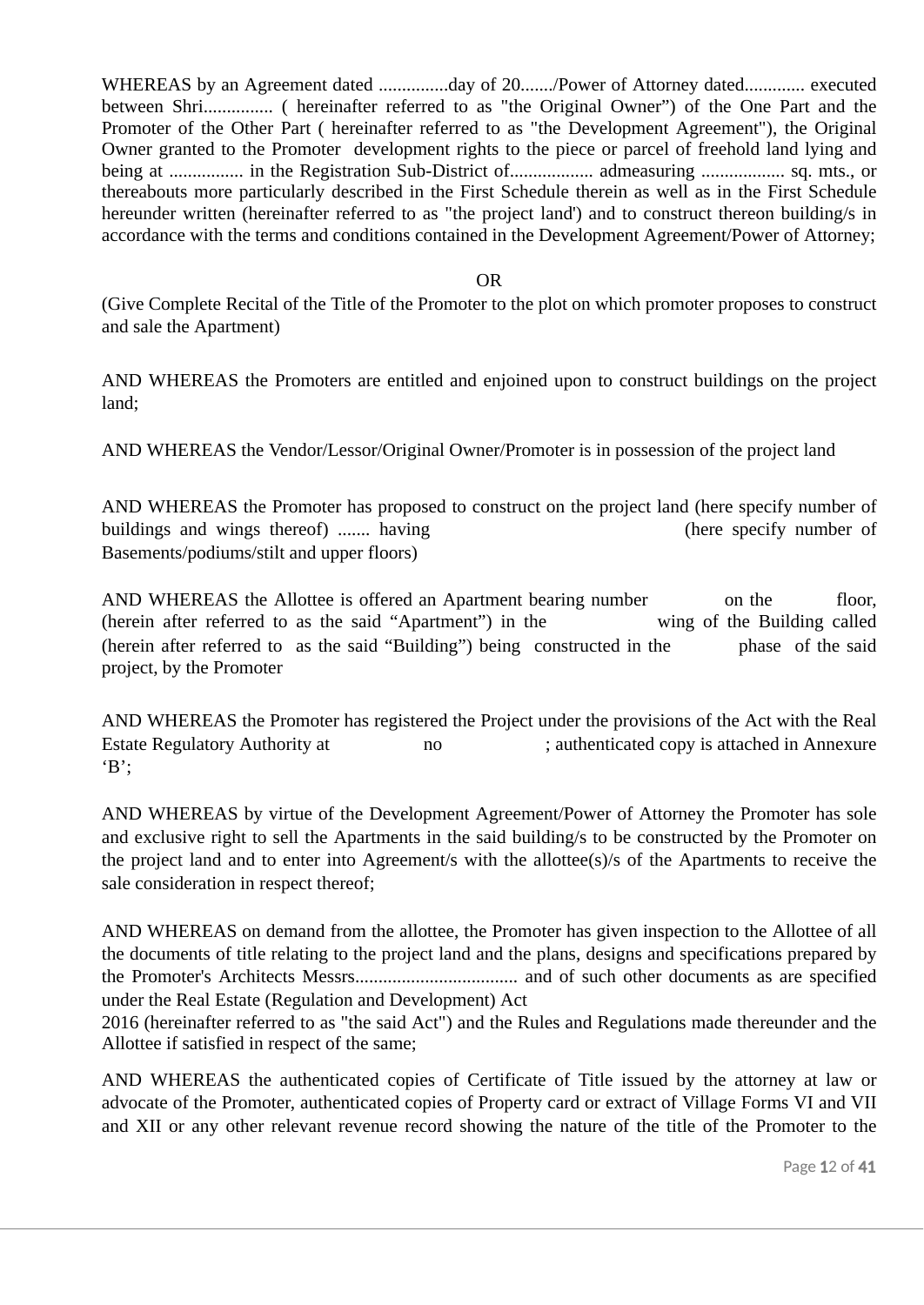project land on which the Apartments are constructed or are to be constructed have also been inspected by the Allottee and is satisfied in respect of the same.

AND WHEREAS the authenticated copies of the plans of the Layout as approved by the concerned Local Authority has been inspected by the Allottee.

AND WHEREAS the authenticated copies of the plans of the Layout as proposed by the Promoter and according to which the construction of the buildings and open spaces are proposed to be provided for on the said project has also been inspected by the Allottee,

AND WHEREAS the authenticated copies of the plans and specifications of the Apartment agreed to be purchased by the Allottee has been annexed and marked as Annexure A

AND WHEREAS the Promoter has got some of the approvals from the concerned local authority(s) to the plans, the specifications, elevations, sections and of the said building/s and shall obtain the balance approvals from various authorities from time to time, so as to obtain Building Completion Certificate or Occupancy Certificate of the said Building.

AND WHEREAS while sanctioning the said plans concerned local authority and/or Government has laid down certain terms, conditions, stipulations and restrictions which are to be observed and performed by the Promoter while developing the project land and the said building and upon due observance and performance of which only the completion or occupancy certificate in respect of the said building/s shall be granted by the concerned local authority.

AND WHEREAS the Promoter has accordingly commenced construction of the said building/s in accordance with the said proposed plans.

AND WHEREAS the Allottee has applied to the Promoter for allotment of an Apartment No. ......... on ........ floor in wing \_\_\_\_\_\_\_\_ situated in the building No. \_\_\_\_\_\_\_\_\_\_ being constructed in the \_\_\_\_\_\_\_\_\_\_\_ phase of the said Project,

AND WHEREAS the carpet area of the said Apartment is successful square meters/square feet and "carpet area" means the net usable floor area of an apartment, excluding the area covered by the external walls, areas under services shafts, exclusive balcony or verandah area and exclusive open terrace area but includes the area covered by the internal partition walls of the apartment.

AND WHEREAS, the Parties relying on the confirmations, representations and assurances of each other to faithfully abide by all the terms, conditions and stipulations contained in this Agreement and all applicable laws, are now willing to enter into this Agreement on the terms and conditions appearing hereinafter;

AND WHEREAS, prior to the execution of these presents the Allottee has paid to the Promoter a sum of Rs..................... (Rupees ...................) only, being part payment of the sale consideration of the Apartment agreed to be sold by the Promoter to the Allottee as advance payment or Application Fee (the payment and receipt whereof the Promoter both hereby admit and acknowledge) and the Allottee has agreed to pay to the Promoter the balance of the sale consideration in the manner hereinafter appearing.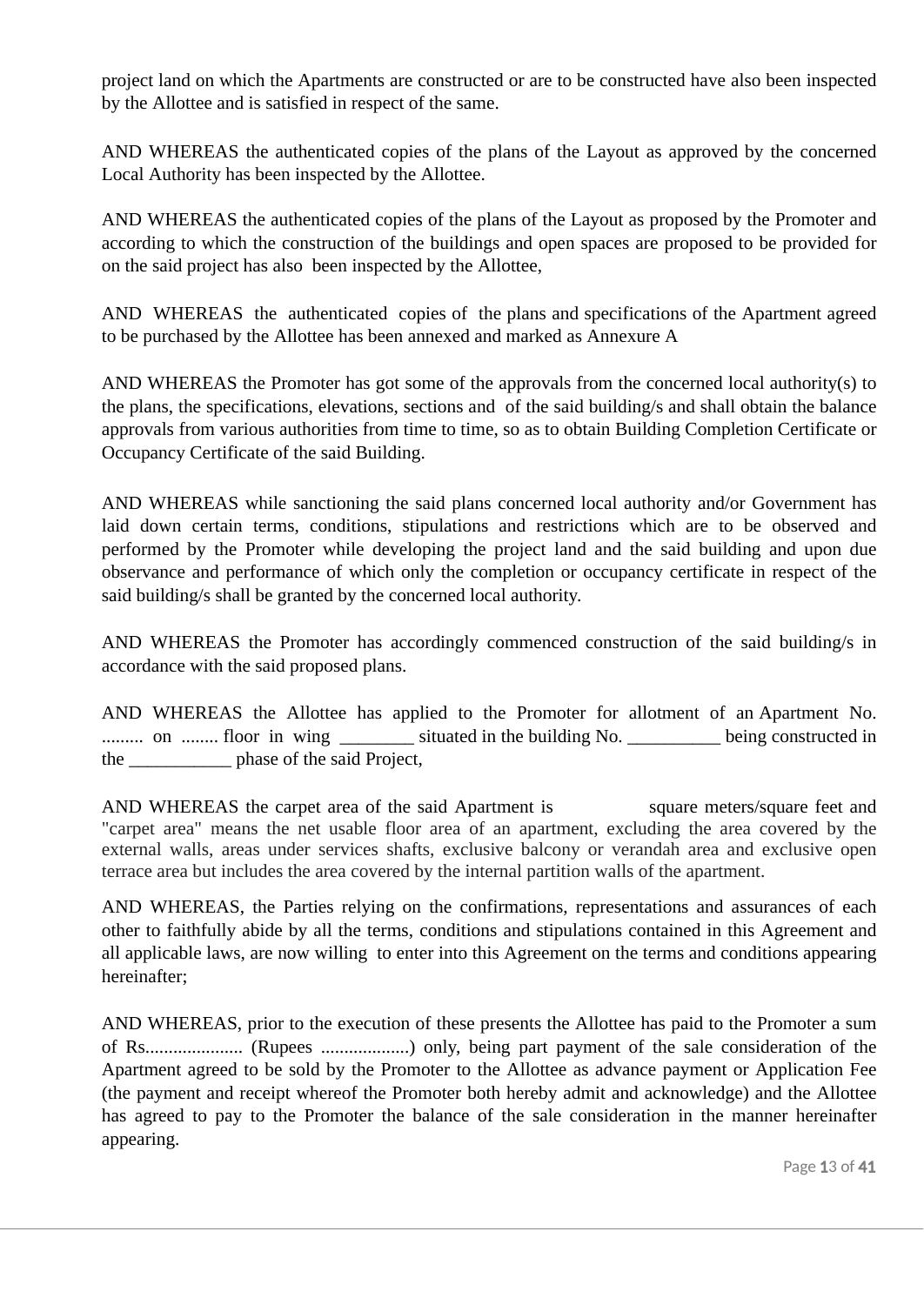AND WHEREAS, under section 13 of the said Act the Promoter is required to execute a written Agreement for sale of said Apartment with the Allottee, being in fact these presents and also to register said Agreement under the Registration Act, 1908.

In accordance with the terms and conditions set out in this Agreement and as mutually agreed upon by and between the Parties, the Promoter hereby agrees to sell and the Allottee hereby agrees to purchase the (Apartment/Plot) and the garage/covered parking(if applicable)

NOW THEREFOR, THIS AGREEMENT WITNESSETH AND IT IS HEREBY AGREED BY AND BETWEEN THE PARTIES HERETO AS FOLLOWS:-

1. The Promoter shall construct the said building/s consisting of ................ basement and ground/ stilt, /................. podiums, and ............ upper floors on the project land in accordance with the plans, designs and specifications as approved by the concerned local authority from time to time.

Provided that the Promoter shall have to obtain prior consent in writing of the Allottee in respect of variations or modifications which may adversely affect the Apartment of the Allottee except any alteration or addition required by any Government authorities or due to change in law.

- 1.a (i) The Allottee hereby agrees to purchase from the Promoter and the Promoter hereby agrees to sell to the Allottee Apartment No. .............. of the type .............. of carpet area admeasuring .................... sq. metres/ sq. feet on ............ floor in the building /wing (hereinafter referred to as "the Apartment") for the consideration of Rs. ................... including Rs. ................... being the proportionate price of the common areas and facilities appurtenant to the premises, the nature, extent and description of the common areas and facilities which are more particularly described in the Second Schedule annexed herewith. (the price of the Apartment including the proportionate price of the common areas and facilities and parking spaces should be shown separately).
	- (ii) The Allottee hereby agrees to purchase from the Promoter and the Promoter hereby agrees to sell to the Allottee balcony/verandha 1 having area admeasuring ……………..sq.metres/sq.feet forming part of the apartment for the consideration of  $\mathsf{Rs.}$  /-
	- (iii) The Allottee hereby agrees to purchase from the Promoter and the Promoter hereby agrees to sell to the Allottee balcony/verandha 2 having area admeasuring ………………..sq.metres/sq.feet forming part of the apartment for the consideration  $\text{Rs.}$  /-
	- (iv) The Allottee hereby agrees to purchase from the Promoter and the Promoter hereby agrees to sell to the Allottee wash area balcony having area admeasuring ………...........sq.meters/sq. Feet forming part of the apartment for the consideration of of Rs.  $\sqrt{2}$
	- (v) The Allottee hereby agrees to purchase from the Promoter and the Promoter hereby agrees to sell to the Allottee open terrace having area admeasuring ................... sq.meters/sq. Feet forming part of the apartment for the consideration of of Rs.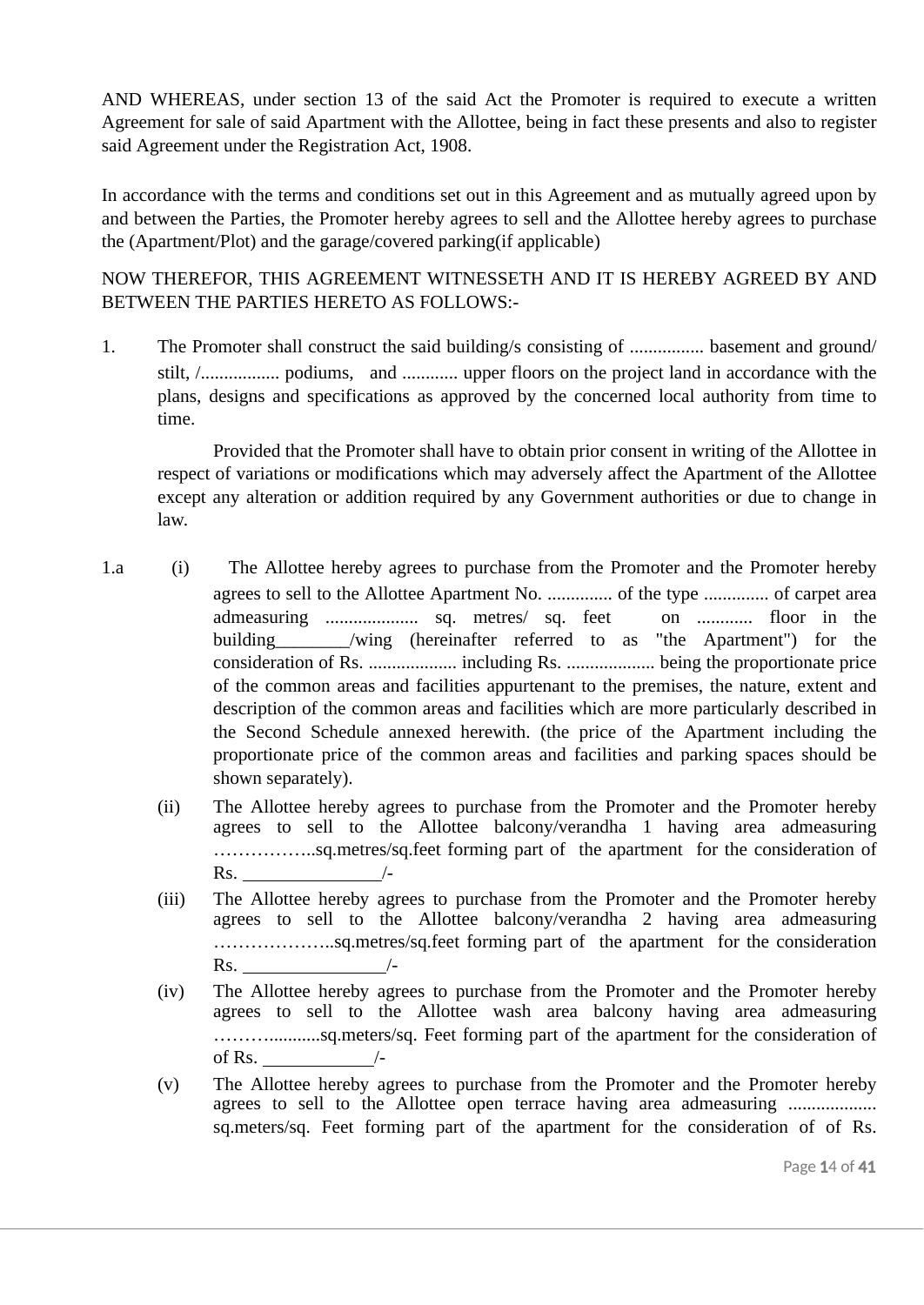- /-
- (vi) The Allottee hereby agrees to purchase from the Promoter and the Promoter hereby agrees to sell to the Allottee open parking spaces bearing Nos situated at Basement and/or stilt and /or podium being constructed in the layout for the consideration of Rs ........../-
- (vii) The Allottee hereby agrees to purchase from the Promoter and the Promoter hereby agrees to sell to the Allottee covered parking spaces bearing Nos situated at Basement and/or stilt and /or podium being constructed in the layout for the consideration of Rs. /-.
- 1(b) The total aggregate consideration amount for the apartment mentioned herein above from clause 1 a (i) to (vii) is thus Rs.  $\frac{1}{2}$  /-
- 1(c) The Allottee has paid on or before execution of this agreement a sum of Rs (Rupees only) (not exceeding 10% of the total consideration) as advance payment or application fee and hereby agrees to pay to that Promoter the balance amount of Rs ............................( Rupees ......................................) in the following manner :
	- i. Amount of Rs......../-(........) (not exceeding 30% of the total consideration) to be paid to the Promoter after the execution of Agreement
	- ii. Amount of Rs......./-(..........) (not exceeding 45% of the total consideration) to be paid to the Promoter on completion of the Plinth of the building or wing in which the said Apartment is located.
	- iii. Amount of Rs....../-(...........) (not exceeding 70% of the total consideration) to be paid to the Promoter on completion of the slabs including podiums and stilts of the building or wing in which the said Apartment is located.
	- iv. Amount of Rs......./-(.............) (not exceeding 75% of the total consideration) to be paid to the Promoter on completion of the walls, internal plaster, floorings doors and windows of the said Apartment.
	- v. Amount of Rs........./- (...........) (not exceeding 80% of the total consideration) to be paid to the Promoter on completion of the Sanitary fittings, staircases, lift wells, lobbies upto the floor level of the said Apartment.
	- vi. Amount of Rs....../-(.....) ( not exceeding 85% of the total consideration) to be paid to the Promoter on completion of the external plumbing and external plaster, elevation, terraces with waterproofing, of the building or wing in which the said Apartment is located.
	- vii. Amount of Rs......./-(...........) (not exceeding 95% of the total consideration) to be paid to the Promoter on completion of the lifts, water pumps, electrical fittings, electro, mechanical and environment requirements, entrance lobby/s, plinth protection, paving of areas appertain and all other requirements as may be prescribed in the Agreement of sale of the building or wing in which the said Apartment is located.
	- viii. Balance Amount of Rs...../-(............) against and at the time of handing over of the possession of the Apartment to the Allottee on or after receipt of occupancy certificate or completion certificate.
- 1(d) The total price as stated above excludes Taxes (consisting of tax paid or payable by the Promoter by way of Value Added Tax, Service Tax, and Cess or any other similar taxes which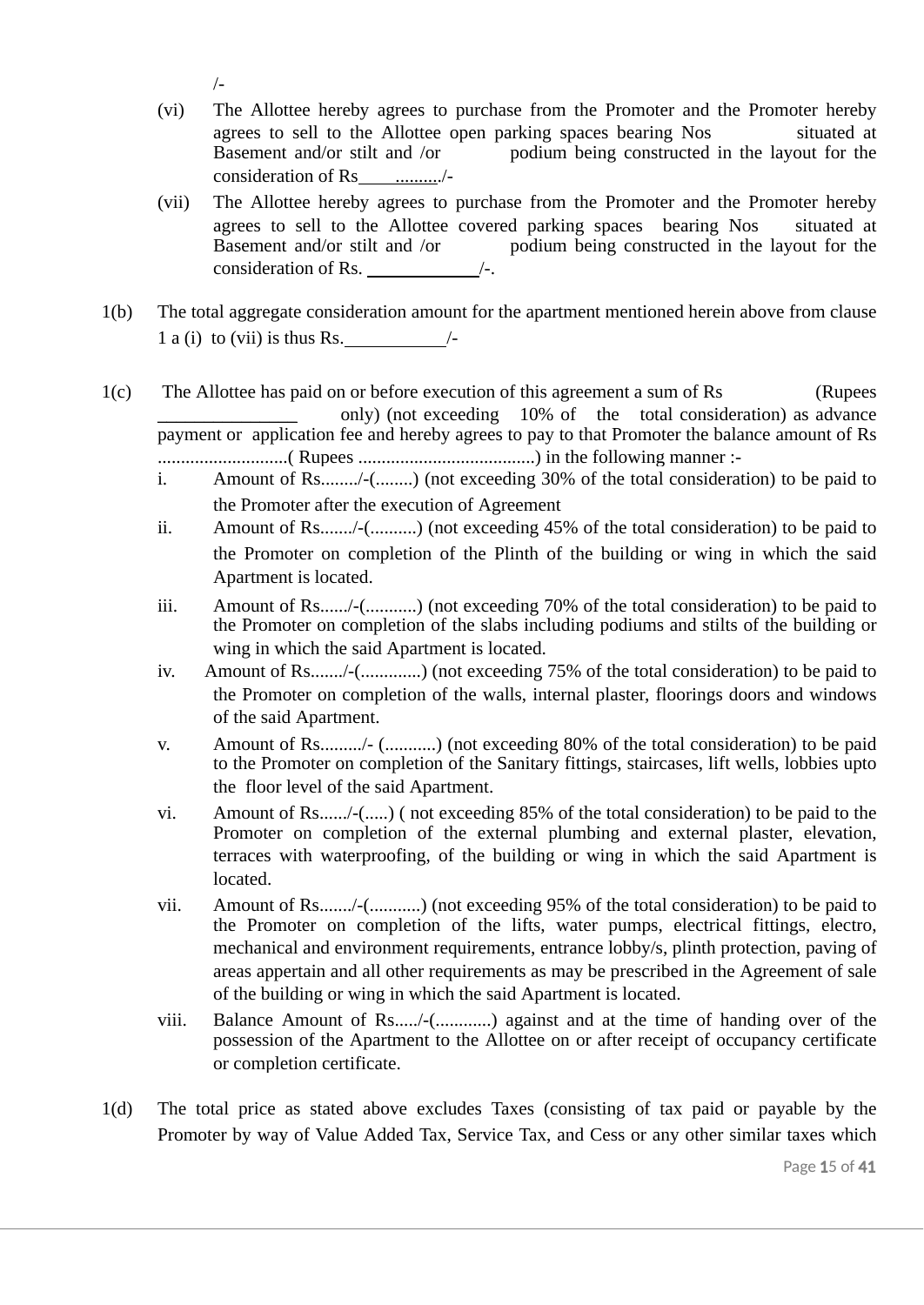may be levied, in connection with the construction of and carrying out the Project payable by the Promoter) up to the date of handing over the possession of the [Apartment/Plot], which shall be separatelytpayable by the Allottee in the manner as may be decided by the Promoter.

- 1(e) The total price is escalation-free, save and except escalations/increases, due to increase on account of development charges payable to the competent authority and/or any other increase in charges which may be levied or imposed by the competent authority Local Bodies/Government from time to time. The Promoter undertakes and agrees that while raising a demand on the Allottee for increase in development charges, cost, or levies imposed by the competent authorities etc., the Promoter shall enclose the said notification/order/rule/regulation published/issued in that behalf to that effect along with the demand letter being issued to the Allottee, which shall only be applicable on subsequent payments.
- 1(f) The Promoter may allow, in its sole discretion, a rebate for early payments of equal instalments payable by the Allottee by discounting such early payments  $\omega$  % per annum for the period by which the respective instalment has been preponed. The provision for allowing rebate and such rate of rebate shall not be subject to any revision/withdrawal, once granted to an Allottee by the Promoter.
- 1(g) The Promoter shall confirm the final carpet area that has been allotted to the Allottee after the construction of the Building is complete and the occupancy certificate is granted by the competent authority, by furnishing details of the changes, if any, in the carpet area, subject to a variation cap of three percent. The total price payable for the carpet area shall be recalculated upon confirmation by the Promoter. If there is any reduction in the carpet area within the defined limit then Promoter shall refund the excess money paid by Allottee within forty-five days with annual interest at the rate of  $\_\%$ , from the date when such an excess amount was paid by the Allottee. If there is any increase in the carpet area allotted to Allottee, the Promoter shall demand additional amount from the Allottee as per the next milestone of the Payment Plan. All these monetary adjustments shall be made at the same rate per square meter as agreed in Clause 1(a) of this Agreement.
- 1(h) The Allottee authorizes the Promoter to adjust/appropriate all payments made by him/her under any head(s) of dues against lawful outstanding, if any, in his/her name as the Promoter may in its sole discretion deem fit and the Allottee undertakes not to object/demand/direct the Promoter to adjust his payments in any manner.

Note: Each of the instalments mentioned in the sub clause (ii) and (iii) shall be further subdivided into multiple instalments linked to number of basements/podiums/floors in case of multi-storied building /wing.

2.1 The Promoter hereby agrees to observe, perform and comply with all the terms, conditions, stipulations and restrictions if any, which may have been imposed by the concerned local authority at the time of sanctioning the said plans or thereafter and shall, before handing over possession of the Apartment to the Allottee, obtain from the concerned local authority occupancy and/or completion certificates in respect of the Apartment.

2.2 Time is essence for the Promoter as well as the Allottee. The Promoter shall abide by the time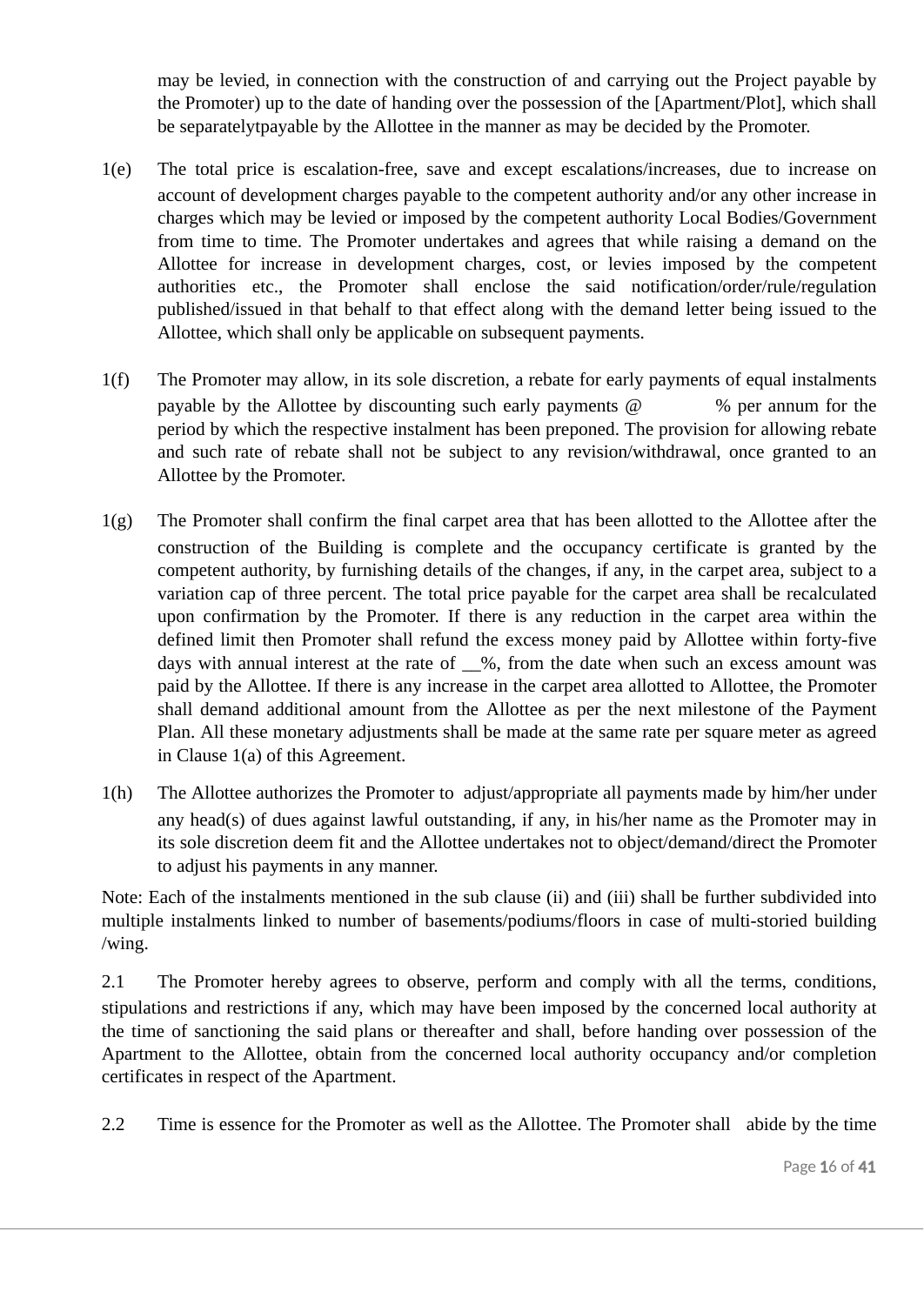schedule for completing the project and handing over the [Apartment/Plot] to the Allottee and the common areas to the association of the allottees after receiving the occupancy certificate or the completion certificate or both, as the case may be.

Similarly, the Allottee shall make timely payments of the instalment and other dues payable by him/her and meeting the other obligations under the Agreement subject to the simultaneous completion of construction by the Promoter as provided in clause 1 (c) herein above. ("Payment Plan").

3. The Promoter hereby declares that the Floor Space Index available as on date in respect of the project land is ..................... square meters only and Promoter has planned to utilize Floor Space Index of by availing of TDR or FSI available on payment of premiums or FSI available as incentive FSI by implementing various scheme as mentioned in the Development Control Regulation or based on expectation of increased FSI which may be available in future on modification to Development Control Regulations, which are applicable to the said Project. The Promoter has disclosed the Floor Space Index of as proposed to be utilized by him on the project land in the said Project and Allottee has agreed to purchase the said Apartment based on the proposed construction and sale of apartments to be carried out by the Promoter by utilizing the proposed FSI and on the understanding that the declared proposed FSI shall belong to Promoter only.

4.1 If the Promoter fails to abide by the time schedule for completing the project and handing over the [Apartment/Plot] to the Allottee, the Promoter agrees to pay to the Allottee, who does not intend to withdraw from the project, interest at the rate of  $\_\%$  per annum, on all the amounts paid by the Allottee, for every month of delay, till the handing over of the possession. The Allottee agrees to pay to the Promoter, interest at the rate of  $\%$  per annum, on all the delayed payment which become due and payable by the Allottee to the Promoter under the terms of this Agreement from the date the said amount is payable by the allottee(s) to the Promoter.

4.2 Without prejudice to the right of promoter to charge interest in terms of sub clause 4.1 above, on the Allottee committing default in payment on due date of any amount due and payable by the Allottee to the Promoter under this Agreement (including his/her proportionate share of taxes levied by concerned local authority and other outgoings) and on the allottee committing three defaults of payment of instalments, the Promoter shall at his own option, may terminate this Agreement:

Provided that, Promoter shall give notice of fifteen days in writing to the Allottee, by Registered Post AD at the address provided by the allottee and mail at the e-mail address provided by the Allottee, of his intention to terminate this Agreement and of the specific breach or breaches of terms and conditions in respect of which it is intended to terminate the Agreement. If the Allottee fails to rectify the breach or breaches mentioned by the Promoter within the period of notice then at the end of such notice period, promoter shall be entitled to terminate this Agreement.

Provided further that upon termination of this Agreement as aforesaid, the Promoter shall refund to the Allottee (subject to adjustment and recovery of any agreed liquidated damages or any other amount which may be payable to Promoter) within a period of thirty days of the termination, the instalments of sale consideration of the Apartment which may till then have been paid by the Allottee to the Promoter.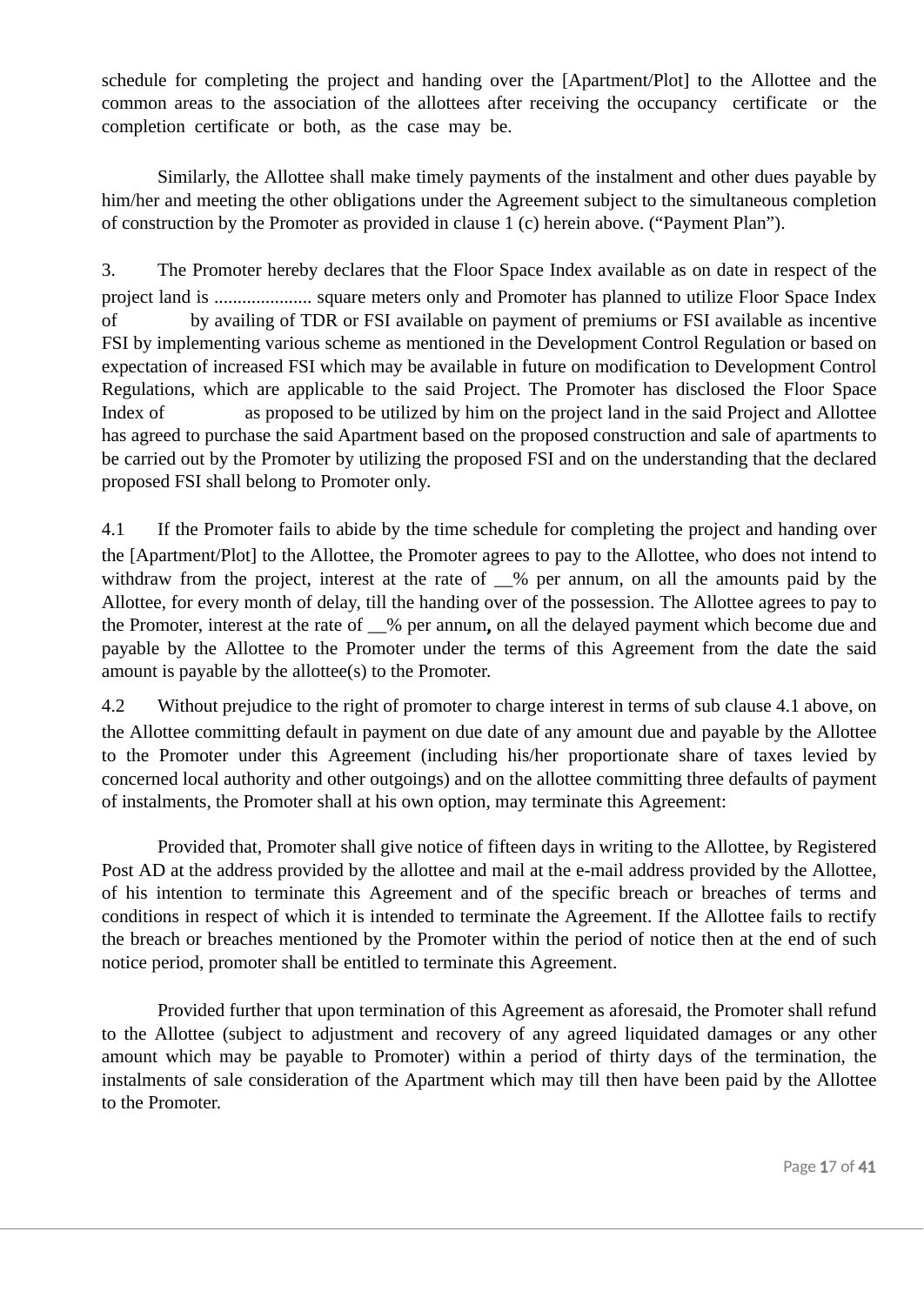5. The fixtures and fittings with regard to the flooring and sanitary fittings and amenities like one or more lifts with brand, or price range to be provided by the Promoter at his/her/its option in the said building and the Apartment as are set out in Annexure 'C', annexed hereto.

6. The Promoter shall give possession of the Apartment to the Allottee on or before................. day of ..............20 . If the Promoter fails or neglects to give possession of the Apartment to the Allottee on account of reasons beyond his control and of his agents by the aforesaid date then the Promoter shall be liable on demand to refund to the Allottee the amounts already received by him in respect of the Apartment with interest at the same rate as may mentioned in the clause 4.1 herein above from the date the Promoter received the sum till the date the amounts and interest thereon is repaid.

Provided that the Promoter shall be entitled to reasonable extension of time for giving delivery of Apartment on the aforesaid date, if the completion of building in which the Apartment is to be situated is delayed on account of -

- (i) war, civil commotion or act of God ;
- (ii) any notice, order, rule, notification of the Government and/or other public or competent authority/court.

7.1 **Procedure for taking possession** - The Promoter, upon obtaining the occupancy certificate from the competent authority a n d t h e p a ym en t m ad e b y t h e A l l o t t e e a s p e r t h e a g r e e m e n t shall offer in writing the possession of the [Apartment/Plot], to the Allottee in terms of this Agreement to be taken within 3 (three months from the date of issue of such notice and the Promoter shall give possession of the [Apartment/Plot] to the Allottee. The Promoter agrees and undertakes to indemnify the Allottee in case of failure of fulfilment of any of the provisions, formalities, documentation on part of the Promoter. The Allottee agree(s) to pay the maintenance charges as determined by the Promoter or association of allottees, as the case may be. The Promoter on its behalf shall offer the possession to the Allottee in writing within 7 days of receiving the occupancy certificate of the Project.

7.2 The Allottee shall take possession of the Apartment within 15 days of the written notice from the promotor to the Allottee intimating that the said Apartments are ready for use and occupancy:

7.3 Failure of Allottee to take Possession of [Apartment/Plot]: Upon receiving a written intimation from the Promoter as per clause 7.1, the Allottee shall take possession of the [Apartment/Plot] from the Promoter by executing necessary indemnities, undertakings and such other documentation as prescribed in this Agreement, and the Promoter shall give possession of the [Apartment/Plot] to the allottee. In case the Allottee fails to take possession within the time provided in clause 7.1 such Allottee shall continue to be liable to pay maintenance charges as applicable.

Page 18 of 41 7.4 If within a period of five years from the date of handing over the Apartment to the Allottee, the Allottee brings to the notice of the Promoter any structural defect in the Apartment or the building in which the Apartment are situated or any defects on account of workmanship, quality or provision of service, then, wherever possible such defects shall be rectified by the Promoter at his own cost and in case it is not possible to rectify such defects, then the Allottee shall be entitled to receive from the Promoter, compensation for such defect in the manner as provided under the Act. Provided that the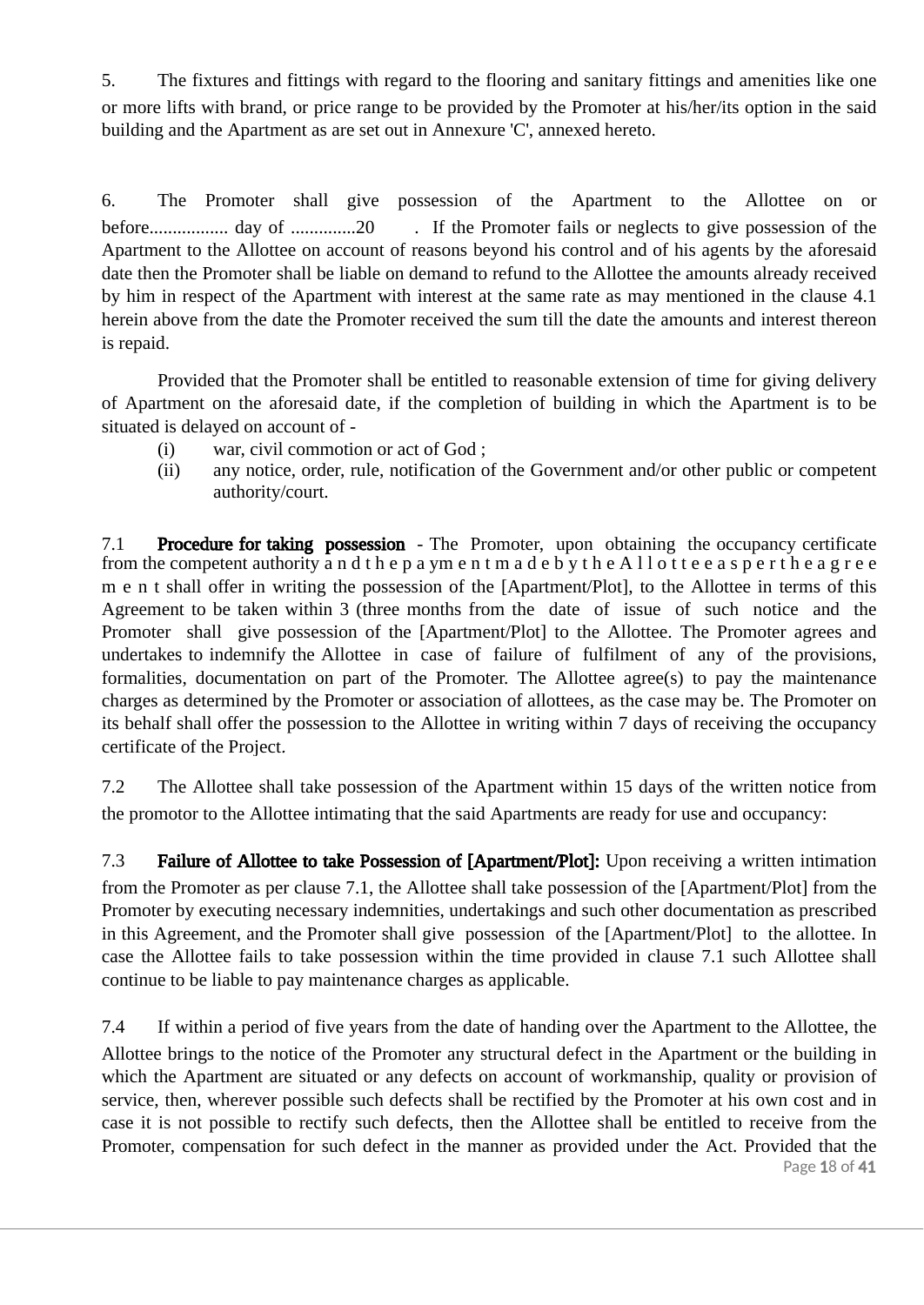Promoter shall not be liable in respect of any structural defect or defects on account of workmanship, quality or provision of service which cannot be attributable to the Promoter or beyond the control of the Promoter.

8. The Allottee shall use the Apartment or any part thereof or permit the same to be used only for purpose of \*residence/office/show-room/shop/godown for carrying on any industry or business.(\*strike of which is not applicable) He shall use the garage or parking space only for purpose of keeping or parking vehicle.

9. The Allottee along with other allottee(s)s of Apartments in the building shall join in forming and registering the Society or Association or a Limited Company to be known by such name as the Promoter may decide and for this purpose also from time to time sign and execute the application for registration and/or membership and the other papers and documents necessary for the formation and registration of the Society or Association or Limited Company and for becoming a member, including the bye-laws of the proposed Society and duly fill in, sign and return to the Promoter within seven days of the same being forwarded by the Promoter to the Allottee, so as to enable the Promoter to register the common organisation of Allottee. No objection shall be taken by the Allottee if any, changes or modifications are made in the draft bye-laws, or the Memorandum and/or Articles of Association, as may be required by the Registrar of Co-operative Societies or the Registrar of Companies, as the case may be, or any other Competent Authority.

9.1 Within 15 days after notice in writing is given by the Promoter to the Allottee that the Apartment is ready for use and occupancy, the Allottee shall be liable to bear and pay the proportionate share (i.e. in proportion to the carpet area of the Apartment) of outgoings in respect of the project land and Building/s namely local taxes, betterment charges or such other levies by the concerned local authority and/or Government, water charges, insurance, common lights, repairs and salaries of clerks bill collectors, chowkidars, sweepers and all other expenses necessary and incidental to the management and maintenance of the project land and building/s. Until the Society or Limited Company is formed, the Allottee shall pay to the Promoter such proportionate share of outgoings as may be determined. The Allottee further agrees that till the Allottee's share is so determined the Allottee shall pay to the Promoter provisional monthly contribution of Rs. ......... per month towards the outgoings. The amounts so paid by the Allottee to the Promoter shall not carry any interest and remain with the Promoter until the same is transferred to the society or the association or the limited company as aforesaid.

10. Over and above the amounts mentioned in the agreement to be paid by the Allottee, the Allottee shall on or before delivery of possession of the said premises shall pay to the Promoter such proportionate share of the outgoings as may be determined by the Promoter and which are not covered in any other provisions of this agreement.

11. The Allottee shall pay to the Promoter a sum of Rs. ................ for meeting all legal costs, charges and expenses, including professional costs of the Attorney-at-Law/Advocates of the Promoter in connection with formation of the said Society, or Limited Company, or Apex Body or Federation and for preparing its rules, regulations and bye-laws and the cost of preparing and engrossing the conveyance or assignment of lease.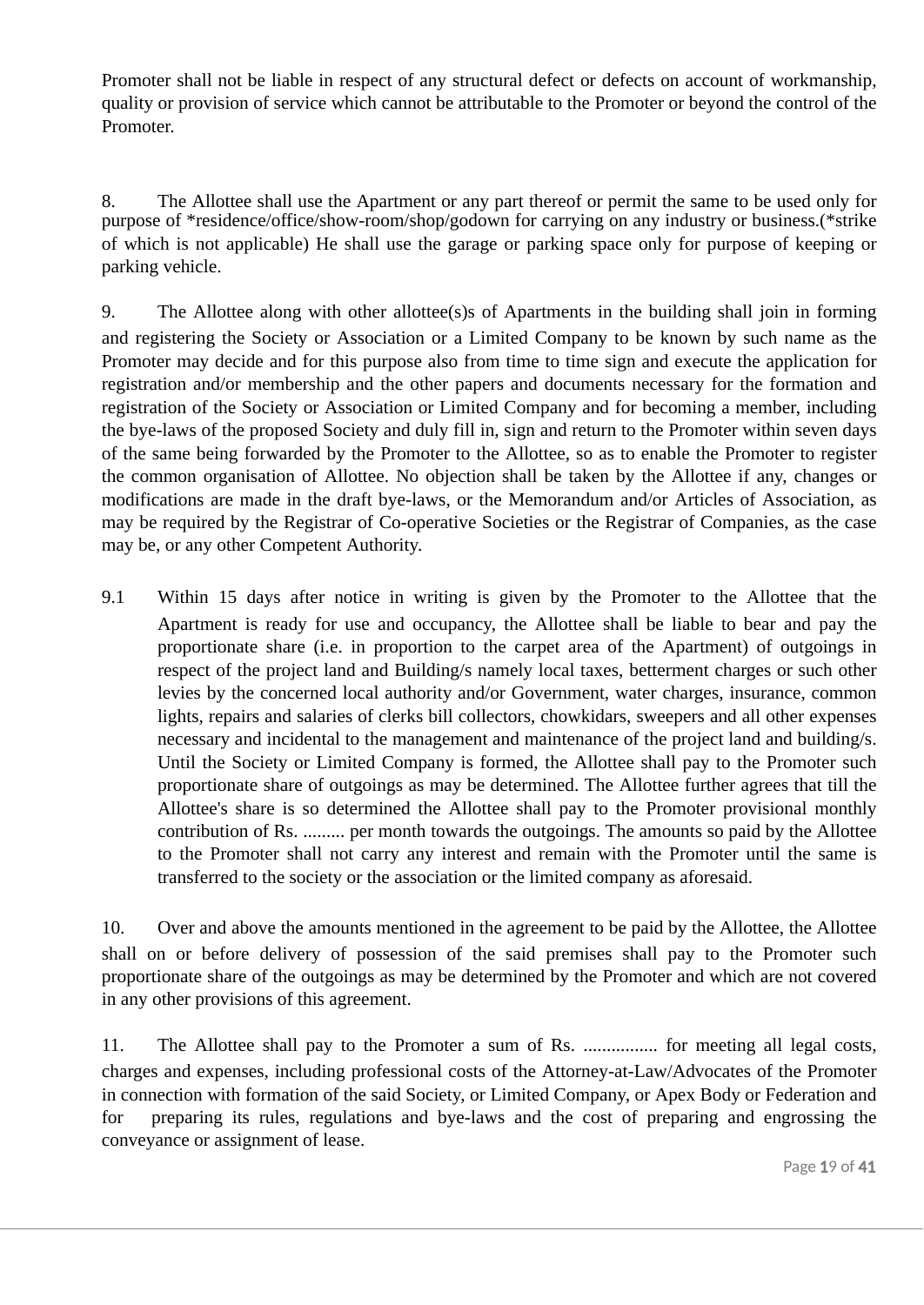12. At the time of registration of conveyance or Lease of the structure of the building or wing of the building, the Allottee shall pay to the Promoter, the Allottees' share of stamp duty and registration charges payable, by the said Society or Limited Company on such conveyance or lease or any document or instrument of transfer in respect of the structure of the said Building /wing of the building. At the time of registration of conveyance or Lease of the project land, the Allottee shall pay to the Promoter, the Allottees' share of stamp duty and registration charges payable, by the said Apex Body or Federation on such conveyance or lease or any document or instrument of transfer in respect of the structure of the said land to be executed in favour of the Apex Body or Federation.

#### 13. REPRESENTATIONS AND WARRANTIES OF THE PROMOTER

The Promoter hereby represents and warrants to the Allottee as follows:

- i. The Promoter has clear and marketable title with respect to the project land; a s d e c l a red in the title report annexed to this agreement and has the requisite rights to carry out development upon the project land and also has actual, physical and legal possession of the project land for the implementation of the Project;
- ii. The Promoter has lawful rights and requisite approvals from the competent Authorities to carry out development of the Project and shall obtain requisite approvals from time to time to complete the development of the project;
- iii. There are no encumbrances upon the project land or the Project except those disclosed in the title report;
- iv. There are no litigations pending before any Court of law with respect to the project land or Project except those disclosed in the title report;
- v. All approvals, licenses and permits issued by the competent authorities with respect to the Project, project land and said building/wing are valid and subsisting and have been obtained by following due process of law. Further, all approvals, licenses and permits t o b e issued by the competent authorities with respect to the Project, project land and said building/wing shall be obtained by following due process of law and the Promoter has been and shall, at all times, remain to be in compliance with all applicable laws in relation to the Project, project land, Building/wing and common areas;
- vi. The Promoter has the right to enter into this Agreement and has not committed or omitted to perform any act or thing, whereby the right, title and interest of the Allottee created herein, may prejudicially be affected;
- vii. The Promoter has not entered into any agreement for sale and/or development agreement or any other agreement / arrangement with any person or party with respect to the project land, including the Project and the said [Apartment/Plot] which will, in any manner, affect the rights of Allottee under this Agreement;
- viii. The Promoter confirms that the Promoter is not restricted in any manner whatsoever from selling the said [Apartment/Plot]to the Allottee in the manner contemplated in this Agreement;
- ix. At the time of execution of the conveyance deed of the structure to the association of allottees the Promoter shall handover lawful, vacant, peaceful, physical possession of the c o m m o n a r e a s o f the Structure to the Association of the Allottees;
- x. The Promoter has duly paid and shall continue to pay and discharge u n d i s p u t e d governmental dues, rates, charges and taxes and other monies, levies, impositions, premiums, damages and/or penalties and other outgoings, whatsoever, payable with respect to the said project to the competent Authorities;
- xi. No notice from the Government or any other local body or authority or any legislative enactment, government ordinance, order, notification (including any notice for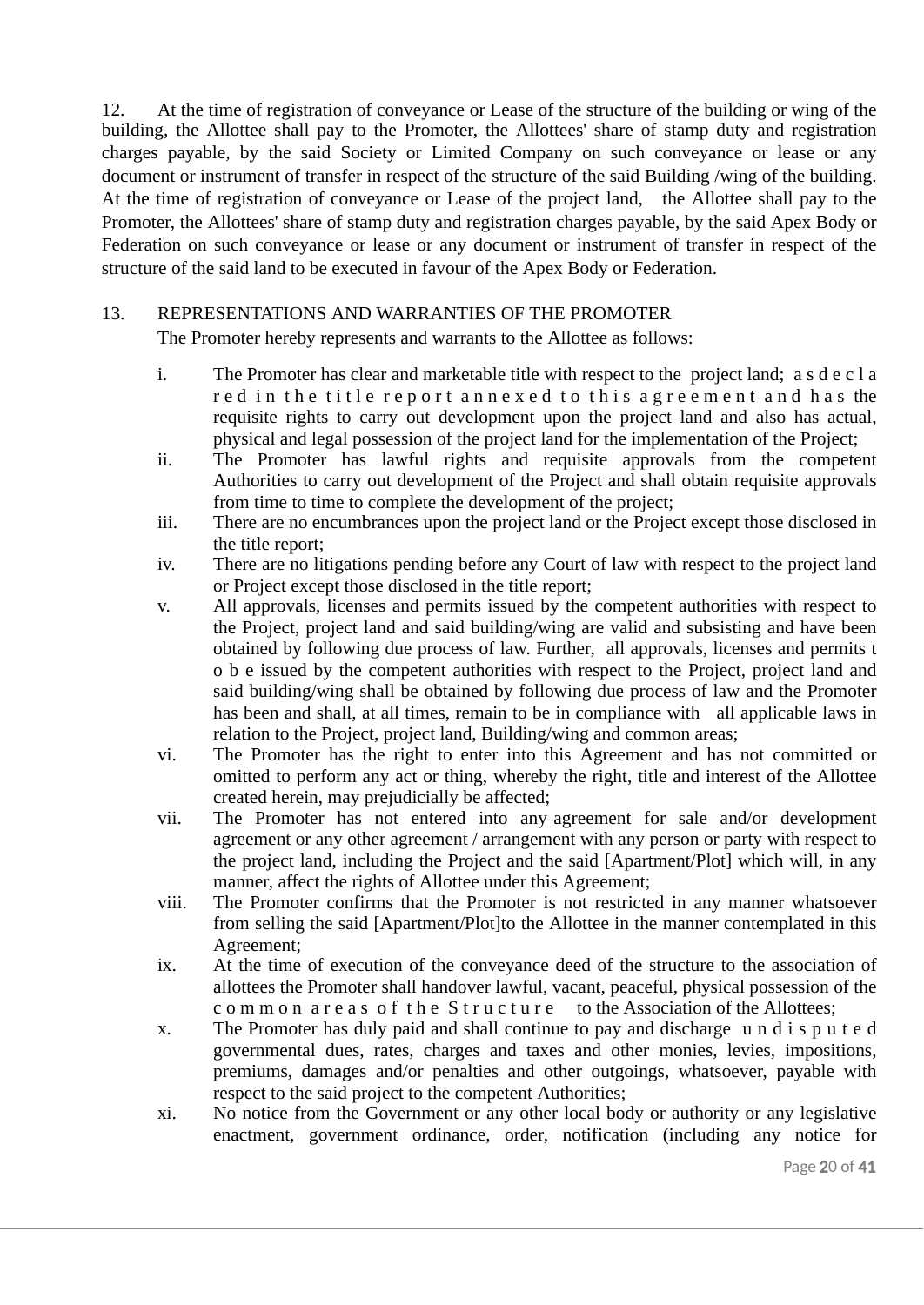acquisition or requisition of the said property) has been received or served upon the Promoter in respect of the project land and/or the Project except those disclosed in the title report.

- 14. The Allottee/s or himself/themselves with intention to bring all persons into whosoever hands the Apartment may come, hereby covenants with the Promoter as follows :
	- i. To maintain the Apartment at the Allottee's own cost in good and tenantable repair and condition from the date that of possession of the Apartment is taken and shall not do or suffer to be done anything in or to the building in which the Apartment is situated which may be against the rules, regulations or bye-laws or change/alter or make addition in or to the building in which the Apartment is situated and the Apartment itself or any part thereof without the consent of the local authorities, if required.
	- ii. Not to store in the Apartment any goods which are of hazardous, combustible or dangerous nature or are so heavy as to damage the construction or structure of the building in which the Apartment is situated or storing of which goods is objected to by the concerned local or other authority and shall take care while carrying heavy packages which may damage or likely to damage the staircases, common passages or any other structure of the building in which the Apartment is situated, including entrances of the building in which the Apartment is situated and in case any damage is caused to the building in which the Apartment is situated or the Apartment on account of negligence or default of the Allottee in this behalf, the Allottee shall be liable for the consequences of the breach.
	- iii. To carry out at his own cost all internal repairs to the said Apartment and maintain the Apartment in the same condition, state and order in which it was delivered by the Promoter to the Allottee and shall not do or suffer to be done anything in or to the building in which the Apartment is situated or the Apartment which may be contrary to the rules and regulations and bye-laws of the concerned local authority or other public authority. In the event of the Allottee committing any act in contravention of the above provision, the Allottee shall be responsible and liable for the consequences thereof to the concerned local authority and/or other public authority.
	- iv. Not to demolish or cause to be demolished the Apartment or any part thereof, nor at any time make or cause to be made any addition or alteration of whatever nature in or to the Apartment or any part thereof, nor any alteration in the elevation and outside colour scheme of the building in which the Apartment is situated and shall keep the portion, sewers, drains and pipes in the Apartment and the appurtenances thereto in good tenantable repair and condition, and in particular, so as to support shelter and protect the other parts of the building in which the Apartment is situated and shall not chisel or in any other manner cause damage to columns, beams, walls, slabs or RCC, Pardis or other structural members in the Apartment without the prior written permission of the Promoter and/or the Society or the Limited Company.
	- v. Not to do or permit to be done any act or thing which may render void or voidable any insurance of the project land and the building in which the Apartment is situated or any part thereof or whereby any increased premium shall become payable in respect of the insurance.
	- vi. Not to throw dirt, rubbish, rags, garbage or other refuse or permit the same to be thrown from the said Apartment in the compound or any portion of the project land and the building in which the Apartment is situated.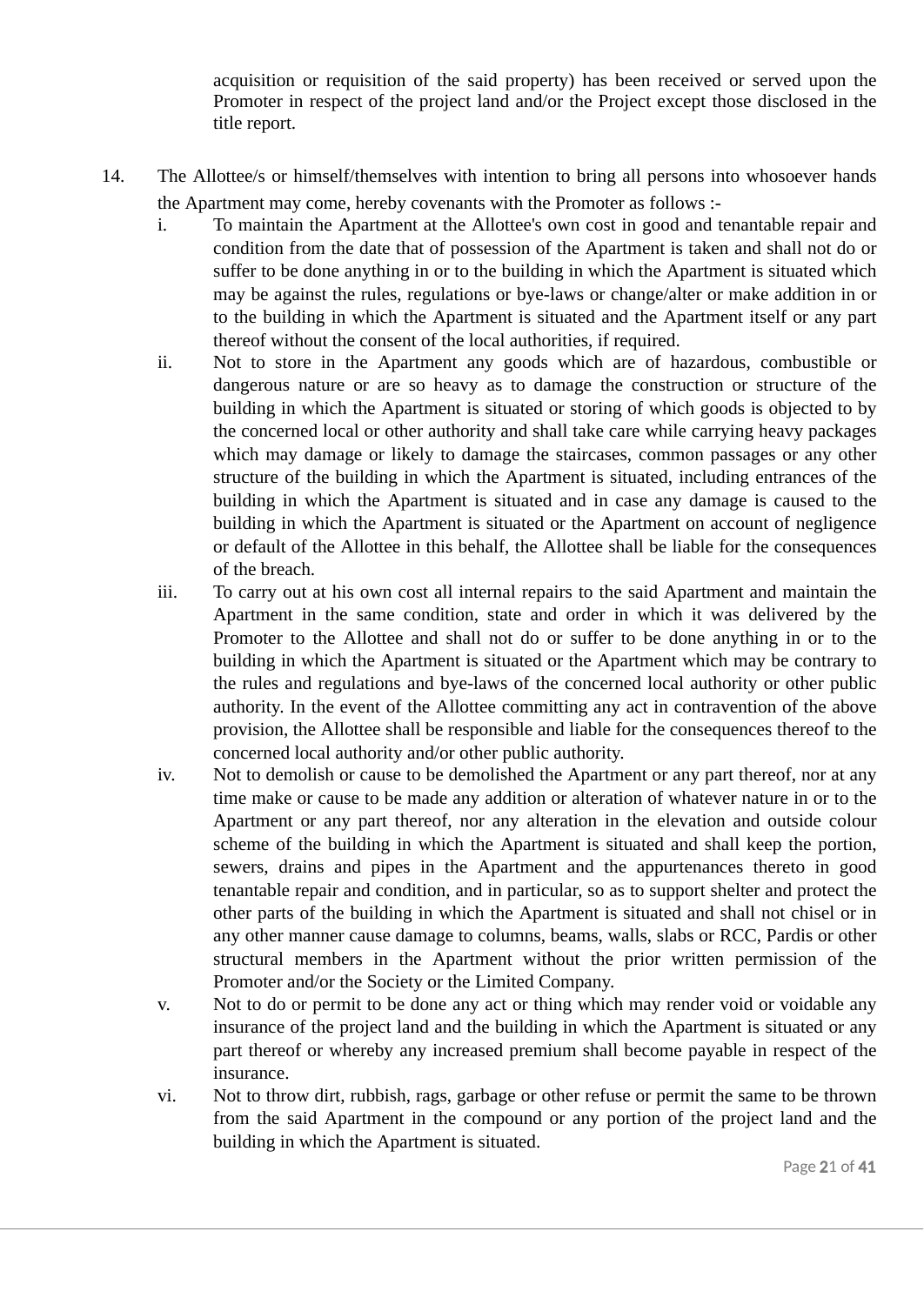- vii. Pay to the Promoter within fifteen days of demand by the Promoter, his share of security deposit demanded by the concerned local authority or Government or giving water, electricity or any other service connection to the building in which the Apartment is situated.
- viii. To bear and pay increase in local taxes, water charges, insurance and such other levies, if any, which are imposed by the concerned local authority and/or Government and/or other public authority, on account of change of user of the Apartment by the Allottee for any purposes other than for purpose for which it is sold.
- ix. The Allottee shall not let, sub-let, transfer, assign or part with interest or benefit factor of this Agreement or part with the possession of the Apartment until all the dues payable by the Allottee to the Promoter under this Agreement are fully paid up.
- x. The Allottee shall observe and perform all the rules and regulations which the Society or the Limited Company or Apex Body or Federation may adopt at its inception and the additions, alterations or amendments thereof that may be made from time to time for protection and maintenance of the said building and the Apartments therein and for the observance and performance of the Building Rules, Regulations and Bye-laws for the time being of the concerned local authority and of Government and other public bodies. The Allottee shall also observe and perform all the stipulations and conditions laid down by the Society/Limited Company/Apex Body/Federation regarding the occupancy and use of the Apartment in the Building and shall pay and contribute regularly and punctually towards the taxes, expenses or other out-goings in accordance with the terms of this Agreement.
- xi. The Allottee shall permit the Promoter and their surveyors and agents, with or without workmen and others, at all reasonable times, to enter into and upon the said buildings or any part thereof to view and examine the state and condition thereof.
- xii. The Allottee shall permit the Promoter and their surveyors and agents, with or without workmen and others, at all reasonable times, to enter into and upon the project land or any part thereof to view and examine the state and condition thereof.

15. The Promoter shall maintain a separate account in respect of sums received by the Promoter from the Allottee as advance or deposit, sums received on account of the share capital for the promotion of the Co-operative Society or association or Company or towards the out goings, legal charges and shall utilize the amounts only for the purposes for which they have been received.

16. Nothing contained in this Agreement is intended to be nor shall be construed as a grant, demise or assignment in law, of the said Apartments or of the said Plot and Building or any part thereof. The Allottee shall have no claim save and except in respect of the Apartment hereby agreed to be sold to him and all open spaces, parking spaces, lobbies, staircases, terraces recreation spaces, will remain the property of the Promoter until the same is transferred as hereinbefore mentioned.

#### 17. PROMOTER SHALL NOT MORTGAGE OR CREATE A CHARGE

After the Promoter executes this Agreement he shall not mortgage or create a charge on the \*[Apartment/] and if any such mortgage or charge is made or created then notwithstanding anything contained in any other law for the time being in force, such mortgage or charge shall not affect the right and interest of the Allottee who has taken or agreed to take such [Apartment/plot].

#### 18. BINDING EFFECT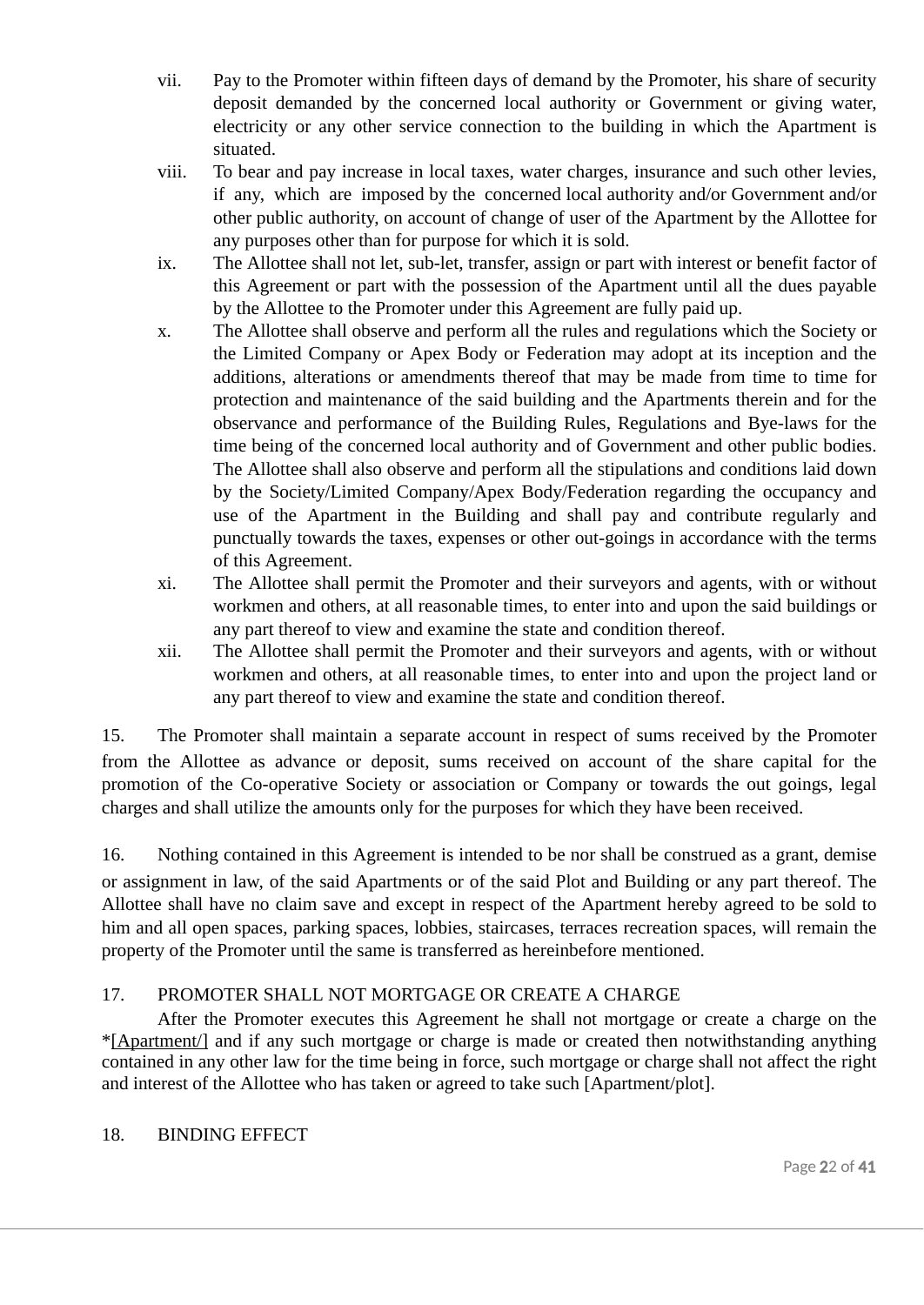Forwarding this Agreement to the Allottee by the Promoter does not create a binding obligation on the part of the Promoter or the Allottee until, firstly, the Allottee signs and delivers this Agreement with all the schedules along with the payments due as stipulated in the Payment Plan within 30 (thirty) days from the date of receipt by the Allottee and secondly, appears for registration of the same before the concerned Sub- Registrar as and when intimated by the Promoter. If the Allottee(s) fails to execute and deliver to the Promoter this Agreement within 30 (thirty) days from the date of its receipt by the Allottee and/or appear before the Sub-Registrar for its registration as and when intimated by the Promoter, then the Promoter shall serve a notice to the Allottee for rectifying the default, which if not rectified within 15 (fifteen) days from the date of its receipt by the Allottee, application of the Allottee shall be treated as cancelled and all sums deposited by the Allottee in connection therewith including the booking amount shall be returned to the Allottee without any interest or compensation whatsoever.

#### 19. ENTIRE AGREEMENT

This Agreement, along with its schedules and annexures, constitutes the entire Agreement between the Parties with respect to the subject matter hereof and supersedes any and all understandings, any other agreements, allotment letter, correspondences, arrangements whether written or oral, if any, between the Parties in regard to the said apartment/plot/building, as the case may be.

#### 20. RIGHT TO AMEND

This Agreement may only be amended through written consent of the Parties.

#### 21. PROVISIONS OF THIS AGREEMENT APPLICABLE TO ALLOTTEE/ SUBSEQUENT ALLOTTEES

It is clearly understood and so agreed by and between the Parties hereto that all the provisions contained herein and the obligations arising hereunder in respect of the Project shall equally be applicable to and enforceable against any subsequent Allottees of the [Apartment/Plot], in case of a transfer, as the said obligations go along with the [Apartment/Plot] for all intents and purposes.

#### 22. SEVERABILITY

If any provision of this Agreement shall be determined to be void or unenforceable under the Act or the Rules and Regulations made thereunder or under other applicable laws, such provisions of the Agreement shall be deemed amended or deleted in so far as reasonably inconsistent with the purpose of this Agreement and to the extent necessary to conform to Act or the Rules and Regulations made thereunder or the applicable law, as the case may be, and the remaining provisions of this Agreement shall remain valid and enforceable as applicable at the time of execution of this Agreement.

#### 23. METHOD OF CALCULATION OF PROPORTIONATE SHARE WHEREVER REFERRED TO IN THE AGREEMENT

Wherever in this Agreement it is stipulated that the Allottee has to make any payment, in common with other Allottee(s) in Project, the same shall be in proportion to the carpet area of the [Apartment/Plot] to the total carpet area of all the [Apartments/Plots] in the Project.

#### 24. FURTHER ASSURANCES

Both Parties agree that they shall execute, acknowledge and deliver to the other such instruments and take such other actions, in additions to the instruments and actions specifically provided for herein, as may be reasonably required in order to effectuate the provisions of this Agreement or of any transaction contemplated herein or to confirm or perfect any right to be created or transferred hereunder or pursuant to any such transaction.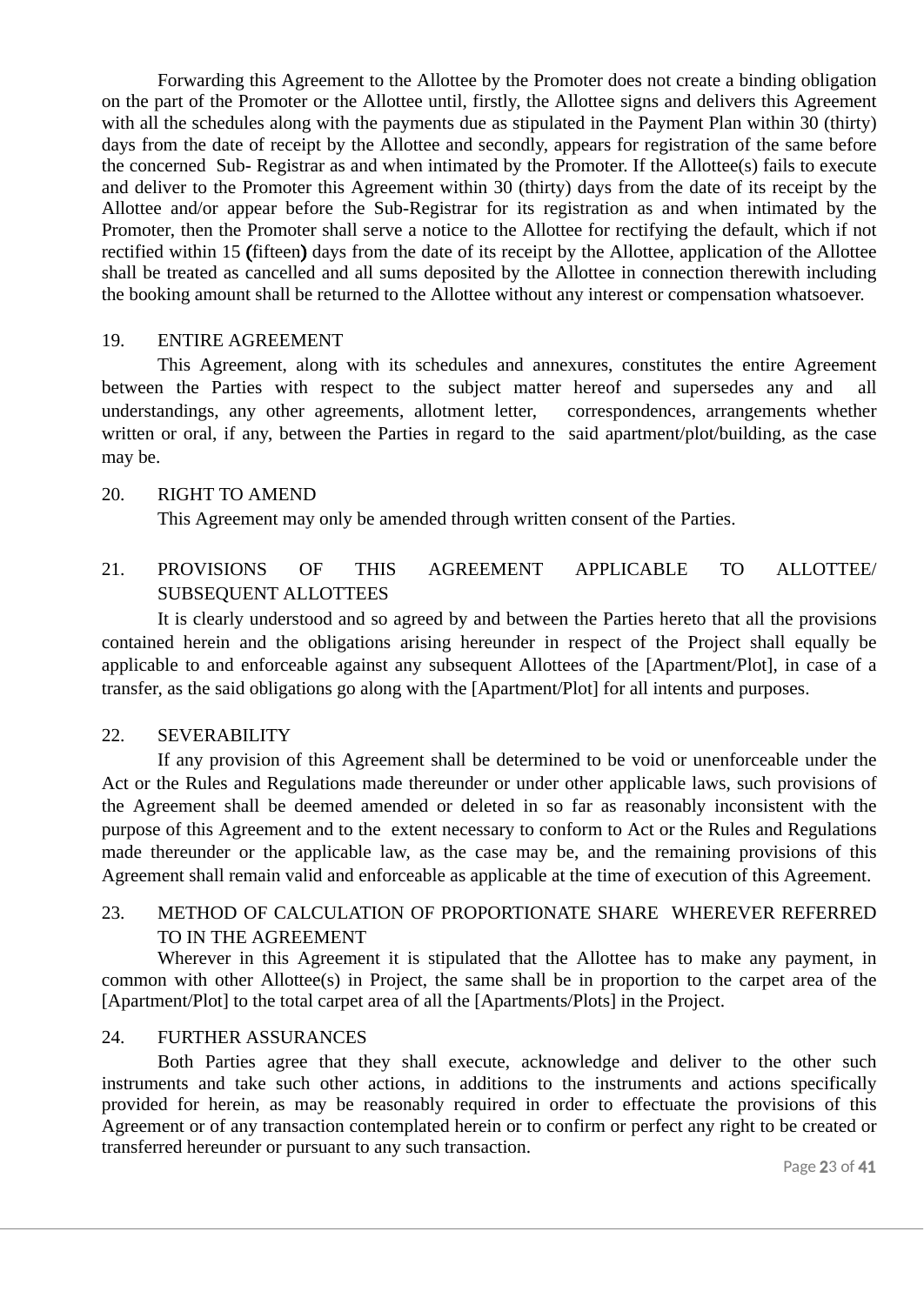#### 25. PLACE OF EXECUTION

The execution of this Agreement shall be complete only upon its execution by the Promoter through its authorized signatory at the Promoter's Office, or at some other place, which may be mutually agreed between the Promoter and the Allottee, in **and here is a mutually agreement** is duly executed by the Allottee and the Promoter or simultaneously with the execution the said Agreement shall be registered at the office of the Sub-Registrar. Hence this Agreement shall be deemed to have been executed at .

26. The Allottee and/or Promoter shall present this Agreement as well as the conveyance/assignment of lease at the proper registration office of registration within the time limit prescribed by the Registration Act and the Promoter will attend such office and admit execution thereof.

27. That all notices to be served on the Allottee and the Promoter as contemplated by this Agreement shall be deemed to have been duly served if sent to the Allottee or the Promoter by Registered Post A.D and notified Email ID/Under Certificate of Posting at their respective addresses specified below:

Name of Allottee (Allottee's Address) Notified Email ID:

M/s Promoter name (Promoter Address) Notified Email ID:

It shall be the duty of the Allottee and the promoter to inform each other of any change in address subsequent to the execution of this Agreement in the above address by Registered Post failing which all communications and letters posted at the above address shall be deemed to have been received by the promoter or the Allottee, as the case may be.

#### 28. JOINT ALLOTTEES

That in case there are Joint Allottees all communications shall be sent by the Promoter to the Allottee whose name appears first and at the address given by him/her which shall for all intents and purposes to consider as properly served on all the Allottees.

29. Stamp Duty and Registration:- The charges towards stamp duty and Registration of this Agreement shall be borne by the allottee.

30. Dispute Resolution:- Any dispute between parties shall be settled amicably. In case of failure to settled the dispute amicably, which shall be referred to the **Authority** as per the provisions of the Real Estate (Regulation and Development) Act, 2016, Rules and Regulations, thereunder.

#### 31. GOVERNING LAW

That the rights and obligations of the parties under or arising out of this Agreement shall be construed and enforced in accordance with the laws of India for the time being in force and the courts will have the jurisdiction for this Agreement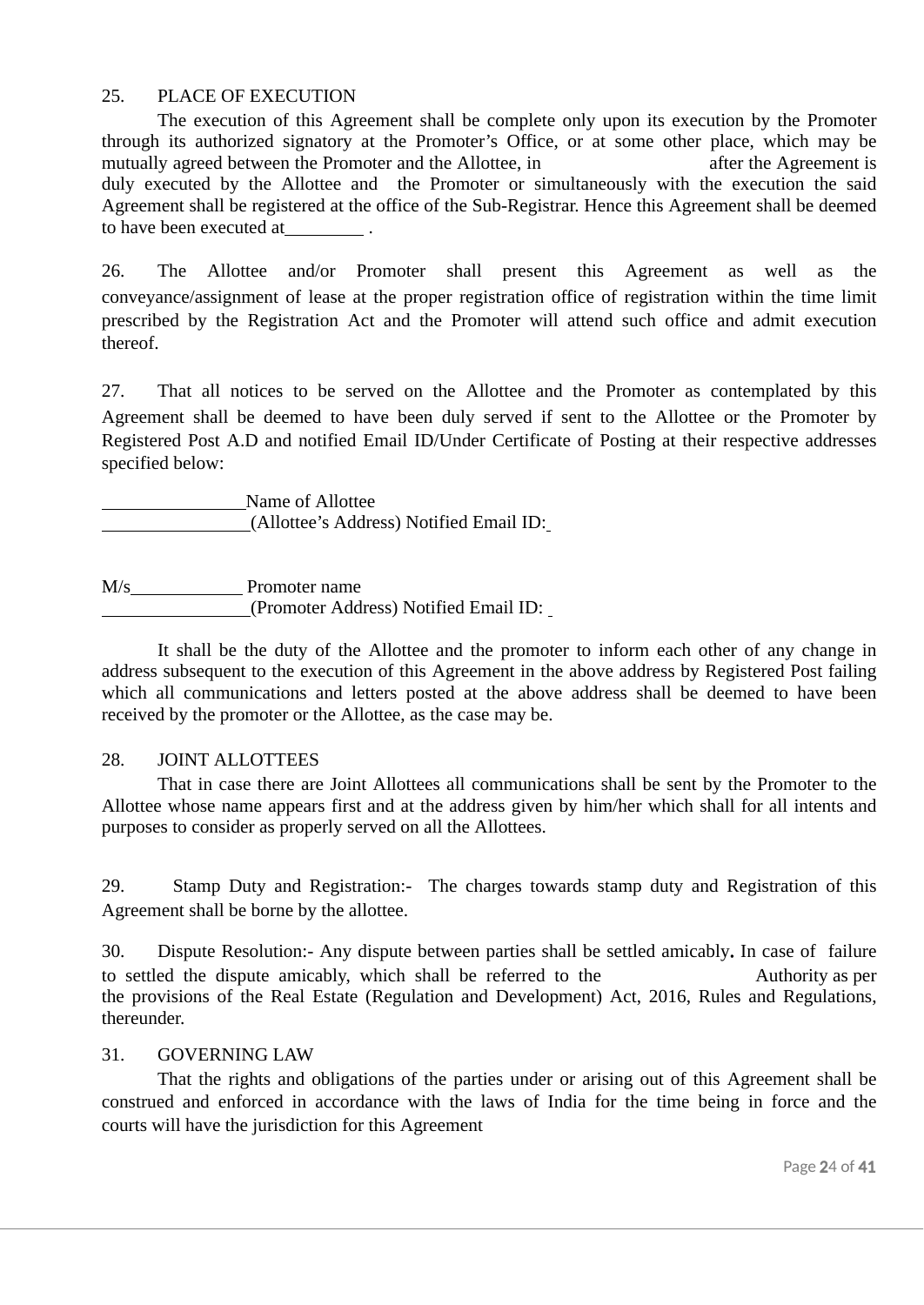IN WITNESS WHEREOF parties hereinabove named have set their respective hands and signed this Agreement for sale at  $(city/town \mid name)$  in the presence of attesting witness, signing as such on the day first above written.

First Schedule Above Referred to Description of the freehold/leasehold land and all other details.

Second Schedule Above Referred to here set out the nature, extent and description of common areas and facilities.

| SIGNED AND DELIVERED BY THE WITHIN NAMED |                             |                          |
|------------------------------------------|-----------------------------|--------------------------|
|                                          | Please affix                | Please<br>affix          |
| Allottee: (including joint buyers)       | photograph<br>sign<br>and   | photograph<br>and sign   |
| (1)                                      | the<br>across<br>photograph | across the<br>photograph |
| (2)                                      |                             |                          |

At on

in the presence of WITNESSES:

- 1. Name Signature
- 2. Name Signature \_\_\_\_\_\_\_\_\_\_\_\_\_\_\_\_\_\_\_\_\_\_\_\_\_\_\_\_\_\_\_\_\_\_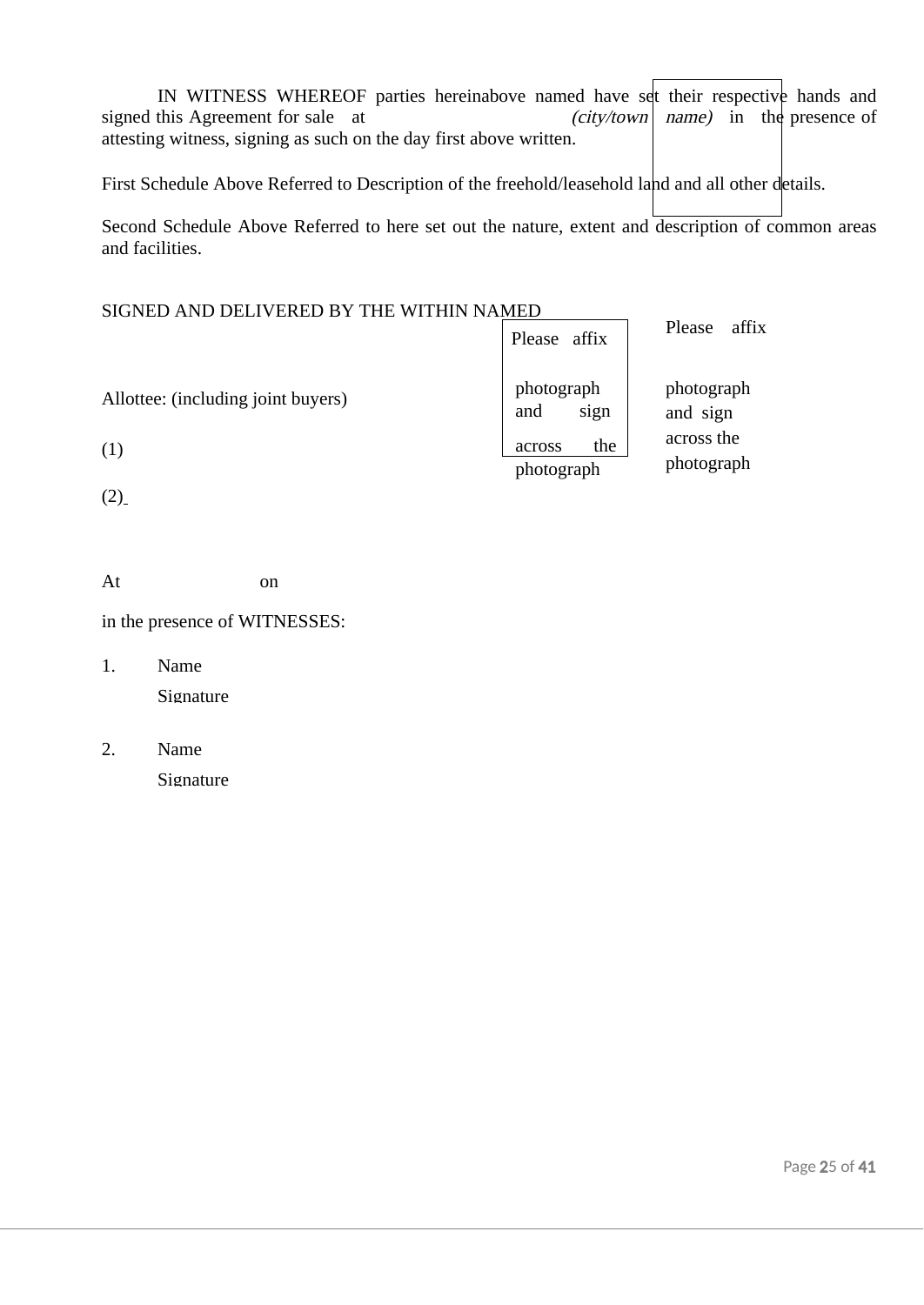#### SIGNED AND DELIVERED BY THE WITHIN NAMED

Promoter:

 $(1)$ 

(Authorized Signatory) WITNESSES:

 $\mathbf{Name}$ 

Signature

 $N$ ame  $\blacksquare$ 

Signature

Note – Execution clauses to be finalised in individual cases having regard to the constitution of the parties to the Agreement.

#### SCHEDULE 'A'

#### PLEASE INSERT DESCRIPTION OF THE [APARTMENT/PLOT] AND THE GARAGE/CLOSED PARKING (IF APPLICABLE) ALONG WITH BOUNDARIES IN ALL FOUR DIRECTIONS

#### SCHEDULE 'B' FLOOR PLAN OF THE APARTMENT

#### ANNEXURE -A

(Authenticated copies of the plans and specifications of the Apartment agreed to be purchased by the Allottee as approved by the concerned local authority)

#### ANNEXURE –B

(Authenticated copy of the Registration Certificate of the Project granted by the Real Estate Regulatory Authority)

#### ANNEXURE – C

(Specification and amenities for the Apartment)

Received of and from the Allottee above named the sum of Rupees ............... on execution of this agreement towards Earnest Money Deposit or application fee I say received. The Promoter/s.

Please affix photograph and sign across the photograp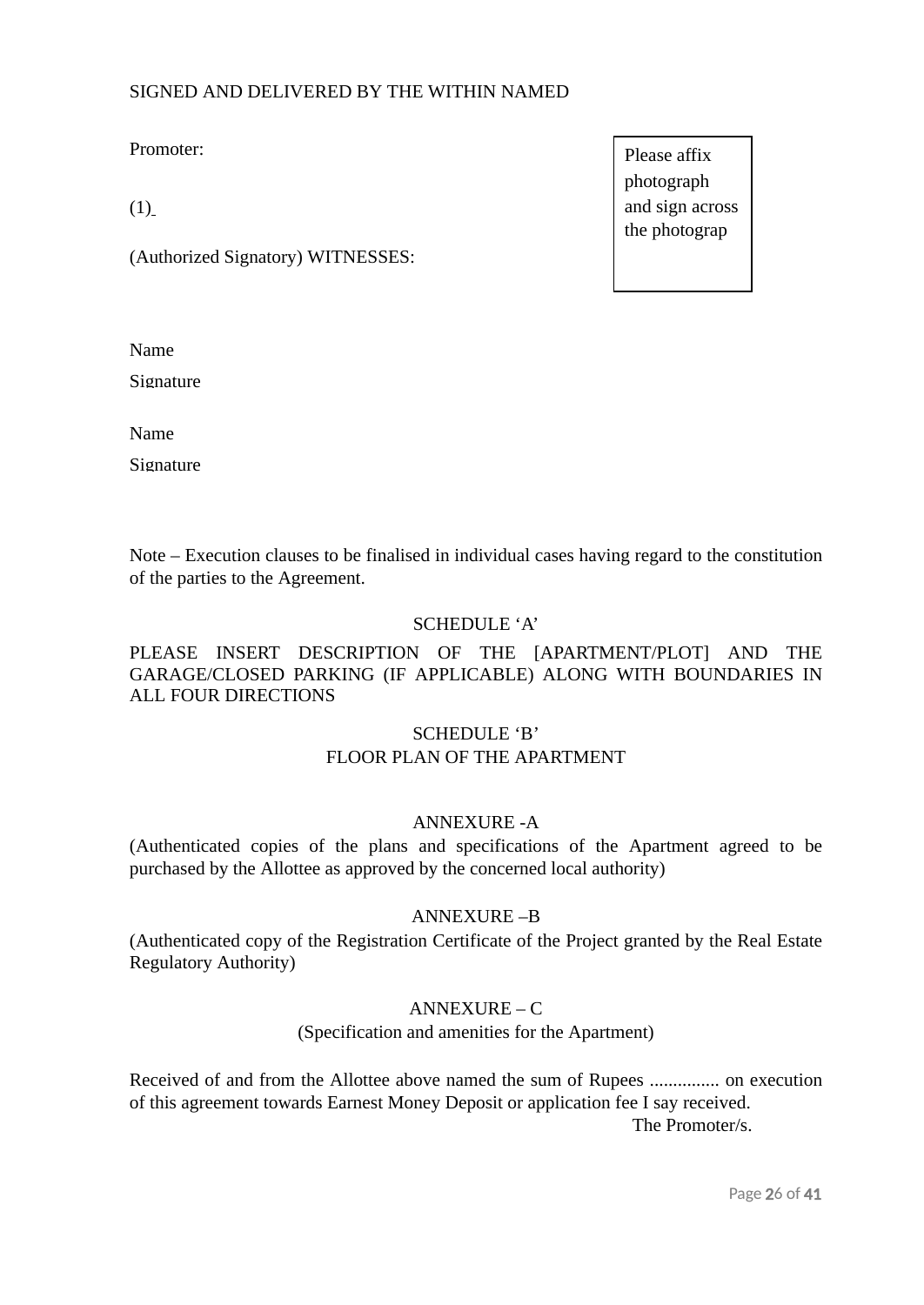#### FORM 'A' [See rule 3(2)]

#### APPLICATION FOR REGISTRATION OF PROJECT

To

The Real Estate Regulatory Authority

#### Sir,

I/We hereby apply for the grant of registration of my/our project to be set up at *minimum* Tehsil District State .

- 1. The requisite particulars are as under:-
- (i) Status of the applicant, whether individual / company / proprietorship firm / societies / partnership firm / competent authority;
- (ii) In case of individual
	- (a) Name
	- (b) Father's Name
	- (c) Occupation
	- (d) Permanent address
	- (e) Photograph

#### OR

In case of firm / societies / trust / companies / limited liability partnership / competent authority -

- (a) Name
- (b) Address
- (c) Copy of registration certificate
- (d) Main objects
- (e) Name, photograph and address of chairman of the governing body / partners / directors etc.
- (iii) PAN No. ;
- (iv) Name and address of the bank or banker with which account in terms of section 4  $(2)(1)(D)$  of the Act will be maintained
- (v) Details of project land held by the applicant ;
- (vi) brief details of the projects launched by the promoter in the last five years, whether already completed or being developed, as the case may be, including the current status of the said projects, any delay in its completion, details of cases pending, details of type of land and payments pending etc.  $\hspace{1.5cm}$  ;
- (vii) Agency to take up external development works Local Authority / Self Development;
- (viii) Registration fee by way of a demand draft dated drawn drawn on bearing no. **for an amount of Rs. hold calculated as** per sub-rule (3) of rule 3;
- (ix) Any other information the applicant may like to furnish.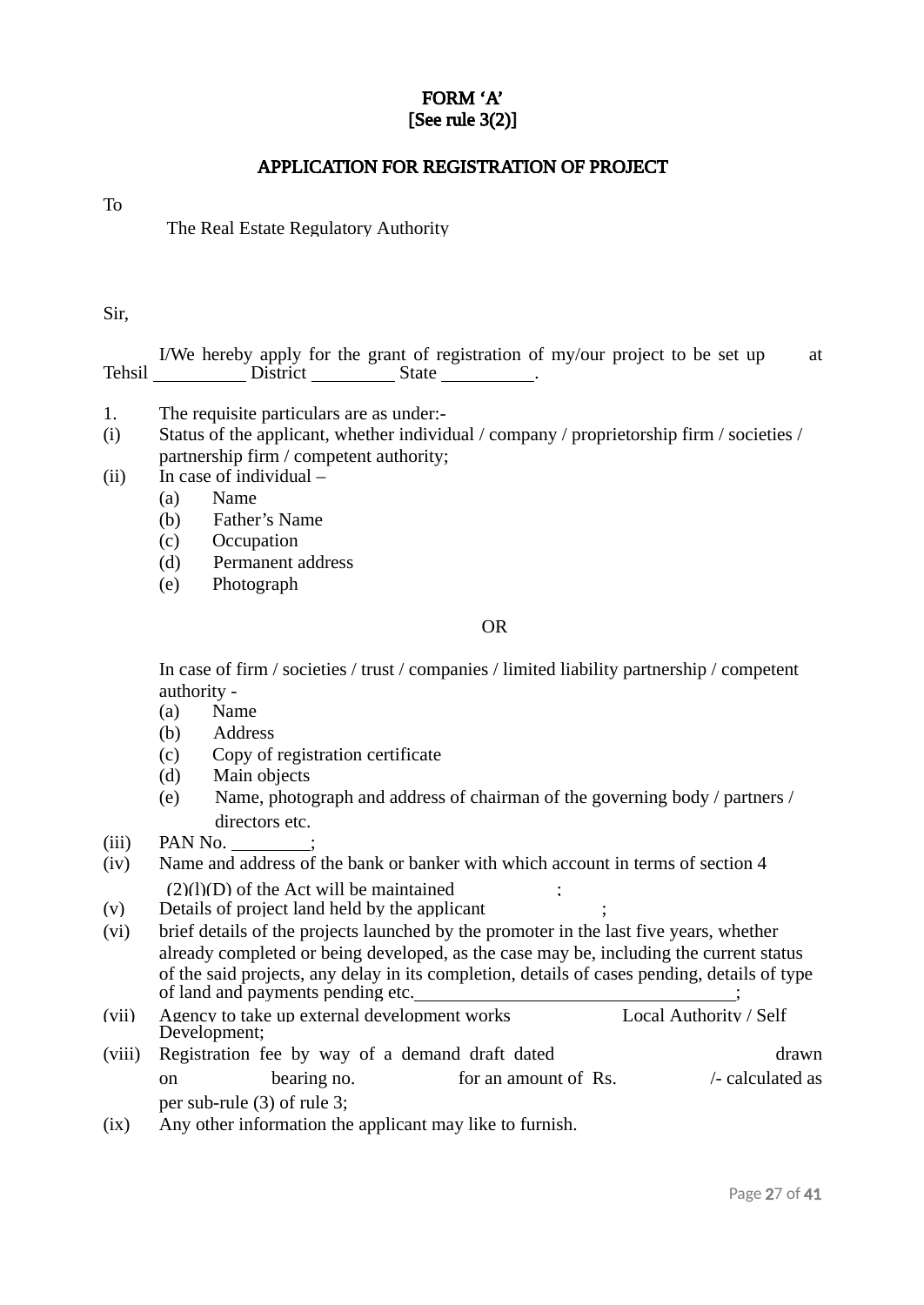- 2. I/we enclose the following documents in triplicate, namely:-
	- (i) authenticated copy of the PAN card of the promoter;
	- (ii) audited balance sheet of the promoter for the preceding financial year and income tax returns of the promoter for three preceding financial years;
	- (iii) copy of the legal title deed reflecting the title of the promoter to the land on which development is proposed to be developed along with legally valid documents with authentication of such title, if such land is owned by another person;
	- (iv) the details of encumbrances on the land on which development is proposed including any rights, title, interest or name of any party in or over such land along with details;
	- (v) where the promoter is not the owner of the land on which development is proposed details of the consent of the owner of the land along with a copy of the collaboration agreement, development agreement, joint development agreement or any other agreement, as the case may be, entered into between the promoter and such owner and copies of title and other documents reflecting the title of such owner on the land proposed to be developed;
	- (vi) an authenticated copy of the approvals and commencement certificate from the competent authority obtained in accordance with the laws as may be applicable for the for the real estate project mentioned in the application, and where the project is proposed to be developed in phases, an authenticated copy of the approvals and commencement certificate from the competent authority for each of such phases;
	- (vii) the sanctioned plan, layout plan and specifications of the proposed project or the phase thereof, and the whole project as sanctioned by the competent authority;
	- (viii) the plan of development works to be executed in the proposed project and the proposed facilities to be provided thereof including fire-fighting facilities, drinking water facilities, emergency evacuation services, use of renewable energy;
	- (ix) the location details of the project, with clear demarcation of land dedicated for the project along with its boundaries including the latitude and longitude of the end points of the project;
	- (x) proforma of the allotment letter, agreement for sale, and the conveyance deed proposed to be signed with the allottees;
	- (xi) the number, type and the carpet area of apartments for sale in the project along with the area of the exclusive balcony or verandah areas and the exclusive open terrace areas apartment with the apartment, if any;
	- (xii) the number and areas of garage for sale in the project;
	- (xiii) the number of open parking areas available in the real estate project;
	- (xiv) the names and addresses of his real estate agents, if any, for the proposed project;
	- (xv) the names and addresses of the contractors, architect, structural engineer, if any and other persons concerned with the development of the proposed project;
	- (xvi) a declaration in FORM 'B'.
- 3. I/We solemnly affirm and declare that the particulars given in herein are correct to my/ our knowledge and belief.

Dated: Place:

Yours faithfully, Signature and seal of the applicant(s)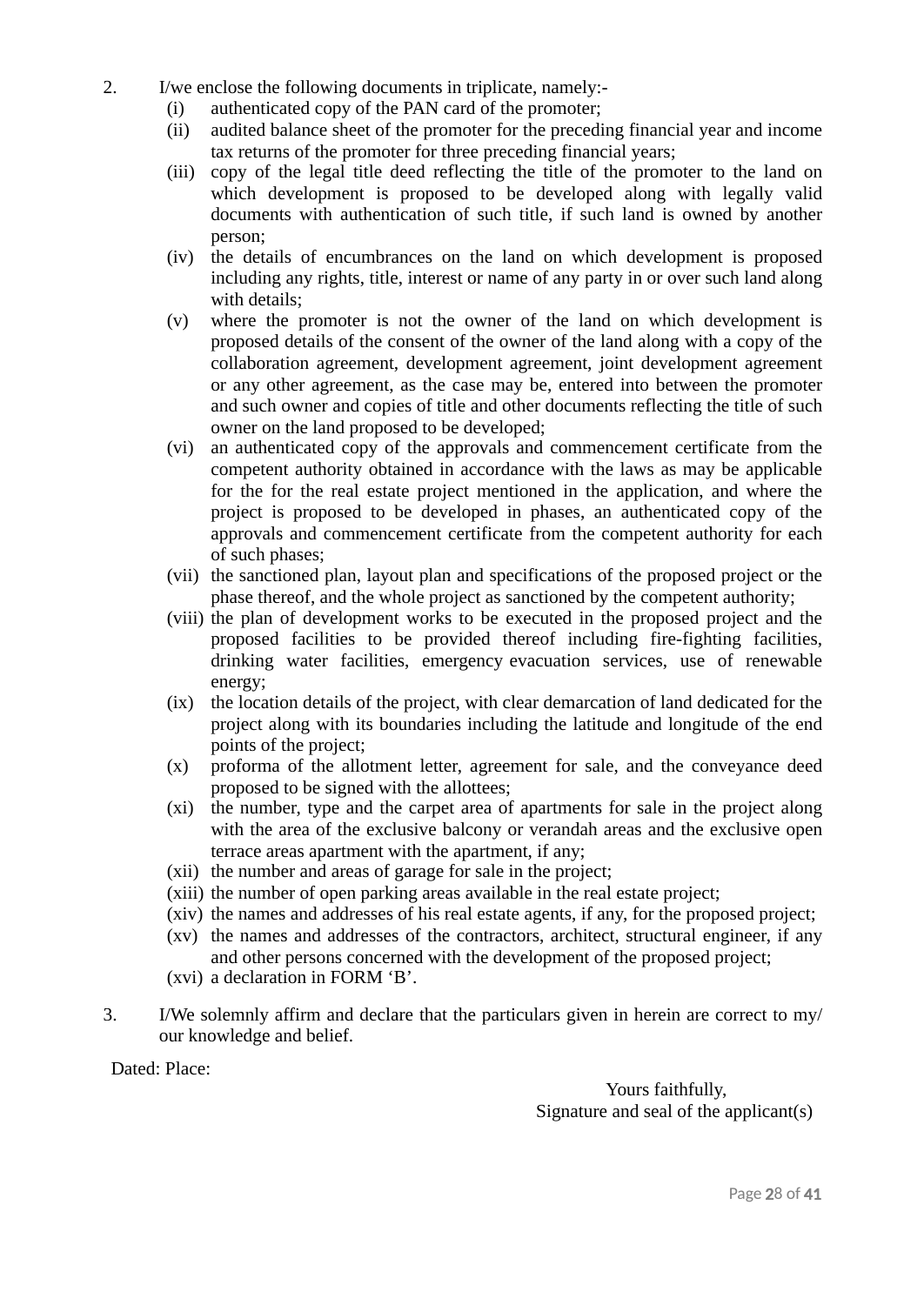#### FORM 'B' [See rule 3(4)]

### DECLARATION, SUPPORTED BY AN AFFIDAVIT, WHICH SHALL BE SIGNED BY THE PROMOTER OR ANY PERSON AUTHORIZED BY THE PROMOTER

Affidavit cum Declaration

Affidavit cum Declaration of Mr./Ms. promoter of the proposed project / duly authorized by the promoter of the proposed project, vide its/his/their authorization dated ;

I, promoter of the proposed project / duly authorized by the promoter of the proposed project do hereby solemnly declare, undertake and state as under:

1. That I / promoter have / has a legal title to the land on which the development of the project is proposed

#### OR

have/has a legal title to the land on which the development of the proposed project is to be carried out

#### AND

a legally valid authentication of title of such land along with an authenticated copy of the agreement between such owner and promoter for development of the real estate project is enclosed herewith.

2. That the said land is free from all encumbrances.

#### OR

That details of encumbrances **including details of any rights**, title, interest or name of any party in or over such land, along with details.

- 3. That the time period within which the project shall be completed by me/promoter is .
- 4. That seventy per cent of the amounts realised by me/promoter for the real estate project from the allottees, from time to time, shall be deposited in a separate account to be maintained in a scheduled bank to cover the cost of construction and the land cost and shall be used only for that purpose.
- 5. That the amounts from the separate account, to cover the cost of the project, shall be withdrawn in proportion to the percentage of completion of the project.
- 6. That the amounts from the separate account shall be withdrawn after it is certified by an engineer, an architect and a chartered accountant in practice that the withdrawal is in proportion to the percentage of completion of the project.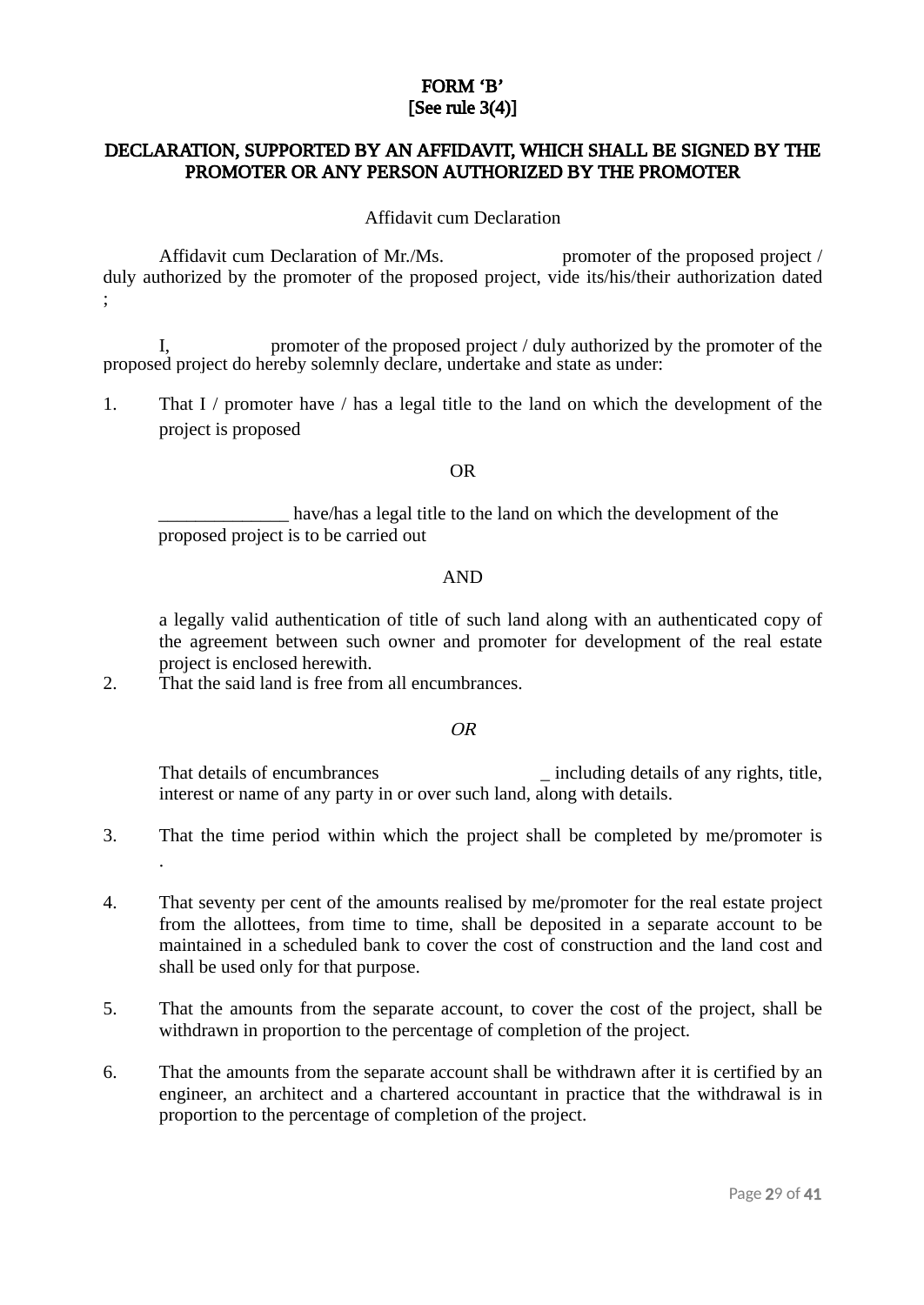- 7. That I/promoter shall get the accounts audited within six months after the end of every financial year by a chartered accountant in practice, and shall produce a statement of accounts duly certified and signed by such chartered accountant and it shall be verified during the audit that the amounts collected for a particular project have been utilised for the project and the withdrawal has been in compliance with the proportion to the percentage of completion of the project.
- 8. That I/promoter shall take all the pending approvals on time, from the competent authorities.
- 9. That I/promoter have / has furnished such other documents as have been prescribed by the rules and regulations made under the Act.

Deponent

#### **Verification**

The contents of my above Affidavit cum Declaration are true and correct and nothing material has been concealed by me therefrom.

Verify by me at  $\qquad \qquad \text{on this} \qquad \qquad \text{dav of}$ 

Deponent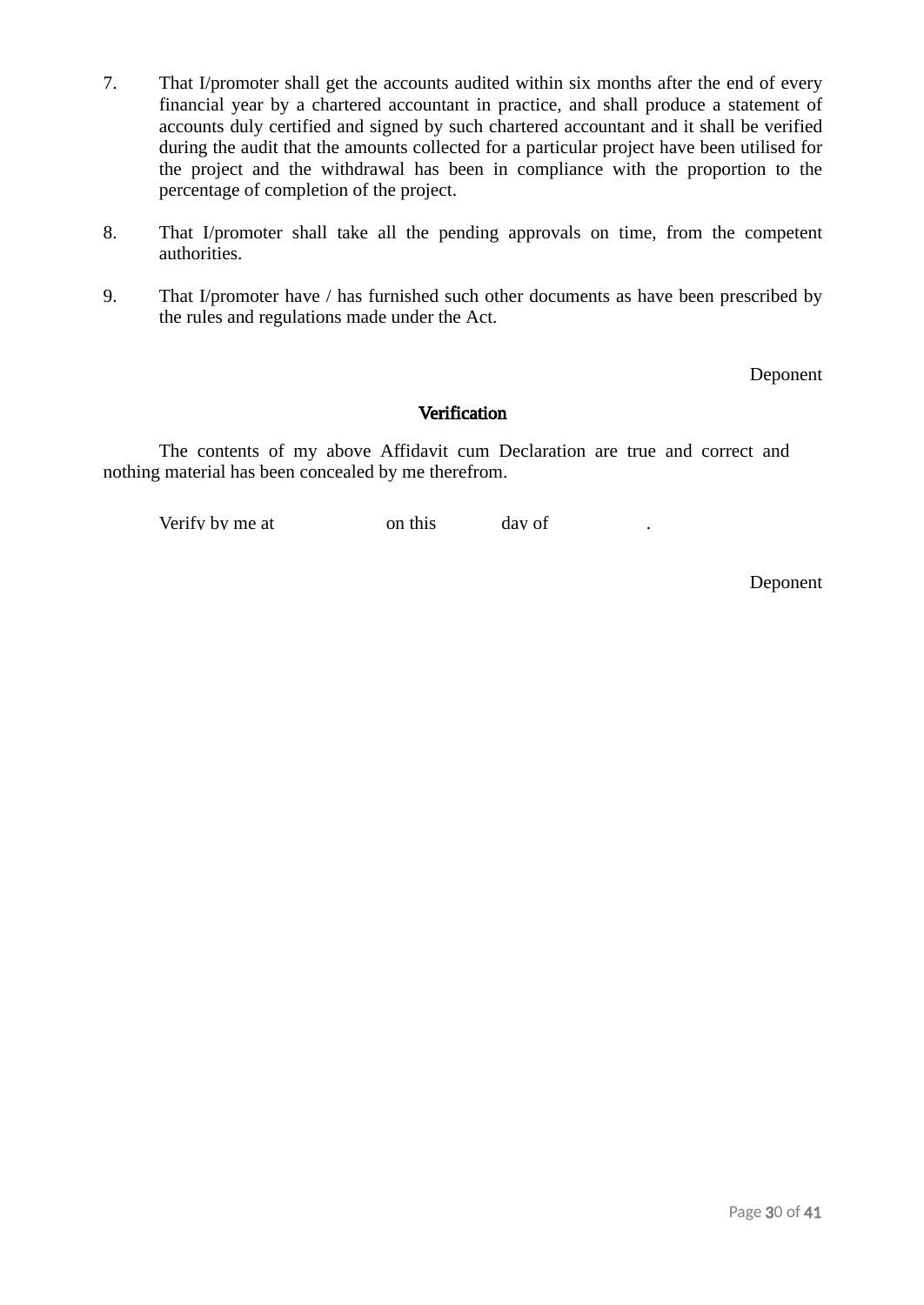#### FORM 'C' [See rule 6(1)]

#### REGISTRATION CERTIFICATE OF PROJECT

This registration is granted under section 5 of the Act to the following project under project registration number  $\cdot$ 

(Specify Details of Project including the project address);

1. (in the case of an individual) Mr./Ms. \_\_\_\_\_\_\_\_\_\_\_\_\_\_\_\_\_\_\_\_\_\_\_\_\_\_\_\_\_\_\_\_\_\_ son of Mr./Ms.\_\_\_\_\_\_\_\_\_\_\_\_\_\_\_\_\_\_\_ Tehsil\_\_\_\_\_\_\_\_\_\_\_District \_\_\_\_\_\_\_State\_\_\_\_\_\_\_\_\_ ;

#### OR

(in the case of a firm / society / company / competent authority)  $\sqrt{2\pi}$ firm/society/company/competent authority having its registered office / principal place of business at .

- 2. This registration is granted subject to the following conditions, namely:-
	- (i) The promoter shall enter into an agreement for sale with the allottees as provided in 'Annexure A';
	- (ii) The promoter shall execute and register a conveyance deed in favour of the allottee or the association of the allottees, as the case may be, of the apartment or the common areas as per section 17;
	- (iii) The promoter shall deposit seventy percent of the amounts realised by the promoter in a separate account to be maintained in a schedule bank to cover the cost of construction and the land cost to be used only for that purpose as per subclause (D) of clause (l) of sub-section (2) of section 4;
	- (iv) The registration shall be valid for a period of \_\_\_\_\_\_\_\_\_\_\_ years commencing from and ending with  $\Box$ renewed by the Real Estate Regulatory Authority in accordance with section 6 read with rule 7 of the Act;
	- (v) The promoter shall comply with the provisions of the Act and the rules and regulations made thereunder;
	- (vi) The promoter shall not contravene the provisions of any other law for the time being in force in the area where the project is being developed.
- 3. If the above mentioned conditions are not fulfilled by the promoter, the regulatory authority may take necessary action against the promoter including revoking the registration granted herein, as per the Act and the rules and regulations made thereunder.

Dated: Place:

> Signature and seal of the Authorized Officer Real Estate Regulatory Authority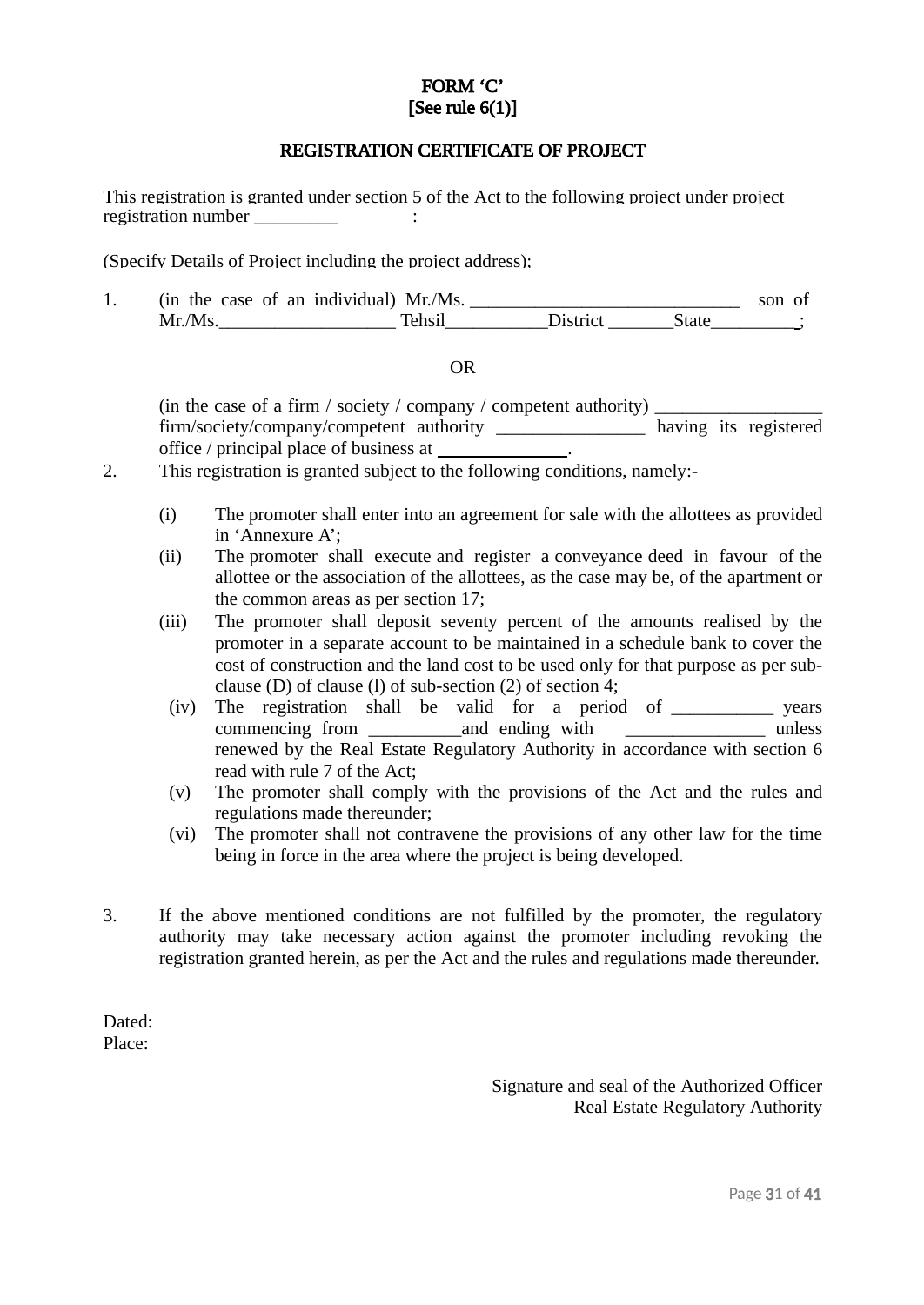#### FORM 'D' [See rule 6(2), rule 7; rule 8]

## INTIMATION OF REJECTION OF APPLICATION FOR REGISTRATION OF PROJECT /<br>REJECTION OF APPLICATION FOR EXTENSION OF REGISTRATION OF PROJECT /<br>REVOCATION OF REGISTRATION OF PROJECT

#### From:

The Real Estate Regulatory Authority,

| Application/Registration No.: | Dated: |  |  |
|-------------------------------|--------|--|--|

You are hereby informed that your application for registration of your project is rejected.

#### OR

You are hereby informed that your application for extension of the registration of your project is rejected.

OR

You are hereby informed that the registration granted to your project is hereby revoked.

for the reasons set out:-

Place: Dated:

> Signature and seal of the Authorized Officer Real Estate Regulatory Authority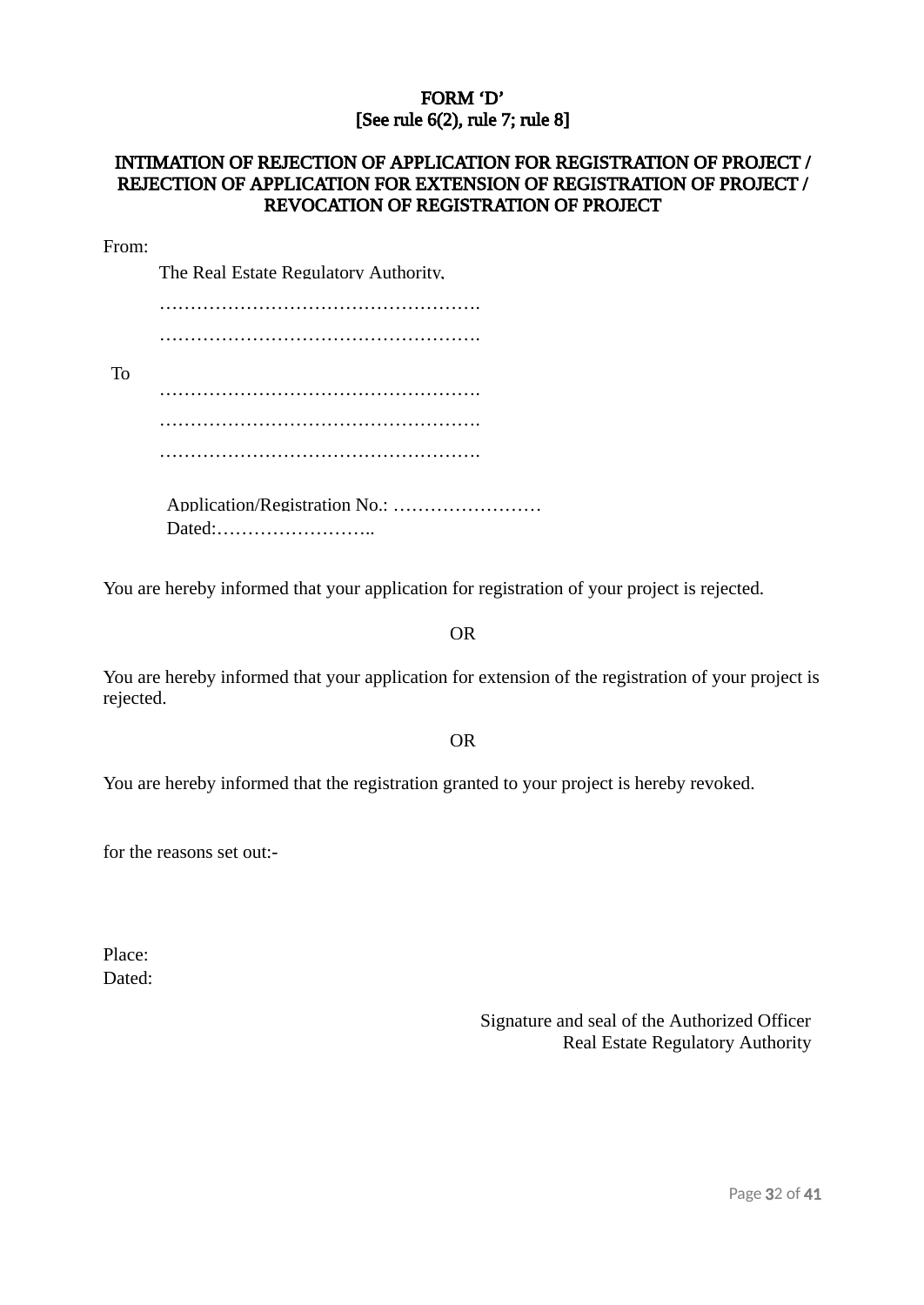#### FORM 'E' [See rule 7(1)]

#### APPLICATION FOR EXTENSION OF REGISTRATION OF PROJECT

From:

| . | . |
|---|---|
|   |   |
|   |   |

To

The Real Estate Regulatory Authority,

…………………………………………… …………………………………. ………………………………….

Sir,

I/We hereby apply for renewal of registration of the following project:

.......................................................................................................................................................... ............................................................................................................................... registered with the regulatory authority vide project registration certificate bearing No. …………………, which expires on ………………….

As required I/we submit the following documents and information, namely:-

- (i) A demand Draft No. …………….……….. dated ………………… for rupees ………………… in favour of ………………drawn on ………………… bank as extension fee as provided under sub-rule (2) of rule 7;
- (ii) Authenticated Plan of the project showing the stage of development works undertaken till date;
- (iii) Explanatory note regarding the state of development works in the project and reason for not completing the development works in the project within the period declared in the declaration submitted in Form 'B' at the time of making application for the registration of the project ……………………………………………………… ;
- (iv) Authenticated copy of the permission/approval from the competent authority which is valid for a period which is longer than the proposed term of extension of the registration sought from the regulatory authority;
- (v) The original project registration certificate; and
- (vi) Any other information as may be specified by regulations.

Place: Dated:

> Yours faithfully, Signature and seal of the applicant(s)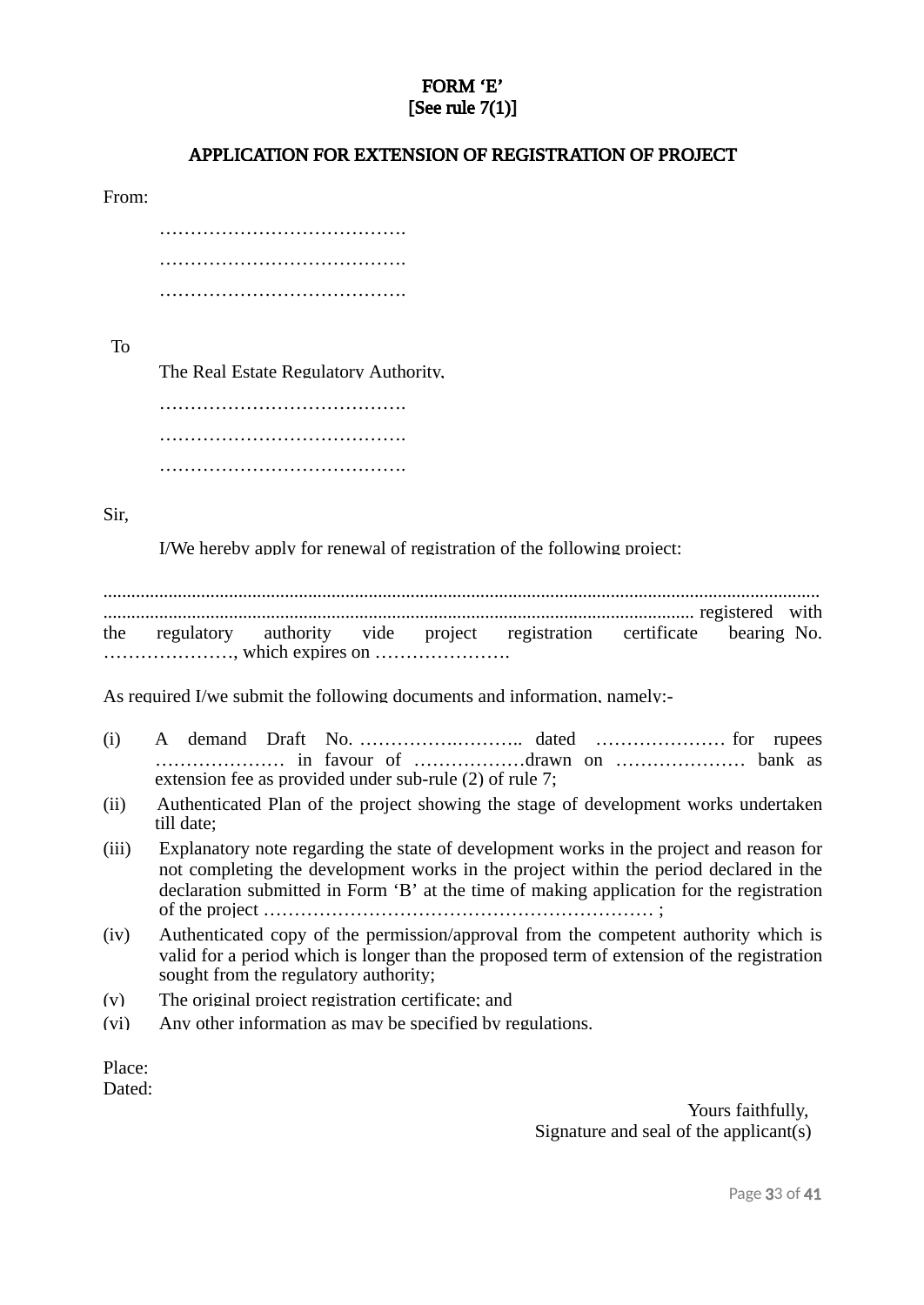#### FORM 'F' [See rule 7(4)]

#### CERTIFICATE FOR EXTENSION OF REGISTRATION OF PROJECT

This extension of registration is granted under section 6 of the Act, to the following project: …………………………………………………………………………………………………… ……………………………………………………………………………………………………. registered with the regulatory authority vide project registration certificate bearing No. ……………………………………… of

1. (in the case of an individual) Mr./Ms. ……………………………………… son of Mr./Ms. ………………………………… Tehsil …………… District ………………… State ………………;

OR

(in the case of a firm / society / company / competent authority) …………………… firm / society / company / competent authority ……………………… having its registered office/principal place of business at ……………………..

- 2. This renewal of registration is granted subject to the following conditions, namely:-
	- (i) The promoter shall execute and register a conveyance deed in favour of the allottee or the association of the allottees, as the case may be, of the apartment or the common areas as per section 17;
	- (ii) The promoter shall deposit seventy percent of the amounts realised by the promoter in a separate account to be maintained in a schedule bank to cover the cost of construction and the land cost to be used only for that purpose as per sub-clause (D) of clause (l) of sub-section (2) of section 4;
	- (iii) The registration shall be valid for a period of …………. years commencing from …………. and ending with ………….…………. unless renewed by the Real Estate Regulatory Authority in accordance with section 6 read with rule 7 of the Act;
	- (iv) The promoter shall comply with the provisions of the Act and the rules and regulations made thereunder;
	- (v) The promoter shall not contravene the provisions of any other law for the time being in force in the area where the project is being developed;
	- (vi) If the above mentioned conditions are not fulfilled by the promoter, the regulatory authority may take necessary action against the promoter including revoking the registration granted herein, as per the Act and the rules and regulations made thereunder.

Dated: Place:

> Signature and seal of the Authorized Officer Real Estate Regulatory Authority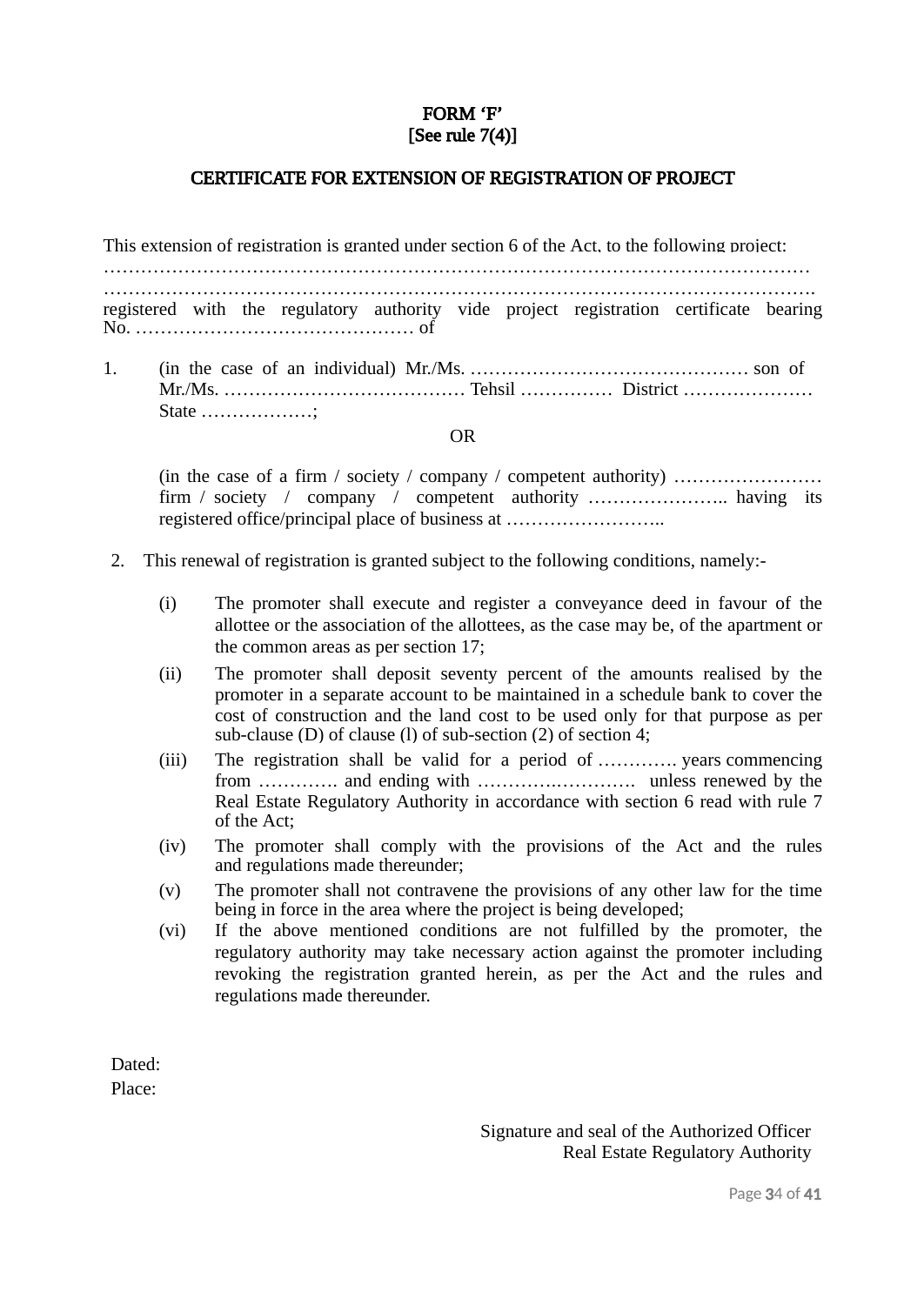#### FORM 'G' [See rule 10(1)]

#### APPLICATION FOR REGISTRATION OF REAL ESTATE AGENT

#### To

The Real Estate Regulatory Authority

………………………………………. ……………………………………….

Sir,

I/We beg to apply for the grant of registration as a real estate agent to facilitate the sale or purchase of any plot, apartment or building, as the case may be, in real estate projects registered in the ………… Union territory in terms of the Act and the rules and regulations made thereunder,

1. (in the case of an individual) Mr./Ms. ………………………………………. son of Mr./Ms. ……………………………………… Tehsil …………… District ……………. State ………………;

#### OR

(in the case of a firm / society / company) …………………… firm / society / company ………………….. having its registered office/principal place of business at ……………………..

- 2. The requisite particulars are as under:-
	- (i) Status of the applicant, whether individual / company / proprietorship firm / societies / partnership firm / limited liability partnership;
	- (ii) In case of individual
		- (a) Name
		- (b) Father's Name
		- (c) Occupation
		- (d) Permanent address
		- (e) Photograph

#### OR

In case of firm / societies / companies –

- (a) Name
- 
- (b) Address<br>(c) Copy of Copy of registration certificate
- (d) Major activities
- (e) Name, photograph and address of partners / directors etc.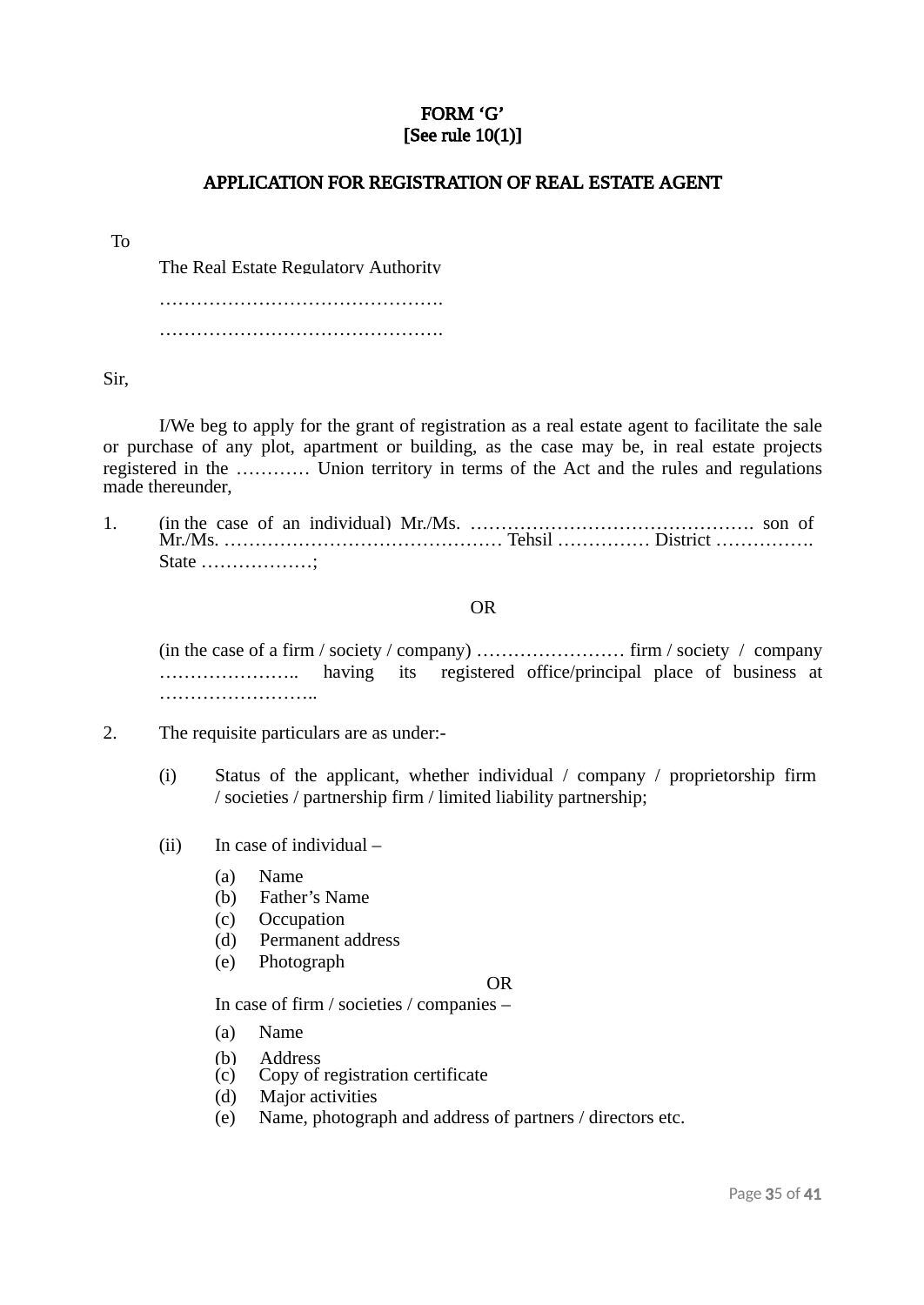- (iii) income tax returns filed under the provisions of the Income Tax Act, 1961 for three financial years preceding the application or in case the applicant was exempted from filing returns under the provisions of the Income Tax Act, 1961 for any of the three year preceding the application, a declaration to such effects;
- (iv) particulars of registration including the bye-laws, memorandum of association, articles of association etc. as the case may be;
- (v) authenticated copy of the address proof of the place of business;
- (vi) Details of registration in any other State or Union territory;
- (vii) Any other information the applicant may like to furnish.
- 3. I/we enclose the following documents along with, namely:-
	- (i) Demand Draft No. ……………………… dated …………………… for a sum of Rs. ………………………, in favour of ………………………, drawn on ……………………… bank as registration fee as per sub-rule (2) of rule 10;
	- (ii) Income tax returns of the last 3 years or declaration as the case may be;
	- (iii) authenticated copy of the PAN card of the real estate agent; and
	- (iv) authenticated copy of the registration as a real estate agent in any other State or Union territory, if applicable;
- 4. I/we solemnly affirm and declare that the particulars given in herein are correct to my /our knowledge and belief.

Dated: Place:

> Yours faithfully, Signature and seal of the applicant(s)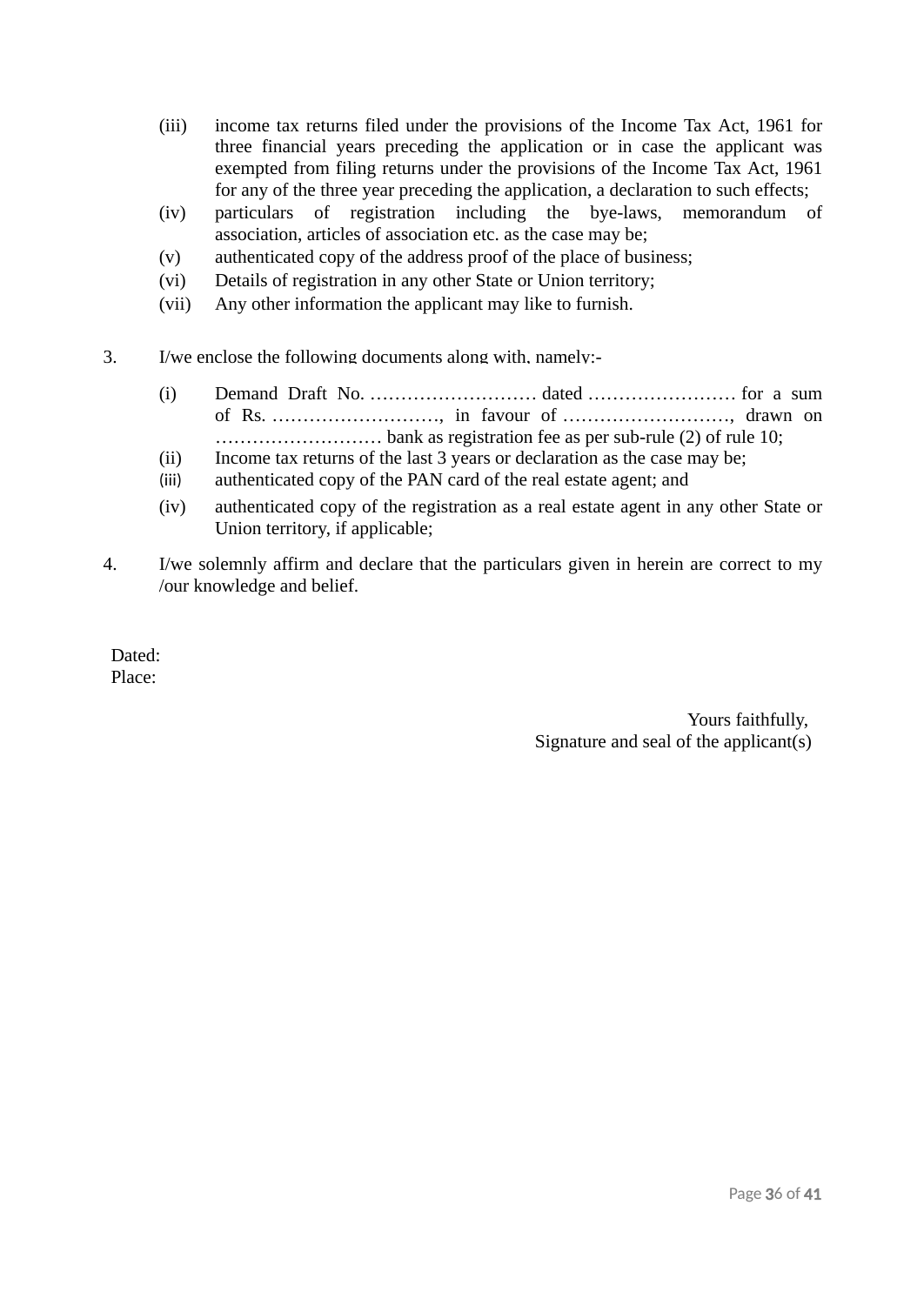#### FORM 'H' [See rule 11(1)]

#### REGISTRATION CERTIFICATE OF REAL ESTATE AGENT

1. This registration is granted under section 9 of the Act with registration certificate bearing No. ……………………… to-

(in the case of an individual) Mr./Ms. ………………………………………. son of Mr./Ms. ……………………………………… Tehsil …………… District ……………. State ………………;

OR

(in the case of a firm / society / company) …………………… firm / society / company ………………….. having its registered office/principal place of business at ……………………..

to act as a real estate agent to facilitate the sale or purchase of any plot, apartment or building, as the case may be, in real estate projects registered in the Union territory in terms of the Act and the rules and regulations made thereunder,

- 2. This registration is granted subject to the following conditions, namely:-
	- (i) The real estate agent shall not facilitate the sale or purchase of any plot, apartment or building, as the case may be, in a real estate project or part of it, being sold by the promoter which is required but not registered with the regulatory authority;
	- (ii) The real estate agent shall maintain and preserve such books of account, records and documents as provided under rule 14;
	- (iii) The real estate agent shall not involve himself in any unfair trade practices as specified under clause (c) of section 10;
	- (iv) The real estate agent shall provide assistance to enable the allottee and promoter to exercise their respective rights and fulfil their respective obligations at the time of booking and sale of any plot, apartment or building, as the case may be.
	- (v) The real estate agent shall comply with the provisions of the Act and the rules and regulations made thereunder;
	- (vi) The real estate agent shall not contravene the provisions of any other law for the time being in force in the area where the project is being developed;
	- (vii) The real estate agent shall discharge such other functions as may be specified by the regulatory authority by regulations;
- 3. The registration is valid for a period of five years commencing from ……………… and ending with ................... unless renewed by the regulatory authority in accordance with the provisions of the Act or the rules and regulations made thereunder.
- 4. If the above mentioned conditions are not fulfilled by the real estate agent, the regulatory authority may take necessary action against the real estate agent including revoking the registration granted herein, as per the Act and the rules and regulations made thereunder.

Dated: Place:

> Signature and seal of the Authorized Officer Real Estate Regulatory Authority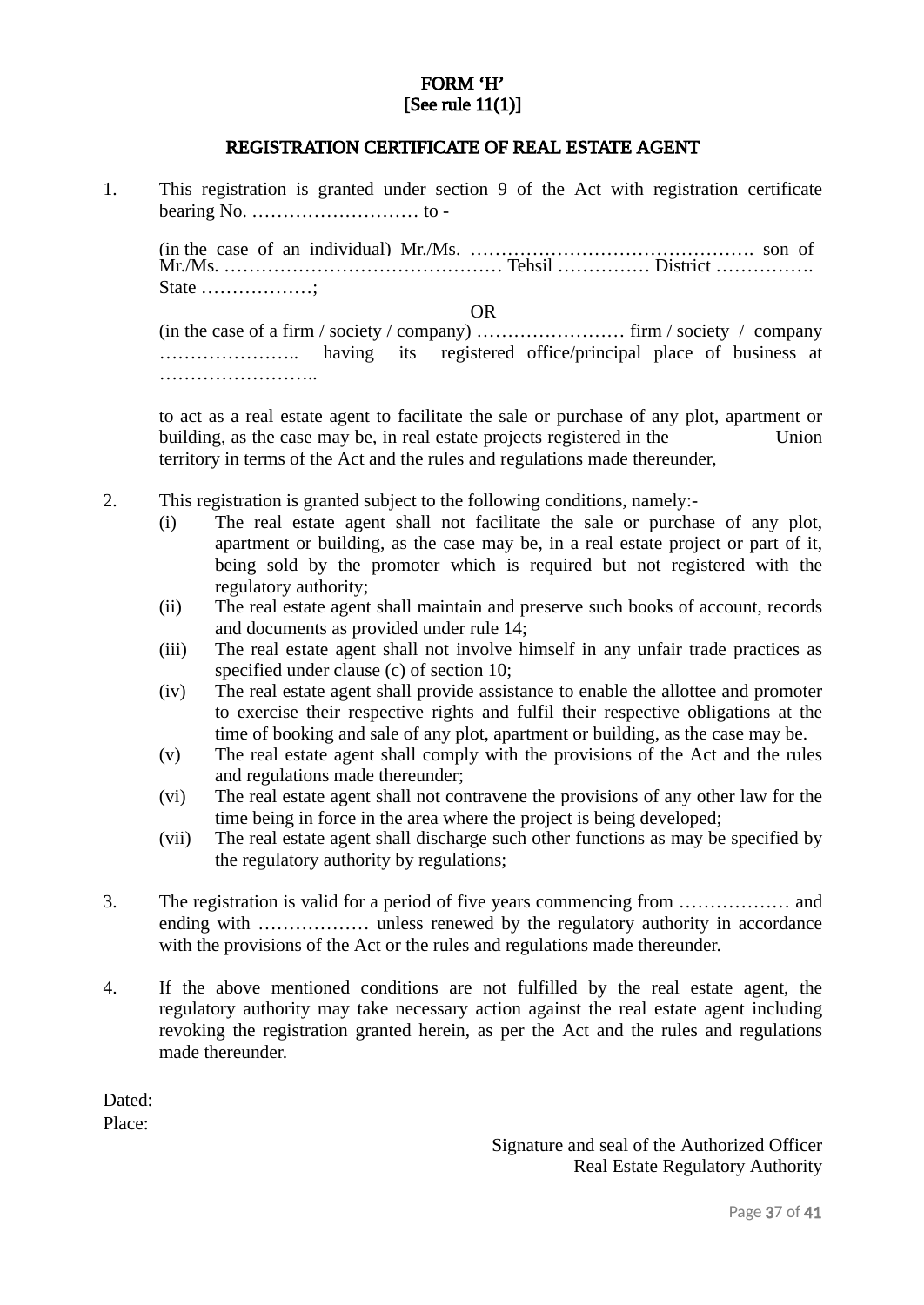#### FORM 'I' [See rule 11(2), 12(4), 13]

# INTIMATION OF REJECTION OF APPLICATION FOR REGISTRATION OF REAL ESTATE AGENT / REJECTION OF APPLICATION FOR RENEWAL OF REGISTRATION OF REAL ESTATE AGENT / REVOCATION OF REGISTRATION OF REAL ESTATE AGENT AGENT

From:

The Real Estate Regulatory Authority,

…………………………………. ………………………………….

To

…………………………………. …………………………………. ………………………………….

Application / Registration No.: …………………………………. Dated: ………………………………….

You are hereby informed that your application for registration as real estate agent is rejected.

OR

You are hereby informed that your application for the renewal of the registration as real estate agent is rejected.

OR

You are hereby informed that the registration granted to you as real estate agent is hereby revoked.

for the reasons set out:- \_……………………………………………………………….

Place: Dated:

> Signature and seal of the Authorized Officer Real Estate Regulatory Authority

> > Page 38 of 41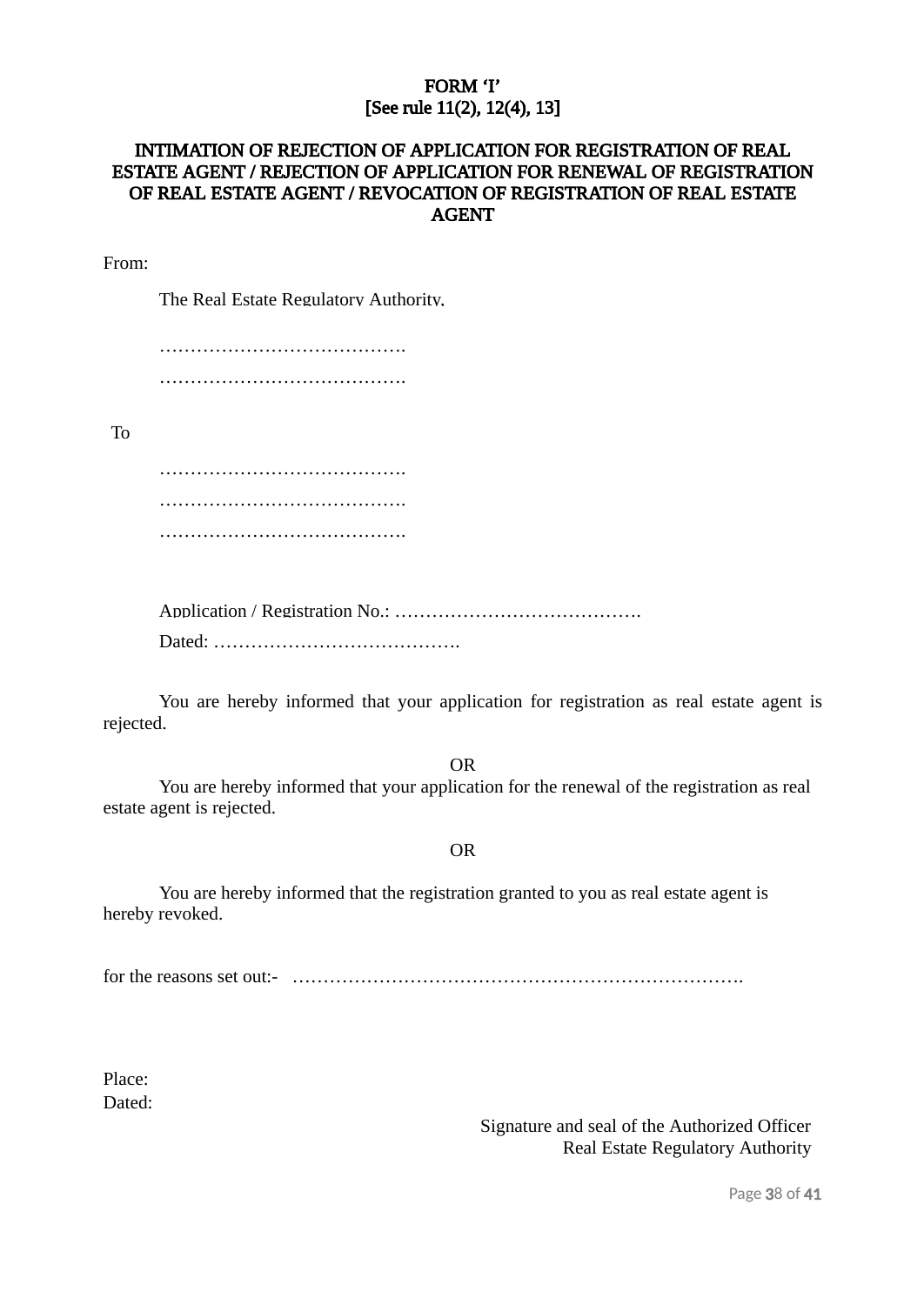#### FORM 'J' [See rule 12(1)]

#### APPLICATION FOR RENEWAL OF REGISTRATION OF REAL ESTATE AGENT

From:

………………………………………… …………………………………. ………………………………….

To

The Real Estate Regulatory Authority,

…………………………………. …………………………………. ………………………………….

Sir,

I/we beg to apply for renewal my/our registration as a real estate agent under registration certificate bearing No. …………………., which expires on ………………….

As required I/we submit the following documents and information, namely:-

| (i) |  |  | draft |  |  |  |  |  |  |
|-----|--|--|-------|--|--|--|--|--|--|
|     |  |  |       |  |  |  |  |  |  |
|     |  |  |       |  |  |  |  |  |  |

- (ii) The original registration certificate; and
- (iii) Status of the applicant, whether individual / company / proprietorship firm / societies / partnership firm / limited liability partnership;
- (iv) In case of individual
	- (a) Name
	- (b) Father's Name
	- (c) Occupation
	- (d) Permanent address
	- (e) Photograph

#### OR

In case of firm / societies / companies –

- (a) Name
- (b) Address
- (c) Copy of registration certificate
- (d) Major activities
- (e) Name, photograph and address of partners / directors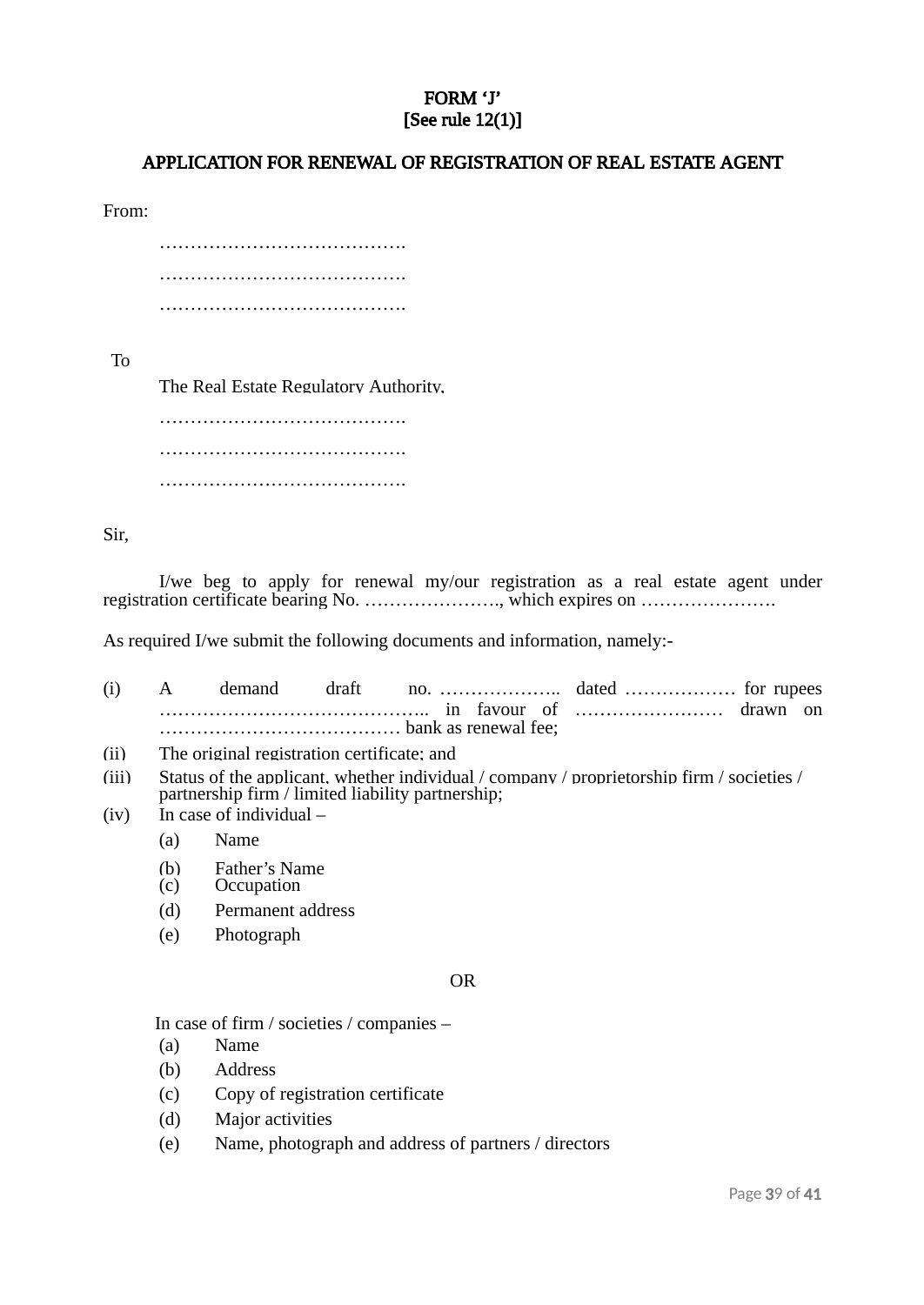- (v) income tax returns filed under the provisions of the Income Tax Act, 1961 for three financial years preceding the application or in case the applicant was exempted from filing returns under the provisions of the Income Tax Act, 1961 for any of the three year preceding the application, a declaration to such effect;
- (vi) particulars of registration including the bye-laws, memorandum of association, articles of association etc. as the case may be;
- (vii) authenticated copy of the address proof of the place of business;
- (viii) Details of registration in any other State or Union territory;
- (ix) Any other information as specified by regulations.

Dated: Place:

> Yours faithfully, Signature and seal of the applicant(s)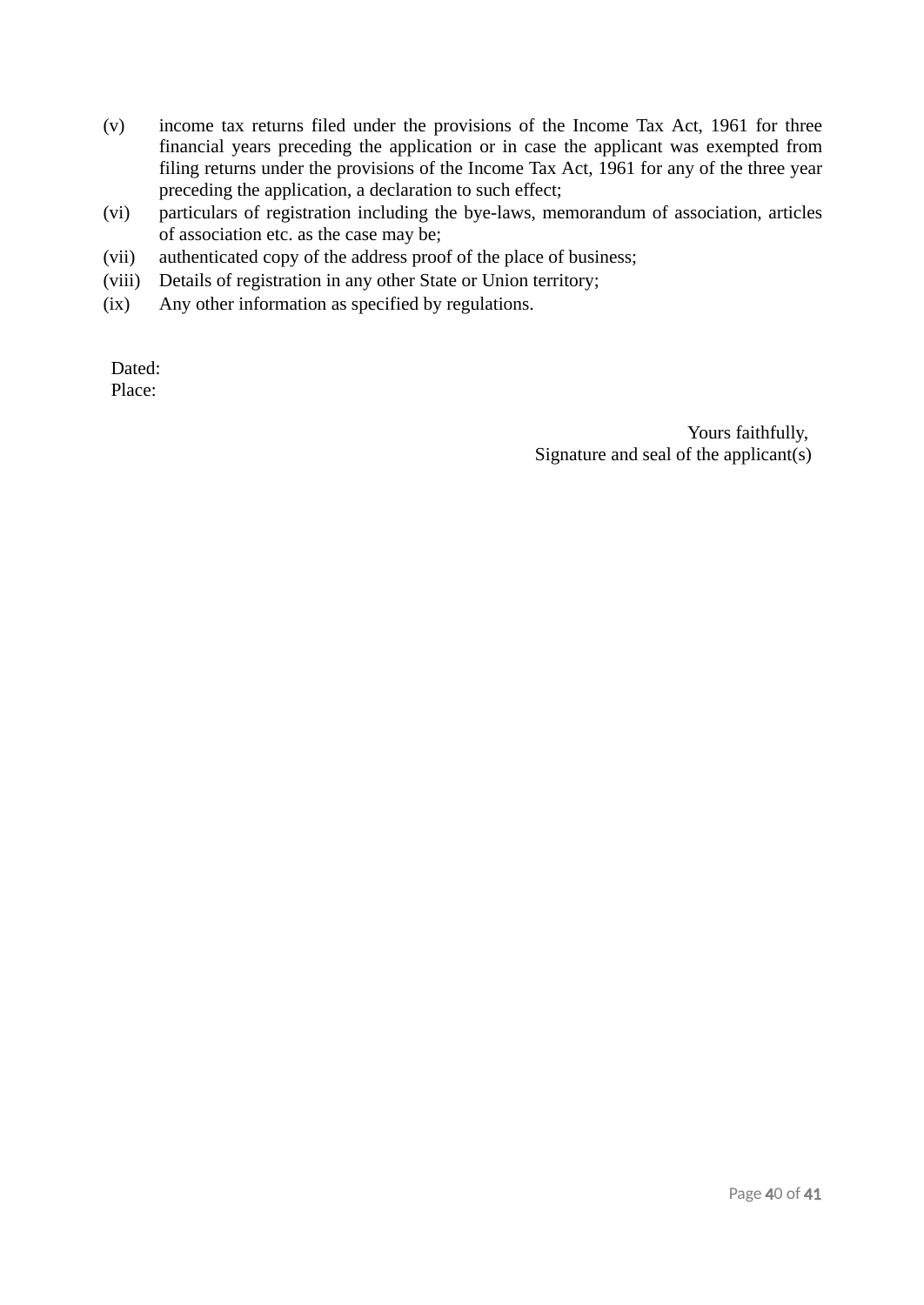#### FORM 'K' [See rule 12(4)]

#### RENEWAL OF REGISTRATION OF REAL ESTATE AGENT

1. This renewal of registration is granted under section 9 of the Act to -

(in the case of an individual) Mr./Ms. …………………………………… son of Mr./Ms. ……………………………………Tehsil …………… District ……………….. State …………………;

#### OR

(in the case of a firm / society / company) ………………………… firm / society / company ………………………. having its registered office/principal place of business at ……………………

In continuation to registration certificate bearing No. …………………………………………………………………

- 2. This renewal of registration is granted subject to the following conditions, namely:-
	- (i) The real estate agent shall not facilitate the sale or purchase of any plot, apartment or building, as the case may be, in a real estate project or part of it, being sold by the promoter which is required but not registered with the regulatory authority;
	- (ii) The real estate agent shall maintain and preserve such books of account, records and documents as provided under rule 14;
	- (iii) The real estate agent shall not involve himself in any unfair trade practices as specified under clause (c) of section 10;
	- (iv) The real estate agent shall facilitate the possession of all documents, as the allottee is entitled to, at the time of booking of any plot, apartment or building, as the case may be;
	- (v) The real estate agent shall provide assistance to enable the allottee and promoter to exercise their respective rights and fulfil their respective obligations at the time of booking and sale of any plot, apartment or building, as the case may be;
	- (vi) The real estate agent shall comply with the provisions of the Act and the rules and regulations made thereunder;
	- (vii) The real estate agent shall not contravene the provisions of any other law for the time being in force in the area where the project is being developed;
	- (viii) The real estate agent shall discharge such other functions as may be specified by the regulatory authority by regulations;
- 3. The registration is valid for a period of five years commencing from